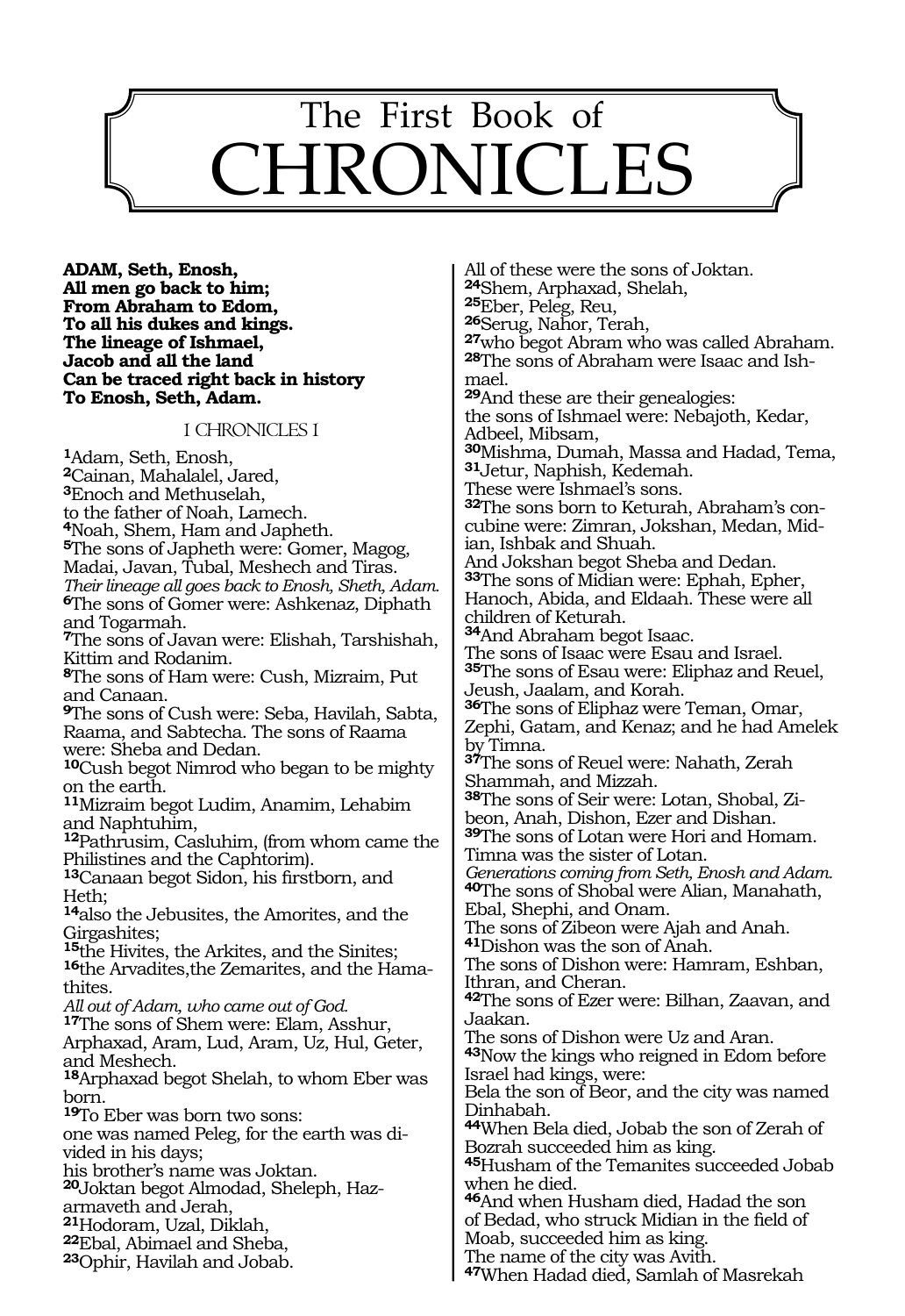succeeded him as king.

**<sup>48</sup>**And when Samlah died, Saul of Rehoboth by the River, succeeded him as king.

**49**When Saul died, Baal-hanan the son of Achbor succeeded him as king.

**50**And when Baal-Hanan died, Hadad succeeded him as king. The city was named Pai. The name of his wife was Mehetabel, the daughter of Matred, daughter of Mezahab. **<sup>51</sup>**Hadad also died. The chiefs of Edom were:

Timnah, Aliah, Jetheth;

**<sup>52</sup>**Aholibamah, Elah, Pinon;

**<sup>53</sup>**Kenaz, Teman, Mibzar.

**<sup>54</sup>**Magdiel and Iram. These were the chiefs of Edom;

all s*ons of Esau, sons of Seth, Enosh, Adam.*

### **CWDS Bible Quotes**

- *1. You may have no choice of how your name is recorded in time, but you can determine how it is recorded in eternity.*
- *2. A name is given, a legacy is achieved; a legacy magnifies and perpetuates a name. You have a name when you leave a legacy.*
- *3. Recorded history takes mankind back to Adam to God; evolution takes mankind back to animals; destiny takes mankind forward to God; evolution has no idea what to expect with no evidence of change in known history.*
- *4. You do not just exist, deposited in you are nations, ideas and innovation that can touch and leave a lasting impact on your world for generations to come.*
- *5. You can trace your genealogy back to Shem, Ham and Japheth; whatever the race or nation.*
- *6. Names were used to mark things and events of significance, e.g. Peleg. Let your name mark time with significance.*
- *7. The name Abram triggered significance, so can yours.*
- *8. You raise up opposition to your vision when you raise up children outside of covenant on the foundation of fear or flesh.*
- *9. It is good to be named among the kings of the earth, but it is much better to be named among those kings and peasants who submitted to the King of kings.*
- *10. It is better to be named among the sons of God than to be named among the sons of the greatest king.*

#### **PRAYER POINTS**

- Author and finisher of my faith, help me to finish well. Write my name among those who made an impact. Amen.
- My King and my God, I refuse to have a name that is significant on earth only; make my name significant in heaven and on earth. Amen.
- Father God, let every lying theory supported by science released by the devil to contradict and deny You be rubbished, in the name of Jesus.
- By the power in the blood of Jesus, I refuse to die unfulfilled. Amen.
- Father God, Your word is real and irrefutable and I choose to believe every letter, punctuation and quotation mark. Amen.

# **SPEAK of Israel and of Judah,<br>Sput I name you Judah one by one. Here are the sons of Israel, But Judah prevailed as the firstborn:**

## 1 CHRONICLES 2

**<sup>1</sup>**The sons of Israel were: Reuben, Simeon, Levi, Judah, Issachar, Zebulun, **<sup>2</sup>**Dan, Joseph, Benjamin, Naphtali, Gad and Asher.

**<sup>3</sup>**The sons of Judah were: Er, Onan and Shelah.

These three sons were born to him of the daughter of Shua the Canaanite.

But the Lord killed Er the firstborn for he was wicked in His sight.

**<sup>4</sup>**Then Tamar, Judah's daughter-in-law, bore him Perez and Zerah.

The sons of Judah totaled five in all. **<sup>5</sup>**The sons of Perez were Hezron and Hamul.

**6**Zerah's sons were Zimri, Ethan, Heman, Calcol and Dara; five in total.

**<sup>7</sup>**It was the son of Carmi, Achan, who troubled Israel when he transgressed in the accursed thing.

**<sup>8</sup>**The son of Ethan was Azariah.

**<sup>9</sup>**The sons of Hezron were: Jerahmeel, Ram, and Chelubai.

**<sup>10</sup>**The son of Ram was Amminadab, and the son of Amminadab was Nahshon, leader of the children of Judah;

**11**Nahshon fathered Salma, and Salma fathered Boaz;

**12**Boaz fathered Obed, and Obed was the father of Jesse;

**<sup>13</sup>**Jesse fathered his firstborn Eliab, Abinadab the second, Shimea third,

**<sup>14</sup>**Nethanel fourth, Raddai fifth,

**<sup>15</sup>**Ozem sixth, and his seventh son was David. **<sup>16</sup>**Their sisters were Zeruiah and Abigail.

The sons of Zeruiah were Abishai, Joab, and Asahel-three.

**<sup>17</sup>**Abigail bore Amasa;

Amasa's father was Jether the Ishmaelite. **<sup>18</sup>**Caleb the son of Hezron had children by his wife Azubah, and by Jerioth.

Her sons were, Jesher, Shobab, and Ardon. **<sup>19</sup>**When Azubah died, Caleb took Ephrath as his wife, who bore him Hur.

**<sup>20</sup>**Hur fathered Uri, and Uri fathered Bezalel. **<sup>21</sup>**After this, Hezron went in to the daughter of Machir, father of Gilead, and married her when he was sixty years old; she bore him Segub.

**22**And Segub fathered Jair who had twentythree cities in the land of Gilead.

**<sup>23</sup>**Geshur and Syria took from them the towns of Jair, with Kenath and her towns, sixty cities.

These all belonged to the sons of Machir the father of Gilead.

**<sup>24</sup>**After Hezron died in Caleb-ephratah, Abijah his wife bore him Ashhur the father of Tekoa.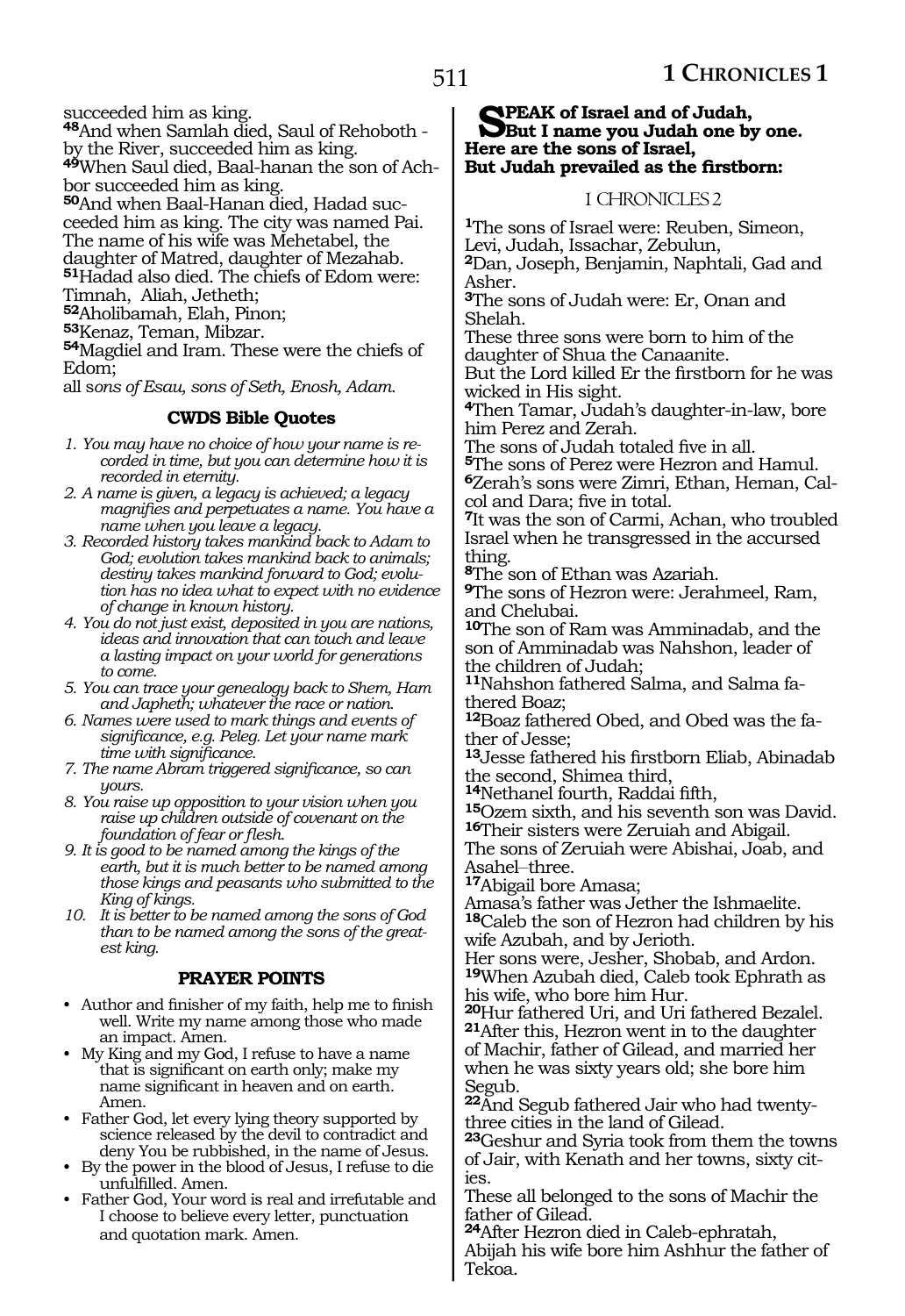**<sup>25</sup>**The sons of Jerahmeel, Hezron's firstborn, were: Ram, Bunah, Oren, Ozem and Ahijah. Atarah.

**<sup>26</sup>**Jerahmeel had another wife named Atarah, she bore him Onam.

**<sup>27</sup>**The sons of Ram, the firstborn of Jerahmeel, were Maaz, Jamin and Eker.

**<sup>28</sup>**The sons of Onam were Shammai and Jada. The sons of Shammai were Nadab and Abishur.

**<sup>29</sup>**Abihail was the wife of Abishur. She bore him Ahban and Molid.

**<sup>30</sup>**The sons of Nadab were Seled and Appaim. Seled died without children.

**<sup>31</sup>**Appaim fathered Ishi, and Ishi fathered

Sheshan, and Sheshan fathered Ahlai.

**<sup>32</sup>**The sons of Jada, the brother of Shammai, were Jether and Jonathan;

Jether died without children.

**<sup>33</sup>**The sons of Jonathan were Peleth and Zaza. These were the sons of Jerahmeel.

**<sup>34</sup>**Sheshan had no sons, just daughters.

And Sheshan had an Egyptian servant named Jarha.

**<sup>35</sup>**Sheshan gave his daughter to Jarha his servant as wife, and she bore him Attai.

**<sup>36</sup>**Attai fathered Nathan, and Nathan fathered Zabad;

**<sup>37</sup>**Zabad fathered Ephlal, and Ephlal fathered Obed;

**<sup>38</sup>**Obed fathered Jehu, and Jehu fathered Azariah;

**<sup>39</sup>**Azariah fathered Helez, and Helez fathered Eleasah.

**40**Eleasah fathered Sismai, and Sismai fathered Shallum;

**<sup>41</sup>**Shallum fathered Jekamiah, and Jekamiah fathered Elishama.

**<sup>42</sup>**Now these were the sons of Caleb, brother of Jerahmeel:

Mesha his firstborn who was the father of Ziph, and the sons of Mareshah the father of Hebron.

**<sup>43</sup>**The sons of Hebron were Korah, Tappuah, Rekem, and Shema.

**<sup>44</sup>**Shema fathered Raham, who fathered Jorkoam; and Rekem fathered Shammai. **45**The son of Shammai was Maon, who fa-

thered Beth-zur.

**46**These were the sons of Ephah, Caleb's concubine: Haran, Moza and Gazez;

the son of Haran was Gazez.

**<sup>47</sup>**The sons of Jahdai were Regem, Jotham, Geshan, Pelet, Ephah, and Shaaph.

**<sup>48</sup>**Maachah, Caleb's concubine, bore Sheber and Tirhanah.

**49**She also bore Shaaph who fathered Madmannah, Sheva the father of Machbenah and Gibea.

The daughter of Caleb was Achsah.

**<sup>50</sup>**These were the descendants of Caleb: the sons of Hur, the firstborn of Ephrathah, were Shobal the father of Kiriath-jearim, **<sup>51</sup>**Salma who fathered Bethlehem, and Hareph the father of Beth-gader.

**<sup>52</sup>**These are the descendants of Shobal the father of Kiriath-jearim:

Haroeh and half of the families of Manahathites.

**53**The families of Kiriath-jearim were the Ithrites, the Puthites, the Shumathites, and the Mishraites,

from these came the Zorathites and the Eshtaolites.

**<sup>54</sup>**The sons of Salma were Bethlehem, the Netophathites, Atroth-beth-Joab, half of the Manahethites, and the Zorites.

**<sup>55</sup>**The families of scribes who dwelt at Jabez were the Tirathites, the Shimeathites, and the Suchathites.

These were the Kenites who came of Hammath, the father of the house of Rechab.

# **CWDS Bible Quotes**

- *1. The wages of sin is death, at times it may be immediate; but the physical is not as fearsome as the eternal.*
- *2. Grace defers but cannot discharge judgment; grace is abundant but can be exhausted. The exhaust of grace is judgment.*
- *3. You may be numbered among those who were fathers or mothers, but the measure of the impact of time spent to build destinies cannot be counted.*
- *4. The time you spend depositing into your children may never be spoken of but is a tangible deposit that will manifest in time and recorded in history.*
- *5. Every name is significant, every person is significant, every act is significant, make your positive impact deliberate.*

# **PRAYER POINTS**

- I hold on to the cross of Calvary and receive the power to live above sin and to break the grip of everlasting death. Amen.
- Father God, thank You for Your grace which is abundant and simply amazing; I place such great value on Your grace that I refuse to exhaust it by presumption. Amen.
- Most High God, let the trumpet of heaven herald parents to be deliberate to invest eternity in their children. Amen.
- Awesome Father, let Your Holy Spirit activate every Godly deposit invested into children; make them distinctions and make their parents proud they have invested time. Amen.
- Spirit of inferiority, lack of confidence and low self esteem be driven from our churches; let the Holy Spirit whisper into every ear this moment, "You are significant." Amen.

# GOD exalted him a ruler;<br>He mode Devid's name namewh **He made David's name remembered, And he was blessed with these children.**

# 1 CHRONICLES 3

**<sup>1</sup>**These were the sons that were born to David in Hebron:

Amnon, the firstborn, by Ahinoam the Jezreelitess,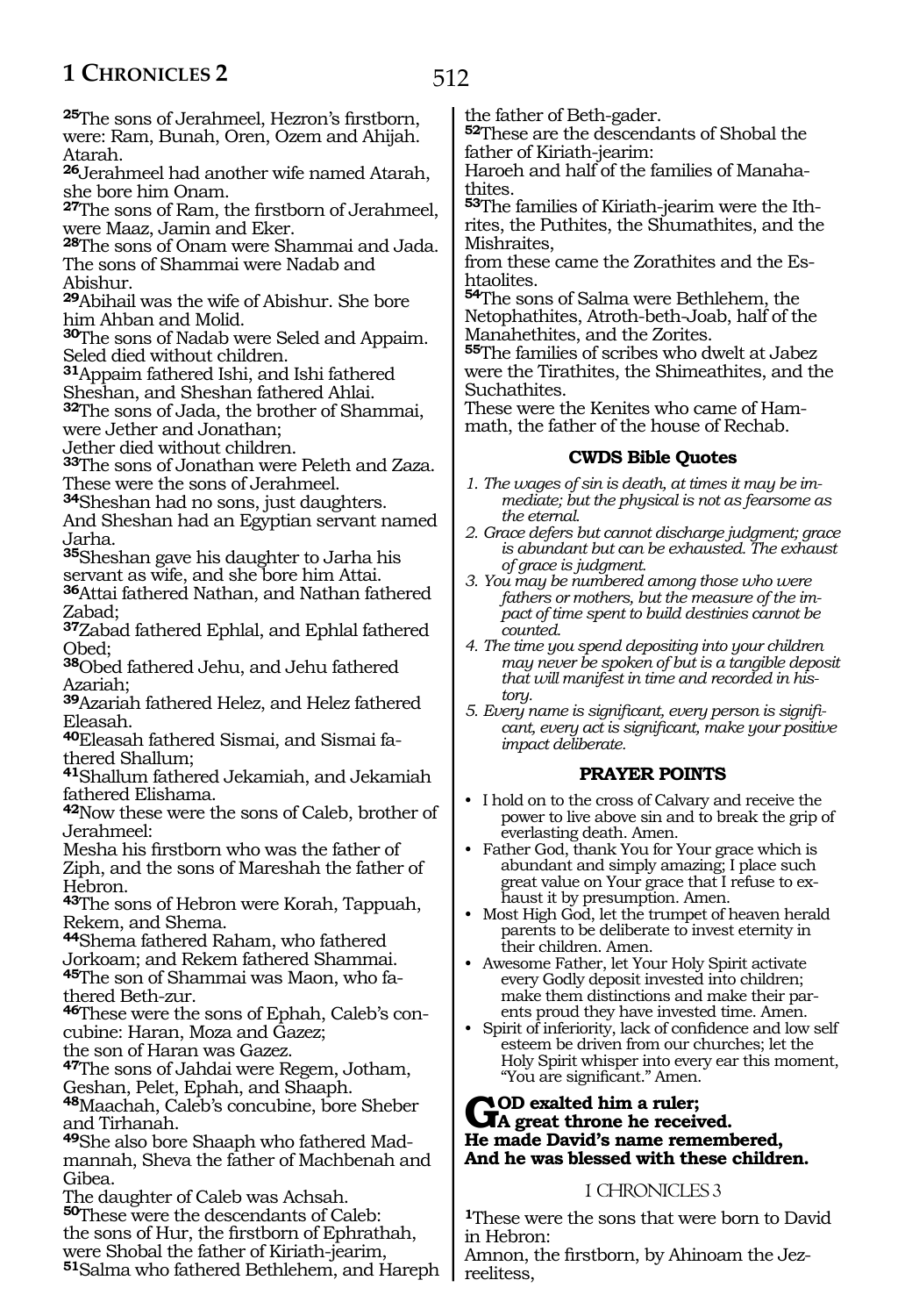the second was Daniel of Abigail the Carmelitess;

**<sup>2</sup>**the third son was Absalom the son of Maacah, the daughter of Talmai, king of Geshur;

the fourth was Adonijah son of Haggith; **<sup>3</sup>**the fifth was Shephatiah, of Abital,

the sixth was Ithream, by his wife Eglah.

**<sup>4</sup>**These six sons were born in Hebron.

He reigned there for seven years and six months,

and he reigned thirty-three years in Jerusa- lem.

**<sup>5</sup>**The sons born in Jerusalem were:

Shimea, Shobab, and Nathan, and the fourth, Solomon by Bathsheba the daughter of Am- miel.

**<sup>6</sup>**He also fathered Ibhar, Elishama, Eliphelet, **<sup>7</sup>**Nogah, Nepheg and Japhia,

**<sup>8</sup>**Elishama, Eliada, and Eliphelet, nine sons in all.

**<sup>9</sup>**These were all the sons of David, besides the sons of the concubines, and Tamar their sister.

**<sup>10</sup>**The son of Solomon was Rehoboam, who fathered Abijah, who fathered Asa, who fathered Jehoshaphat,

**<sup>11</sup>**who fathered Joram, who fathered Ahaziah, who fathered Joash,

**<sup>12</sup>**who fathered Amaziah, who fathered Azariah, who fathered Jotham,

**<sup>13</sup>**who fathered Ahaz, who fathered Hezekiah, who fathered Manasseh,

**<sup>14</sup>**who fathered Amon, who fathered Josiah. **15**The sons of Josiah were Johanan the firstborn,

Jehoiakim, Zedekiah and Shallum.

**<sup>16</sup>**The sons of Jehoiakim were Jeconiah and Zedekiah.

**17**The sons of Jeconiah were Assir, who fathered Shealtiel

**18**and Malchiram, Pedaiah, Shenazzar, Jecamiah, Hoshama and Nedabiah.

**<sup>19</sup>**The sons of Pedaiah were Zerubbabel and Shimei.

These were the sons of Zerubbabel: Meshullam and Hananiah, and their sister Shelomith,

**20**and Hashubah, Ohel and Berechiah, Hasadiah, and Jushab-hesed, five in total.

**<sup>21</sup>**The sons of Hananiah were Pelatiah and Jeshaiah. The sons of Arnan, the sons of Obadiah, and the sons of Shechaniah.

**<sup>22</sup>**Shemaiah was the son of Shechaniah. The sons of Shemaiah were: Hattush, Igal, Bariah, Neariah, and Shaphat\_\_six in total. **23**The sons of Neariah were Elioenai, Heze-

kiah, and Azrikam-a total of three.

**24**The sons of Elioenai were Hodaviah, Eliashib, Pelaiah, Akkub, Johanan, Delaiah, Anani-

seven sons in total.

# **CWDS Bible Quotes**

- *1. You may be named among the children of significant people but be counted among those who made a name for themselves.*
- *2. From God, to Adam, to the kings of Israel, to Christ, to you, to your children, to God; hell benefits if this chain is broken.*
- *3. All sons of David but not all as reputable as David; there were good kings and bad. All equal opportunity for glory but our choices determine our story and our eternity.*
- *4. Yours by position, yours by succession but only you can determine your possession and your success.*
- *5. All sons of God by faith in Christ; all have been given the measure of faith, yet not all will leave a legacy reminiscent of the potential they carry.*
- *6. Named among the kings and priests but not every name will be memorable.*

# **PRAYER POINTS**

- Eternal Father, I stubbornly refuse to live in the shadow of my predecessor; my name shall be counted, in the name of Jesus.
- Most High and Holy God, I came out of You; I will live in Your presence and with careful diligence to preserve my eternity in You. Amen.
- Power to make good and distinguishing choices, be my portion in life, in the name of Jesus. Amen.
- O Holy Spirit, make me a good steward of everything that has been entrusted to me and deposited in me so that these resources shall count for kingdom impact. Amen.
	- We have You Holy Spirit; let the power to understand what this means fall upon every believer today, in the name of Jesus.

**These are the sons of Judah, Who was the son of Israel, From the princes who sought pasture to Jabez whose sorrow was felt. Listed by names within their families Hear the names both great and small. Seek God, for He can change your future and make you shine among them all!**

# 1 CHRONICLES 4

**1**The sons of Judah were, Perez, Hezron, Carmi, Hur, and Shobal.

**2**And Reaiah the son of Shobal fathered Jahath, and Jahath fathered Ahumai and Lahad.

These were the families of the Zorathites, **<sup>3</sup>**and these were the sons of the father of Etam: Jezreel, Ishma, and Idbash; their sister's name was Hazelelponi. **<sup>4</sup>**And Penuel fathered Gedor, and Ezer was the

father of Hushah. These were the sons of Hur, firstborn of Ephrathah the father of Bethlehem.

**<sup>5</sup>**And Ashur, Tekoa's father, had two wives, Helah and Naarah;

**<sup>6</sup>**Naarah bore him Ahuzzam, Hepher, Temeni, and Haahashtari.

These were the sons of Naarah.

**<sup>7</sup>**The sons of Helah were: Zereth, Zohar, and Ethnan,

**<sup>8</sup>**and Koz fathered Anub and Zobebah,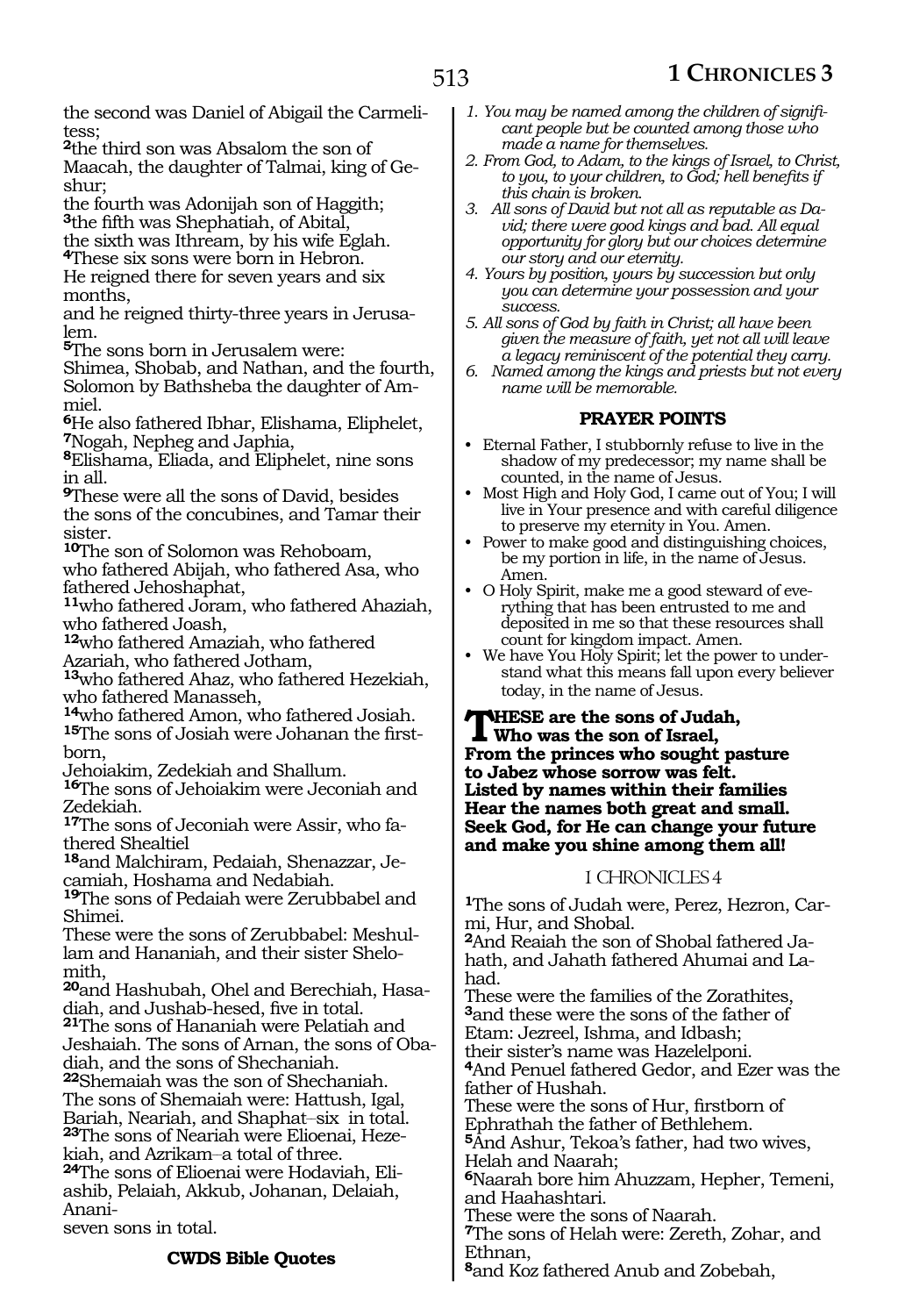514

and the families of Aharhel the son of Harum. **<sup>9</sup>**And Jabez was more honorable than his brothers.

His mother named him Jabez, saying, "For I bore him in pain."

She called his name Jabez,

**<sup>10</sup>**but Jabez called on the God of Israel, saying, "Oh, that You would bless me indeed,

and that You would enlarge my borders,

that Your hand would be with me,

and You would keep me from evil, that I may not cause grief!"

The Lord granted his request, a*nd the rest is history.*

@*You can change your situation, and every evil proclamation of man;*

*just cry to God, believing; your destiny is God.* Above all his household, Jabez had a more honorable name.

**<sup>11</sup>**Chelub, Shuhah's brother, fathered Mehir, who was the father of Eshton.

**<sup>12</sup>**And Eshton fathered Beth-rapha, Paseah, and Tehinnah, the father of Ir-nahash. These were the men of Rechah.

**13**The sons of Kenaz were Othniel and Seraiah. The sons of Othniel were Hathath,

**<sup>14</sup>**and Meonothai who fathered Ophrah. Seraiah begot Joab who fathered Ge-harashim, who were craftsmen.

15<sub>The</sub> sons of Caleb, son of Jephunneh were Iru, Elah and Naam.

The son of Elah was Kenaz.

**<sup>16</sup>**The sons of Jehallelel were Ziph, Ziphah, Tiria, and Asarel.

**17**The sons of Ezrah were Jether, Mered, Epher, and Jalon.

Mered's wife bore Miriam, Shammai, and Ishbah the father of Eshtemoa.

**18**His wife Jehudijah bore him Jered, the father of Gedor, Heber the father of Sochoh, and Jekuthiel the father of Zanoah.

These were the sons of Bithiah the daughter of Pharaoh, who Mered took.

**19**The sons of Hodiah's wife, the sister of Naham, were the fathers of Keilah the Garmite, and Eshtemoa the Maacathite.

**<sup>20</sup>**The sons of Shimon were Amnon, Rinnah, Ben-hanan, and Tilon.

The sons of Ishi were Zoheth and Ben-zoheth. **<sup>21</sup>**The sons of Shelah, Judah's son, were Er the father of Lecah, Laadah the father of Mareshah,

and the families of the house of those who produced fine linen of the house of Ashbea; **<sup>22</sup>**and Jokim, the men of Cozeba, and Joash; Saraph who had dominion in Moab, and Jashubi-lehem. Now these records are of old.

**<sup>23</sup>**These were the potters and those who dwelt at Netaim and Gederah;

there they dwelt with the king for his work. **<sup>24</sup>**Simeon's sons were: Nemuel, Jamin, Jarib, Zerah and Shaul,

**<sup>25</sup>**Shallum his son who fathered Mibsam, who fathered Mishma.

**<sup>26</sup>**The sons of Mishma were: Hammuel who fathered Zaccur, who fathered Shimei. **<sup>27</sup>**Shimei had sixteen sons and six daughters, but his brothers did not have many children, neither did his family multiply like the children of Judah.

**28**They dwelt at Beersheba, Moladah, Hazarshual,

**<sup>29</sup>**Bilhah, Ezem, and at Tolad,

 $31$ Beth-marcaboth; Hazar-susim, Beth-biri and at Shaaraim.

These were their cities until the reign of David. **<sup>32</sup>**Their villages were Etam, Ain, Rimmon,

Tochen, and Ashan-five cities-

**33**with all the villages around these cities extending to Baal.

These were their places of dwelling and their genealogy:

**<sup>34</sup>**Meshobad, Jamlech, and Joshah the son of Amaziah;

**<sup>35</sup>**Joel and Jehu the son of Joshibiah, the son of Seraiah, the son of Asiel;

**<sup>36</sup>**Elioenai, Jaakobah, Jeshohaiah, Asaiah, Adiel, Jesimiel, and Benaiah;

**<sup>37</sup>**Ziza the son of Shiphi, the son of Allon,

the son of Jedaiah, the son of Shimri, the son of Shemaiah\_\_

**<sup>38</sup>**these mentioned by name were leaders of their families, and the house of their fathers increased greatly.

**<sup>39</sup>**So they went to the entrance of Gedor, as far as the east side of the valley, to seek pasture for their flocks.

**<sup>40</sup>**They found lush, good pasture, and the land was broad, quiet and peaceful;

the men of Ham dwelt there formerly.

**<sup>41</sup>**Now these who are recorded by name came in the days of Hezekiah, Judah's king; and they struck their tents and the people

who were found there, and utterly destroyed them, as to this day it is.

So they dwelt in their place because there was pasture there for their flocks.

**<sup>42</sup>**And some of them, five hundred men of the sons of Simeon, went to Mount Seir, having as captains Pelatiah, Neariah, Rephaiah, and Uzziel, the sons of Ishi.

**<sup>43</sup>**And they defeated the rest of the Amalekites who had escaped.

They lived there to this day.

#### **CWDS Bible Quotes**

*1. You are not just a name, you are significant.*

- *2. Your name is recorded by birth and genealogy, your name is weighted by impact.*
- *3. Never name permanence based on your temporary pain or emotional instability.*
- *4. Name your children based on their destiny not on your feelings.*
- *5. Never accept labels and people's opinion, God can change your situation from zero to hero; from least tolerable to most honorable.*
- *6. Your cry to God has equal reception in heaven to all those who receive the recognition of men but*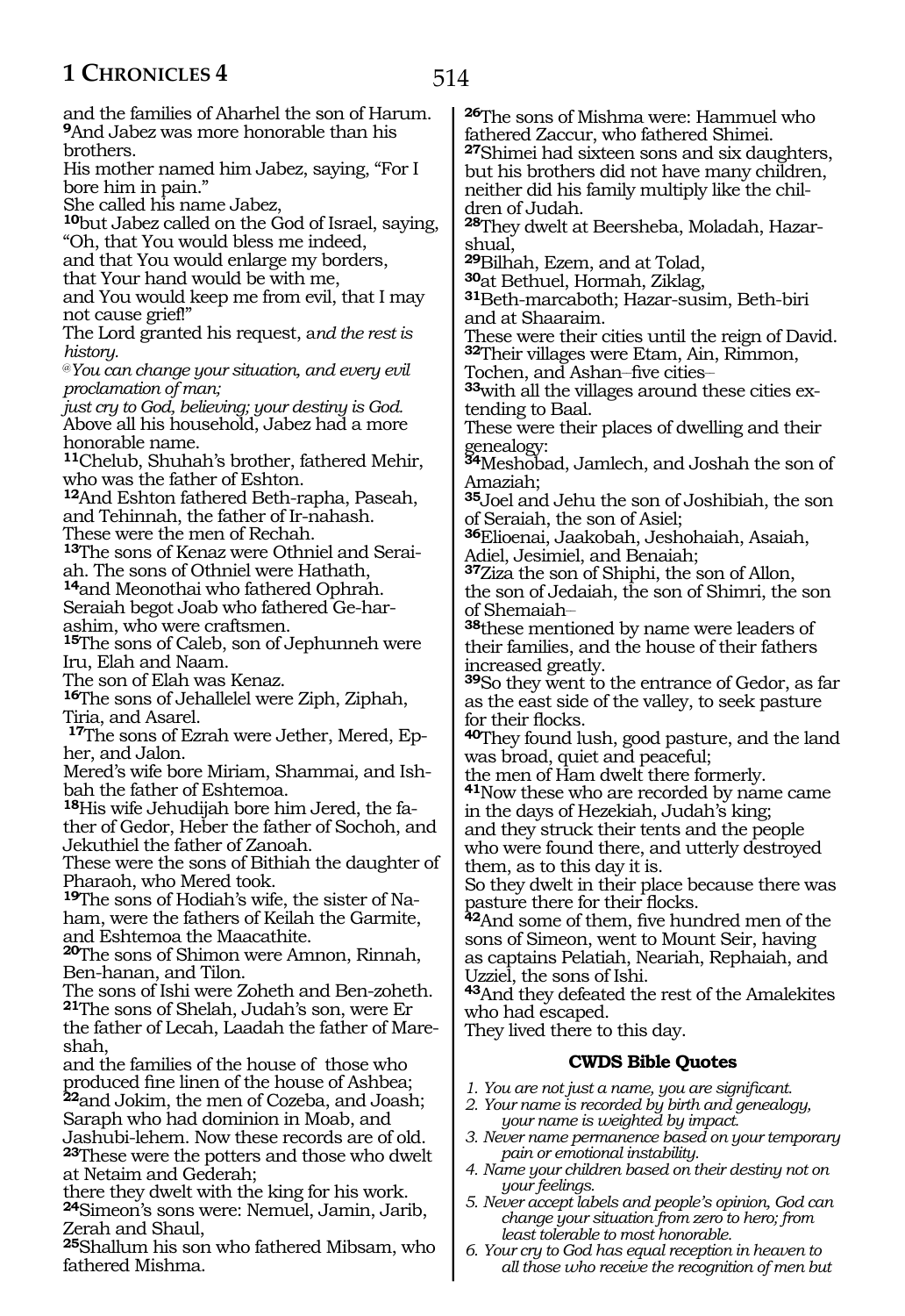*your call is more weighted when you have a cause and you have sincerity.*

- *7. You are listed by who you fathered and who fathered you; you are remembered by what you fathered and the impact you make.*
- *8. You are not just a name, you are a game-changer; submit to the hands of God; make an impact.*
- *9. Force and violence are words of kingdom occupation and possession; the violent take it by force.*

# **PRAYER POINTS**

- Father God, I refuse to be just a number, let my journey be remembered because I made a contribution to the lives of others. Amen.
- Majestic Lord, I will live in Your presence to obtain the weight necessary to make an impact, in the name of Jesus. Amen.
- Spirit of hope, life and a good end, break every curse and evil proclamation placed upon children by their parents now, in the name of Jesus.
- Wisdom to call forth destiny in children, envelop parents in this generation, in the name of Je- $\overline{\text{S}}$ 11.
- I stubbornly reject people's negative proclamation and opinions of me, in the name of Jesus.

#### **TO** you the birthright belongs, **But you will lose your 'head' If you forsake the Lord's commandments And defile your father's bed. Passed down to another, But transferred to the prevailing one. You will prevail in battle, If your cry goes up to God.**

# 1 CHRONICLES 5

**1**The sons of Reuben the firstborn of Israel-Reuben was firstborn of Israel, and had the birthright as the head,

but his birthright was given to the sons of Joseph, the son of Israel, because he defiled his father's bed.

Therefore the genealogy is not recorded according to birthright;

**<sup>2</sup>**yet Judah prevailed over his brothers, and became the chief ruler,

although the birthright was Joseph's.

**<sup>3</sup>**The sons of Reuben, firstborn of Israel, were Hanoch, Pallu, Hezron, and Carmi.

**4**The sons of Joel were Shemaiah who fathered Gog, who fathered Shimei,

**<sup>5</sup>**who fathered Micah, who fathered Reaiah, who fathered Baal,

**<sup>6</sup>**who fathered Beerah, whom Tiglath-pileser, king of Assyria carried into captivity. He was the leader of the Reubenites.

**<sup>7</sup>**His brethren by their families, according to genealogy:

the chiefs were Jeiel and Zechariah.

**<sup>8</sup>**And Bela son of Azaz, son of Shema, son of Joel, who dwelt in Aroer as far as Nebo and Baal-meon.

**<sup>9</sup>**They settled eastward, as far as the entrance of the wilderness this side of River Euphrates, because their cattle had multiplied in the land of Gilead.

**<sup>10</sup>**In the days of Saul they made war with the Hagrites, who were defeated,

and they dwelt in tents in the entire area east of Gilead.

**<sup>11</sup>**The children of Gad dwelt next to them in the land of Bashan as far as Salcah.

**<sup>12</sup>**Joel was chief, Shapham was next,

then Jaanai and Shaphat there in Bashan, **<sup>13</sup>**and their brethren of their father's house: Michael, Meshullam, Sheba, Jorai, Jachan,

14These were the children of Abihail son of Huri, the son of Jaroah, the son of Gilead, the son of Michael, son of Jeshishai, son of Jahdo, the son of Buz;

**<sup>15</sup>**Ahi the son of Abdiel, the son of Guni, was chief of their father's house.

**<sup>16</sup>**The Gadites dwelt in Gilead, in Bashan and in its towns, and in all the common-lands of Sharon within their borders.

**<sup>17</sup>**These were all recorded by genealogies in the days of Jotham king of Judah, and of Jeroboam king of Israel.

**<sup>18</sup>**The sons of Reuben, Gad, and the half tribe of Manasseh were forty-four thousand, seven hundred and sixty valiant men, able to bear shield and sword, to shoot with the bow, and experienced in war, who went to war.

**<sup>19</sup>**They made war with the Hagrites, Jetur, Naphish, and Nodab.

**<sup>20</sup>**They were helped against them. The Hagrites were delivered into their hands, and all the people with them,

for\_\_*they did not trust in their weapons or their expertise\_*\_ they cried out to God in battle. And God heeded their prayer, because they placed their trust in Him.

**<sup>21</sup>**Then they took away the livestock\_\_ fifty thousand of their camels, two hundred and fifty thousand sheep, and two thousand donkeys-also one hundred thousand men; **<sup>22</sup>**for many were killed because the battle was the Lord's.

And so they dwelt in their place until captivity. **<sup>23</sup>**So the children of the half-tribe of Manasseh lived in the land.

Their population increased from Bashan to Baal-hermon, that is to Senir, or Mount Hermon.

**24**These were the heads of their father's households: Epher, Ishi, Eliel, Azriel, Jeremiah, Hodaviah, and Jahdiel,

they were all mighty men of valor, famous men and heads of their fathers' houses. **<sup>25</sup>**But they transgressed against the Lord God of their fathers,

and played the harlot after the gods of the peoples of the land whom God had destroyed before them-

*and so defiled God their Father's bed. Sin will cause you to lose your birthright; to be driven from the land.*

**<sup>26</sup>**And so the God of Israel stirred up the spirit of Pul king of Assyria, that is Tiglath-pileser of As-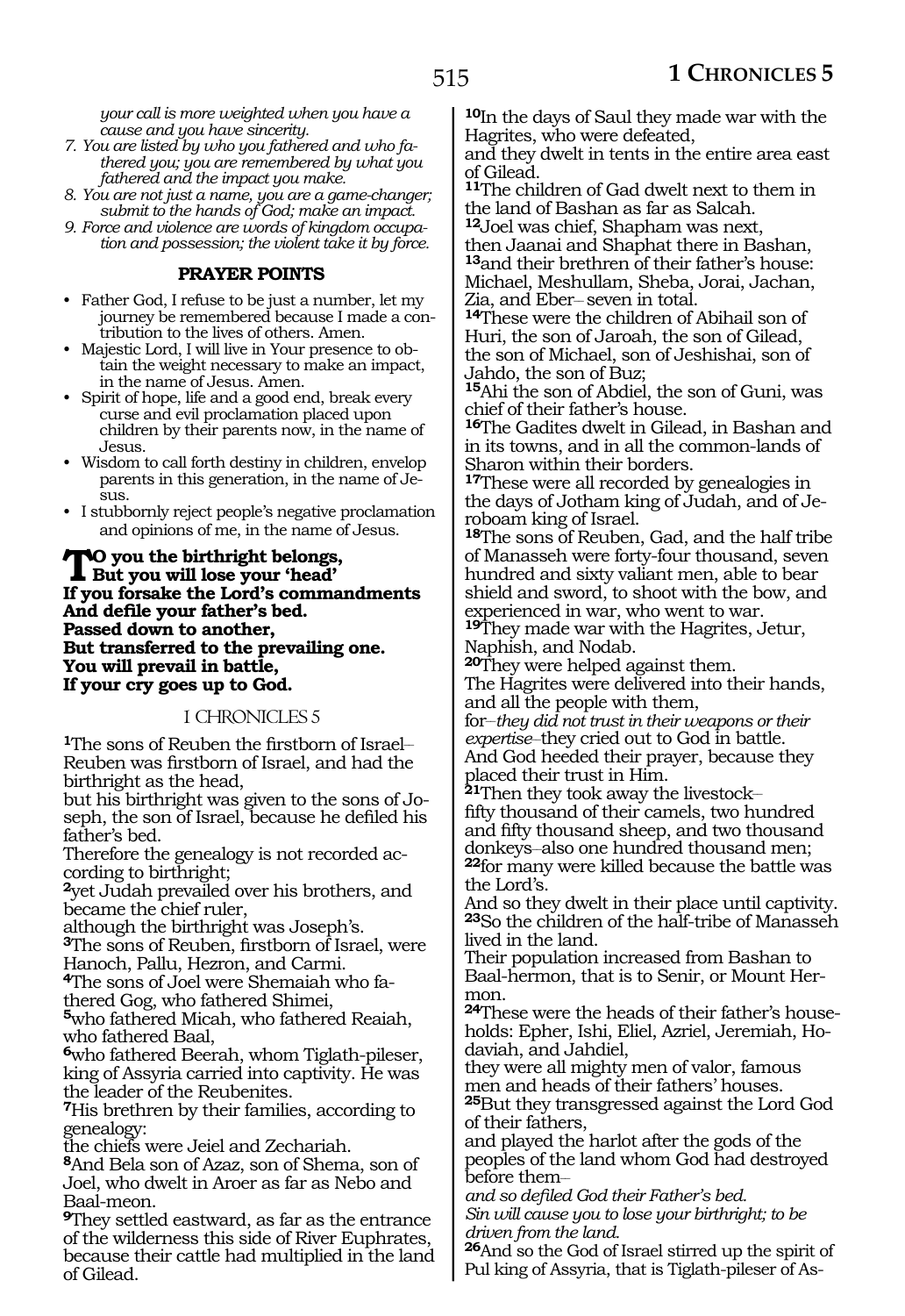syria.

He carried the Reubenites, the Gadites, and the half-tribe of Manasseh into captivity. He took them to Halah, Habor, Hara, and to the river Gozan to this day.

## **CWDS Bible Quotes**

- *1. Your bad temporary decisions have a ring of permanence; the consequences can be devastating.*
- *2. Sexual sin will cause you to lose your inheritance in heaven and on earth.*
- *3. You have prevailing power to claim the best inheritance. What bypassed Reuben, Simeon and Levi because of poor choices will not bypass you.*
- *4. If you get carried away by sin you will be carried away into captivity; your now decisions will impact the future generations.*
- *5. Live intentionally holy, because the safety and well-being of the next generation depends on it.*
- *6. Your most cogent battle cry is to cry out to God in battle.*
- *7. It is best to summon angels with your battle cry, than to cry to summon troops or to motivate yourselves.*
- *8. When you make the battle the Lord's then the spoils will be yours.*
- *9. When you defile your father's bed you lose your inheritance; when you play the harlot with sin and with other gods* He drives you out of His inheritance.

### **PRAYER POINTS**

- Power to be consistent in decision-making walk with me every moment of my life, in the name of Jesus.
- Every sexual spirit assigned against believers to cause them to surrender their good inheritance, be purged away by the blood of Jesus, in the name of Jesus.
- Heaven and earth hear me, I will possess my possession; I will inherit my inheritance, in the name of Jesus. Amen.
- I humble myself at Your feet Lord Jesus, conscious of the impact my decisions will have on generations to come. Amen.
- O God who hears me, I will cry unto You in trouble knowing You are never far from me. Amen.

**These are the Levites and their service, their cities and their lands; Those appointed to song service, who sang songs all day long. Their names are recorded, but have you never heard, You are priests, and you are appointed To praise in service to the Lord?**

#### 1 CHRONICLES 6

**<sup>1</sup>**These are the sons of Levi: Gershon, Kohath, and Merari. **<sup>2</sup>**The sons of Kohath were Amram, Izhar, Hebron, and Uzziel. **<sup>3</sup>**To Amram were born Aaron, Moses, and a daughter, Miriam. The sons of Aaron were Nadab, Abihu, Eleazar, and Ithamar. **<sup>4</sup>**Eleazar fathered Phinehas, and Phinehas fathered Abishua;

**<sup>6</sup>**Uzzi fathered Zerahiah, who fathered Mer- aioth;

**<sup>7</sup>**Meraioth fathered Amariah, who fathered Ahitub;

**<sup>8</sup>**Ahitub fathered Zadok, who fathered Ahi- maaz;

**<sup>9</sup>**Ahimaaz fathered Azariah, who fathered Jo- hanan;

**<sup>10</sup>**Johanan fathered Azariah (he was the priest in the temple Solomon built);

**<sup>11</sup>**Azariah fathered Amariah, who fathered Ahitub;

**12**Ahitub fathered Zadok, who fathered Shallum;

**<sup>13</sup>**Shallum fathered Hilkiah, who fathered Azariah;

**14**Azariah fathered Seraiah, who fathered Jehozadak;

**<sup>15</sup>**Jehozadak went into captivity when the Lord carried Judah and Jerusalem into captivity by Nebuchadnezzar.

**<sup>16</sup>**The sons of Levi were, Gershom, Kohath, and Merari.

**<sup>17</sup>**The sons of Gershom were Libni, and Shimei.

**18**The sons of Kohath were Amram, Izhar, Hebron, and Uzziel.

**<sup>19</sup>**The sons of Merari were Mahli, and Mushi. These were the families of the Levites according to their fathers:

**<sup>20</sup>**The descendants of Gershom were Libni his son, Jahath his son, Zimmah his son,

**<sup>21</sup>**Joah his son, Iddo his son, Zerah his son, and Jeatherai his son.

**22**The descendants of Kohath were: Amminadab his son, Korah his son, Assir his son, **<sup>23</sup>**Elkanah his son, Ebiasaph his son, Assir his son,

**<sup>24</sup>**Tahath his son, Uriel his son, Uzziah his son, and Shaul his son.

**<sup>25</sup>**The sons of Elkanah were: Amasai and Ahi- moth.

**<sup>26</sup>**As for Elkanah, the descendants of Elkanah were: Zophai his son, Nahath his son,

**<sup>27</sup>**Eliab his son, Jeroham his son, and El- kanah his son.

29The descendants of Merari were Mahli, Libni his son, Shimei his son, Uzzah his son,

**<sup>30</sup>**Shimea his son, Haggiah his son, and Asai- ah his son.

**<sup>31</sup>**These are the men appointed by David to the service of song in the house of the Lord, after the ark came to rest.

**<sup>32</sup>**They ministered with singing all day before the dwelling place of the tabernacle of meeting. They sang to the Lord all day long

until Solomon had built the house of the Lord in Jerusalem.

They ministered in their office according to their order.

**<sup>33</sup>**These are those who ministered with their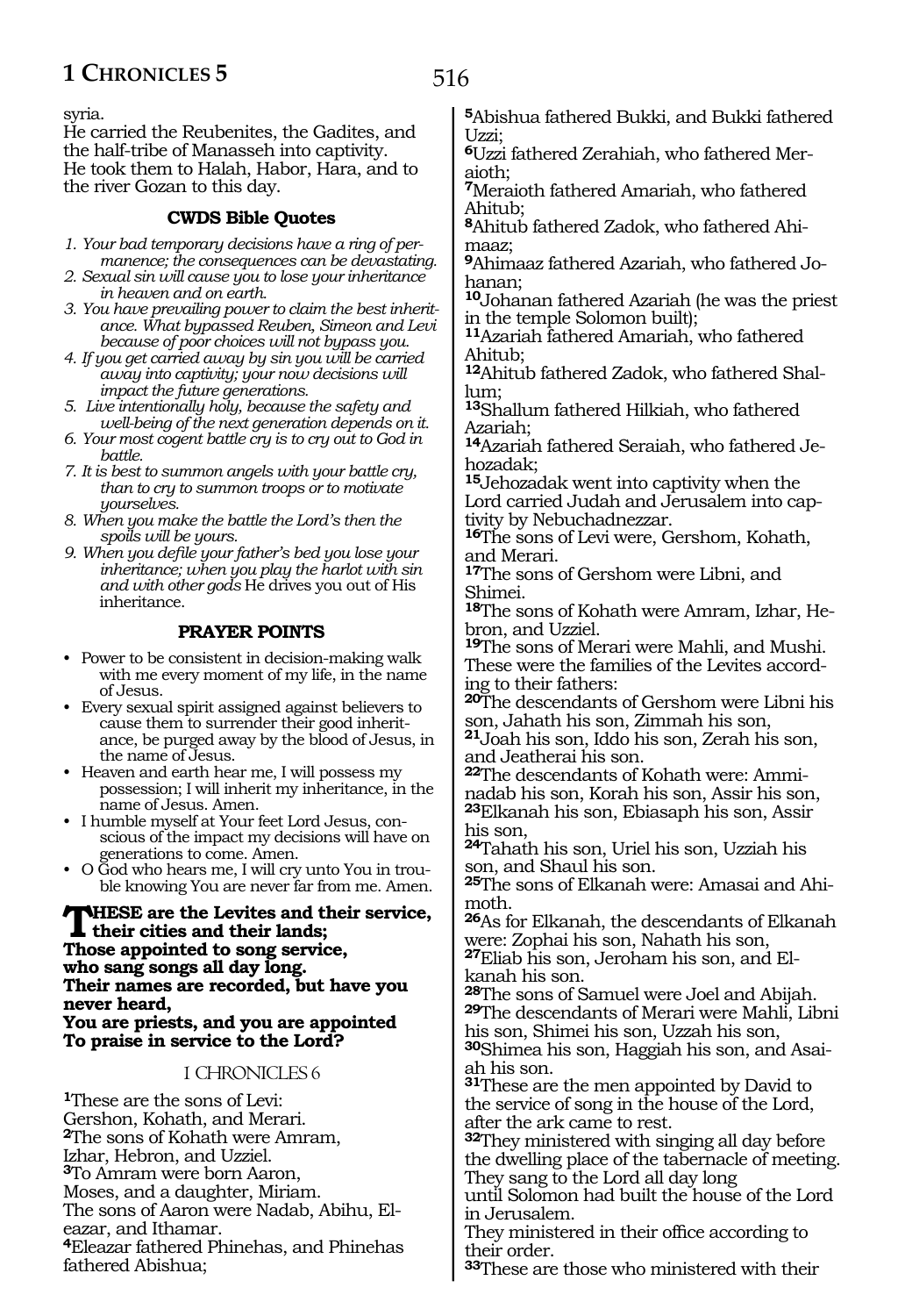sons:

of the sons of the Kohathites were Heman a

singer, the son of Joel, the son of Samuel,

**<sup>34</sup>**the son of Elkanah, the son of Jeroham, the son of Eliel, the son of Toah,

**<sup>35</sup>**the son of Zuph, the son of Mahath, the son of Amasai,

**<sup>36</sup>**the son of Elkanah, the son of Joel, the son of Azariah, the son of Zephaniah,

**<sup>37</sup>**the son of Tahath, the son of Assir, the son of Ebiasaph, the son of Korah,

**<sup>38</sup>**the son of Izhar, the son of Kohath, the son of Levi, the son of Israel.

**<sup>39</sup>**And his brother Asaph, who stood at his right hand, was Asaph the son of Berechiah,

the son of Shimea,

**<sup>40</sup>**the son of Michael, the son of Baaseiah, the son of Malchijah,

**<sup>41</sup>**the son of Ethni, the son of Zerah, the son of Adaiah,

**<sup>42</sup>**the son of Ethan, the son of Zimmah, the son of Shimei,

**<sup>43</sup>**the son of Jahath, the son of Gershom, the son of Levi.

**<sup>44</sup>**Their brethren, the sons of Merari who was on the left hand were:

Ethan the son of Kishi, the son of Abdi, the son of Malluch,

**<sup>45</sup>**the son of Hashabiah, the son of Amaziah, the son of Hilkiah,

**<sup>46</sup>**the son of Amzi, the son of Bani, the son of Shamer,

**<sup>47</sup>**the son of Mahli, the son of Mushi, the son of Merari, the son of Levi.

**<sup>48</sup>**Their brethren, the Levites, were appointed to all manner of service in the tabernacle of the house of God.

**<sup>49</sup>**But Aaron and his sons offered sacrifices on the altar of burnt offering and on the altar of incense,

for all the work of the Most Holy Place, and to make atonement for Israel,

according to all Moses had commanded. **<sup>50</sup>**These are the sons of Aaron: Eleazar his

son, Phinehas his son, Abishua his son,

**<sup>51</sup>**Bukki his son, Uzzi his son, Zerahiah his son,

**<sup>52</sup>**Meraioth his son, Amariah his son, Ahitub his son,

**<sup>53</sup>**Zadok his son, and Ahimaaz his son.

**<sup>54</sup>**And these are the dwelling places in all their settlement throughout the territory given by lot to the sons of Aaron.

To the families of the Kohathites,

**<sup>55</sup>**they gave Hebron in the land of Judah with its field and common-lands.

**<sup>56</sup>**But the fields of the city and its villages they gave to Caleb the son of Jephunneh.

**<sup>57</sup>**And to the sons of Aaron they gave one of the cities of refuge, Hebron;

along with Libnah and its common lands, Jatir, Eshtemoa with its common lands, **<sup>58</sup>**Hilen and Debir with their common-lands,

**<sup>59</sup>**and Ashan and Beth-shemesh with their

common lands.

**60**And out of the tribes of Benjamin they received Geba, Alemeth and Anathoth with their common lands.

They had thirteen cities in total among their families.

**<sup>61</sup>**To the rest of the family of the Kohathites they gave ten cities out of half the tribe of Manasseh.

**62**The sons of Gershom throughout their families received thirteen cities out of the tribes of Asher, Naphtali, and Manasseh in Bashan. **<sup>63</sup>**The sons of Merari, throughout their families received twelve cities by lot out of the tribes of Reuben, Gad and Zebulun.

**<sup>64</sup>**The children of Israel gave these cities with their common lands to the Levites.

**65**And they gave by lot out of the tribe of Judah, and out of the tribe of Simeon, and out of the tribe of Benjamin, these cities which are called by their names.

**<sup>66</sup>**The rest of the families of the sons of Kohath received cities for their possession out of the tribe of Ephraim.

**<sup>67</sup>**They gave to them one of the cities of refuge, Shechem with its common lands in Mount Ephraim, also Gezer with its common lands, **68**Jokmeam and Beth-horon with their common lands,

**69**Aijalon and Gath-rimmon with their common lands.

**<sup>70</sup>**And out of the half-tribe of Manasseh, Aner and Bileam with their common lands, for the rest of the family of Kohath.

**<sup>71</sup>**And out of the half-tribe of Manasseh the sons of Gershom received Golan in Bashan and Ashtaroth with their common lands.

**<sup>72</sup>**Out of Issachar, Kedesh and Daberath with their common lands,

**<sup>73</sup>**and Ramoth and Anem with their common lands.

**74**Out of the tribe of Asher: Mashal, and Abdon with their common lands,

**<sup>75</sup>**Hukok and Rehob with their common lands. **76**Out of the tribe of Naphtali: Kadesh in Galilee with its common lands, and Hammon and Kiriathaim with their common lands.

**<sup>77</sup>**The rest of the children of Merari were given out of the tribe of Zebulun:

Rimmon and Tabor with their common lands. **78**And on the other side of Jordan beside Jericho, on the east side of Jordan,

they were given from the tribe of Reuben: Bezer in the wilderness, and Jahzah with their common lands;

**79**Kedemoth, and Mephaath with their common lands.

**<sup>80</sup>**And out of the tribe of Gad: Ramoth in Gile- ad and Mahanaim with their common lands, **<sup>81</sup>**and Heshbon, and Jazer with their common lands.

#### **CWDS Bible Quotes**

*1. Will the names of your children be just recorded or*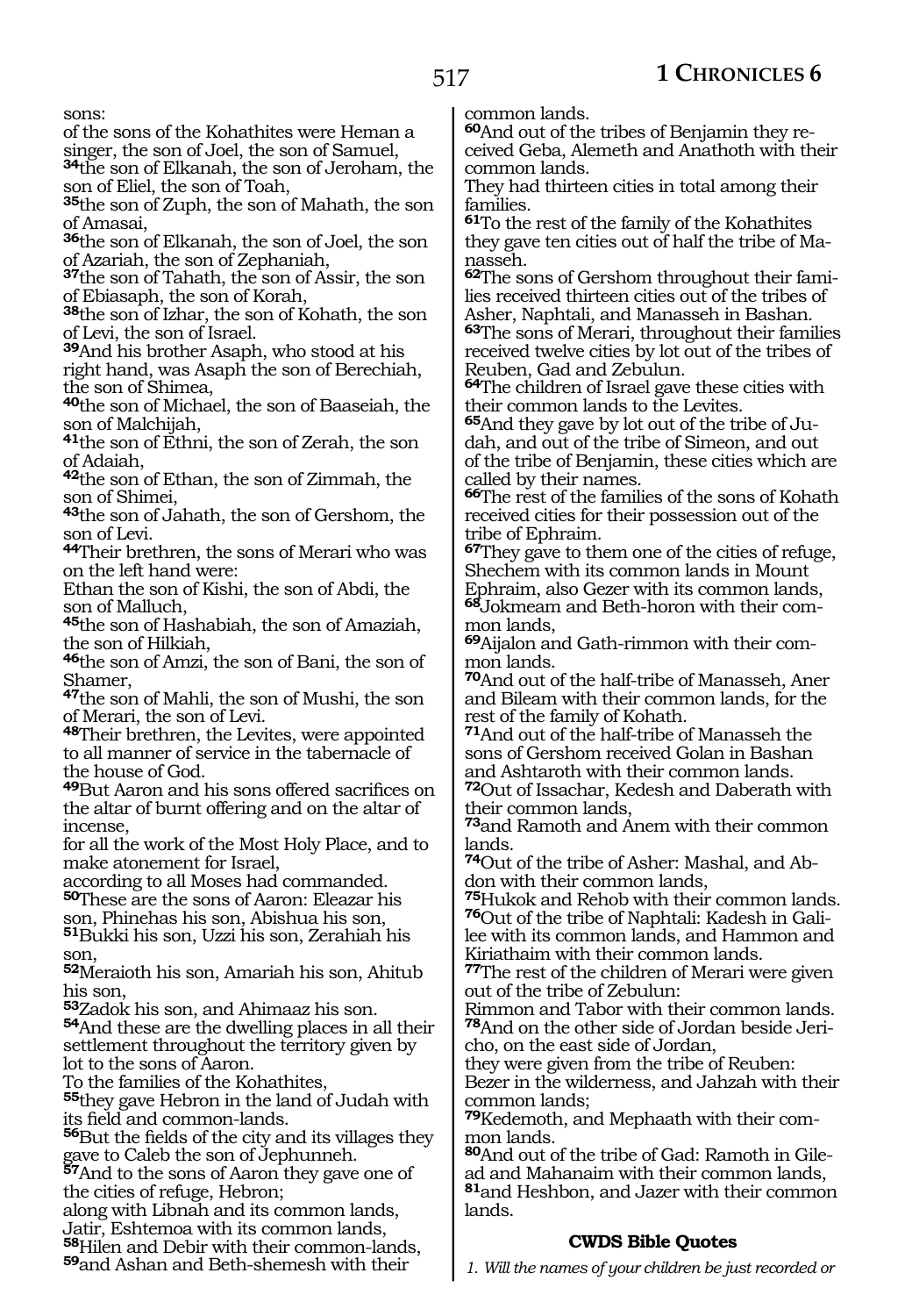*will they be remembered?*

- *2. Birth children to take their place in service and in the house of God.*
- *3. Your children are for the salvation and the redemption of people; position them for purpose.*
- *4. Singers take your position and sing to the glory of God; make Him your reward and make His presence your platform.*
- *5. Take up your position in service and serve with all your heart; all for the glory of God.*
- *6. The call of High Priest was placed on Jesus, the call to intercession is placed on us; serve faithfully and single-heartedly.*
- *7. Your possession is in your positioning; the Lord has appointed houses and lands for you in this world and in the world to come life everlasting.*
- *8. Let the Lord be your reward and you will enjoy the goodness of His provision and protection.*
- *9. The cities and common lands for the priests and workers is just a statement to say, the kingdom always makes good provision for its dedicated workers.*
- *10. You think on Him, He thinks on you; you dedicate yourself to Him, He dedicates Himself and His resources to you; you give to Him He causes men to give good measures, pressed down, shaken up and running over into your bosom.*

#### **PRAYER POINTS**

- Power to raise up children of significance and destiny, envelop this generation of believers. Amen.
- Most High God, give my children the heart to contribute to the kingdom and to serve. Amen.
- I declare by the power in the blood of Jesus that my children are for signs and wonders and for the salvation of men. Amen.
- Spirit of life and eternity, empower the voices and songs of our singers and music ministers, in the name of Jesus.
- Lord Jesus, let love, relationship and urgency propel believers to take their place in service, and to serve with exception. Amen.

# Let me tell you of Issachar and the sons<br> **Let me tell you of Moncocch and of Let me tell you of Manasseh and of Manasseh's sons,**

**Of the noted men of valor, princes and mighty men.**

**If I tell you will you listen as I name and number them?**

#### 1 CHRONICLES 7

**<sup>1</sup>**The sons of Issachar were Tola, Puah, Jashub, and Shimrom, four in total. **<sup>2</sup>**The sons of Tola were: Uzzi, Rephaiah, Jeriel, Jahmai, Jibsam, and Shemuel, heads of their father's house.

The sons of Tola were mighty and valiant men in their generations.

In the days of David, their number was twenty-two thousand six hundred.

**<sup>3</sup>**The son of Uzzi was Izrahiah. The sons of Izrahiah were Michael, Obadiah, Joel, and Isshiah. All five of them were chief men.

**<sup>4</sup>**And with them, by their generations, by their fathers' houses, were thirty-six thousand soldiers ready for war; for they had many wives

and sons.

**5**Their brethren, among the families of Issachar were valiant men; by genealogies they numbered eighty-seven thousand.

**<sup>6</sup>**The sons of Benjamin were Bela, Becher and Jediael, three of them.

**<sup>7</sup>**The sons of Bela were Ezbon, Uzzi, Uzziel, Jerimoth and Iri\_\_five in total.

They were all heads of their father's houses, and when counted by genealogies, there were twenty-two thousand and thirty-four of them\_\_ mighty men of valor.

**<sup>8</sup>**The sons of Becher were Zemirah, Joash, Eliezer, Elioenai, Omri, Jerimoth, Abijah, Anathoth, and Alemeth.

They were all sons of Becher.

**<sup>9</sup>**They were recorded by genealogy in their generations, heads of their fathers' houses, mighty men who totaled twenty thousand, two hundred.

**<sup>10</sup>**The son of Jediael was Bilhan. The sons of Bilhan were Jeush, Benjamin, Ehud, Chenaanah, Zethan, Tharshish, and Ahishahar. **<sup>11</sup>**All these sons of Jediael were heads of their

fathers' houses. There were seventeen thousand two hundred

mighty men of valor fit to go to war.

**<sup>12</sup>**The sons of Ir were Shuppim and Huppim, and the son of Aher was Hushim.

**<sup>13</sup>**The sons of Naphtali were Jahziel, Guni, Jezer and Shallum, sons of Bilhah.

**<sup>14</sup>**The descendants of Manasseh: Machir the father of Gilead, the father of Asriel whom his Syrian concubine bore.

**15**Machir took the sister of Huppim and Shup-<br>pim as his wife. Her name was Maachah.<br>The name of Gilead's grandson was Zelophe-

had, but Zelophehad fathered daughters only. **<sup>16</sup>**(Maachah the wife of Machir bore him

Peresh; his brother's name was Sheresh. The sons of Peresh were Ulam and Rakem;

**<sup>17</sup>**the son of Ulam was Bedan.)

These were the descendants of Gilead the sons of Machir, son of Manasseh.

**<sup>18</sup>**His sister Hammoleketh bore Ishod, Abiezer, and Mahlah.

**<sup>19</sup>**The sons of Shemida were Ahian, Shechem, Likhi, and Aniam.

**<sup>20</sup>**The descendants of Ephraim were

Shuthelah, his son Bered, his son Tahath, his son Eladah, his son Tahath,

**<sup>21</sup>**his son Zabad, his son Shuthelah, and Ezer and Elead.

The men of Gath who were born in that land killed them when they came down to take away their cattle.

**<sup>22</sup>**Ephraim their father mourned for them many days, and his brethren came to comfort him.

**<sup>23</sup>**He went in to his wife and she conceived and bore a son and he named him Beriah, because of the tragedy that came on his house. **<sup>24</sup>**His daughter was Sheerah; she built Lower

and Upper Bethhoron and Uzzen Sheerah;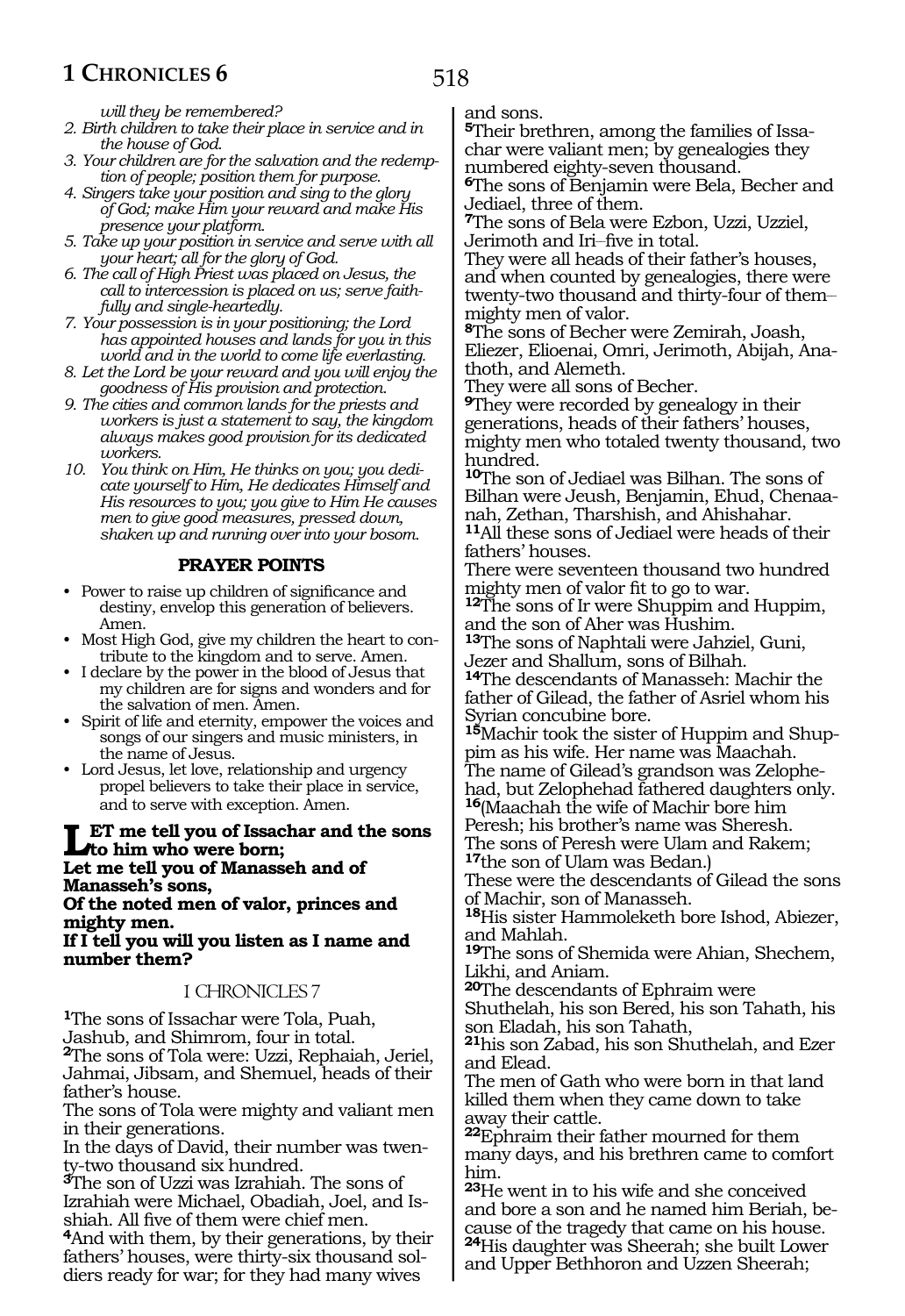**<sup>25</sup>**and Rephah was his son, along with Resheph, and his son Telah, his son Tahan, **<sup>26</sup>**his son Laadan, his son Ammihud, his son Elishama,

**<sup>27</sup>**his son Nun, and his son Joshua. **<sup>28</sup>**They possessed for dwelling places Bethel and its towns: to the east Naaran, to the west Gezer and its towns, and Shechem and its towns, extending to Ayyah and its towns;

**29**and bordering with Manasseh were Bethshean and its towns, Taanach and its towns, Meggido and its towns, Dor and its towns. In these the children of Joseph, the son of Israel, lived.

**<sup>30</sup>**The sons of Asher were Imnah, Ishvah, Ishvi, Beriah, and Serah his daughter.

**<sup>31</sup>**The sons of Beriah were Heber and Malchiel, who was the father of Birzaith.

**32**And Heber fathered Japhlet, Shomer, Hotham, and their sister Shua.

**<sup>33</sup>**The sons of Japhlet were Pasach, Bimhal, and Ashvath.

**34**The sons of Shemer were Ahi, Rohgah, Jehubbah, and Aram.

**<sup>35</sup>**And the sons of his brother Helem were Zophah, Imna, Shelesh and Amal.

**<sup>36</sup>**The sons of Zophah were Suah, Harnepher, Shaul, Beri, Imrah,

**<sup>37</sup>**Bezer, Hod, Shamma, Shilshah, Jithran, and Beera.

**<sup>38</sup>**The sons of Jether were Jephunneh, Pispah, and Ara.

**<sup>39</sup>**The sons of Ulla were Arah, Haniel, and Rizia.

**<sup>40</sup>**These were all the children of Asher, heads of their fathers' houses, men of valor, mighty men, chief leaders.

They numbered by genealogies among the army, fit for battle, twenty-six thousand.

#### **CWDS Bible Quotes**

*1. Righteous seed must proliferate; be fruitful, multiply and fill the earth.*

*2. You are not just called to have children, you are called to raise up an army for the living God.*

- *3. It is good to have sons, but it is necessary to mentor and train them for inter and multi-generational impact.*
- *4. Valor and might comes from character building; everyone wants their children to be courageous and to stand out.*
- *5. Ambitious ventures should be fuelled by adequate assessment of strength and ability, or total dependence and reliance on God.*
- *6. Tragedy in a family may come unannounced, and may find you unprepared and leave you anguished; life picks up when you let go.*

*7. Your future is waiting on you to get over your past; the womb of destiny is ready to respond to your seed of faith.*

*8. You may be the son of Nun, a no name, insignificant person; but that does not make you a nobody; live an unforgettable life of faith that none can forget.*

# **PRAYER POINTS**

- Eternal Father, let the children of the righteous multiply and fill the nations of the earth, especially the nations of the unreached, in the name of Jesus.
- Power of kingdom-minded parenting visit believers today, in the name of Jesus.
- Divine curriculum for children to make kingdom impact be deposited in the spirit of believing parents now, in the name of Jesus.
- Father God, let the spirit of strength and courage enter the hearts of our children as they are taught Your word. Amen.
- Power to move beyond tragedy to destiny and success, fall upon the hurting and broken in the body of Christ today, in the name of Jesus.

# **BENJAMIN, Bela, Ashbel, and so the list**<br> **B**goes on,<br> **To Kick, Soul and Janethan, Lagre row**

#### **To Kish, Saul and Jonathan; I name you Benjamin's sons.**

#### 1 CHRONICLES 8

**<sup>1</sup>**Benjamin fathered Bela his firstborn, also Ashbel, Aharah,

**<sup>2</sup>**Nohah, and Rapha his fifth son.

**<sup>3</sup>**The sons of Bela were: Addar, Gera, Abihud, **<sup>4</sup>**Abishua, Naaman, Ahoah,

**<sup>5</sup>**Gera, Shephuphan, and Huram.

**6**These are the sons of Ehud, heads of the fathers' houses of the inhabitants of Geba, who were forced to move to Manahath:

**<sup>7</sup>**Naaman, Ahijah and Gera who forced them to move.

He fathered Uzza and Ahihud.

**<sup>8</sup>**Shaharaim had children in the land of Moab, after he had sent his wives Hushim and Baara away.

**9**With Hodesh his wife he fathered Jobab, Zibia, Mesha, Malcam,

**<sup>10</sup>**Jeuz, Sachiah and Mirmah his sons, all heads of their fathers' houses.

**11**With Hushim he fathered Abitub and Elpaal.

**<sup>12</sup>**The sons of Elpaal were Eber, Misham, and Shemed, who built Ono and Lod with its towns;

**<sup>13</sup>**and Beriah and Shema, who were heads of their fathers' houses of those who dwelt at Aijalon.

These drove out the inhabitants of Gath. **<sup>14</sup>**Now these were the sons of Beriah:

Ahio, Shashak, Jeremoth,

**<sup>15</sup>**Zebadiah, Arad, Eder,

**16**Michael, Ispah and Joha. They were Beriah's sons.

**17**The sons of Elpaal were Zebadiah, Meshullam, Hizki, Heber,

**<sup>18</sup>**Ishmerai, Jizliah, and Jobab; these were all sons of Elpaal.

**<sup>19</sup>**Now the sons of Shimei were Jakim, Zichri, Zabdi,

**<sup>20</sup>**Elienai, Zillethai, Eliel,

**<sup>21</sup>**Adaiah, Beraiah, and Shimrath; these were all sons of Shimei.

**<sup>22</sup>**The sons of Shashak were Ishpan, Eber, Eliel,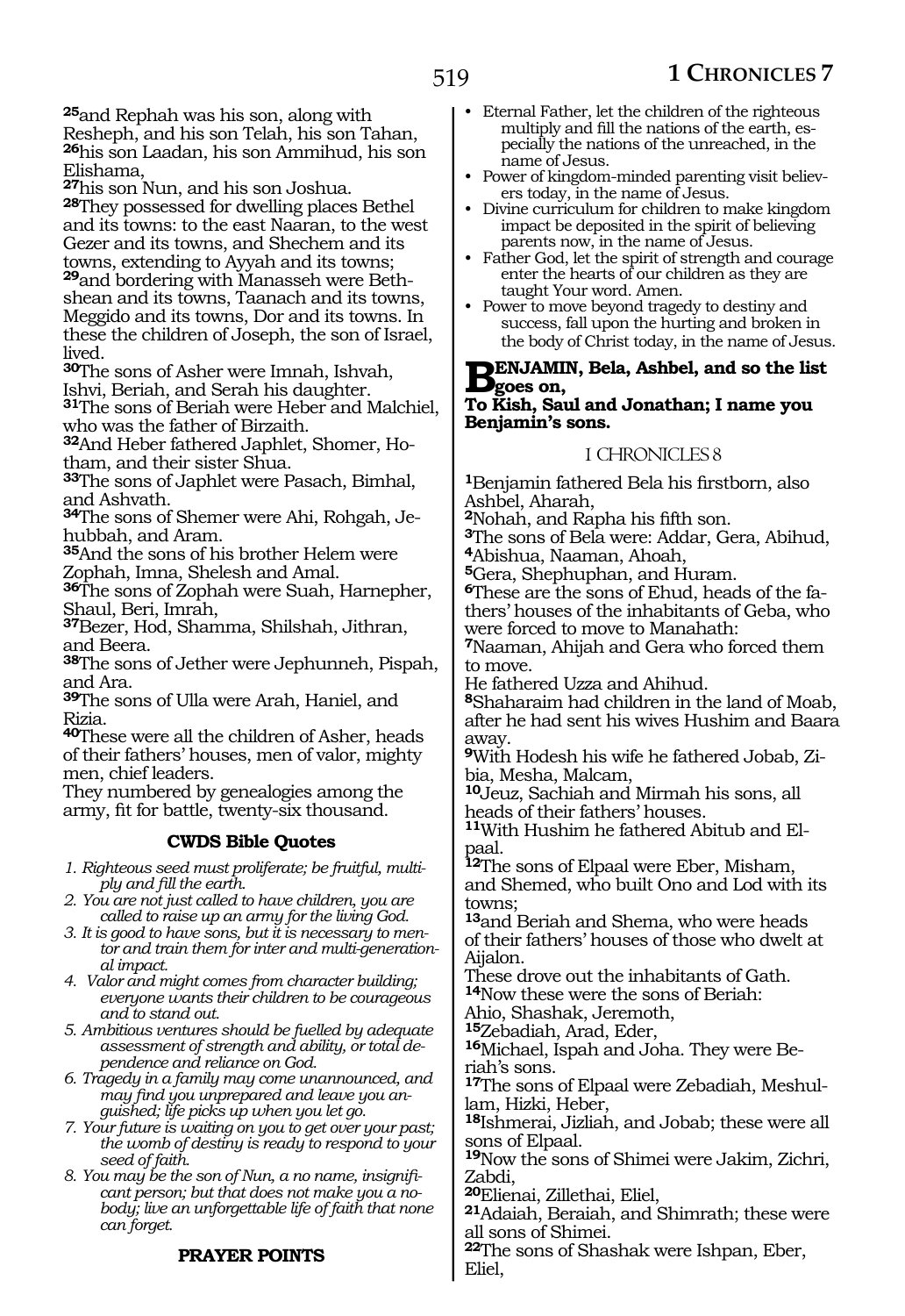**<sup>23</sup>**Abdon, Zichri, Hanan,

**25**Iphedeiah, and Penuel; these were

Shashak's sons.

**<sup>26</sup>**The sons of Jeroham were Shamsherai, Shehariah, Athaliah,

**<sup>27</sup>**Jaareshiah, Elijah and Zichri, Jeroham's sons.

**<sup>28</sup>**These were all heads of their fathers' houses by their generations, chief men who dwelt in Jerusalem.

**<sup>29</sup>**And the father of Gibeon, whose wife was Maachah, dwelt at Gibeon.

**<sup>30</sup>**His sons were Abdon his firstborn, Zur, Kish, Baal, Nadab,

**<sup>31</sup>**Gedor, Ahio, Zecher,

**<sup>32</sup>**and Mikloth fathered Shimeah.

They lived in Jerusalem with their brethren.

**<sup>33</sup>**Ner fathered Kish, Kish fathered Saul, and Saul fathered Jonathan, Malchishua, Abinadab, and Eshbaal.

**<sup>34</sup>**The son of Jonathan was Meribaal, and Meribaal fathered Micah.

**<sup>35</sup>**The sons of Micah were Pithon, Melech, Tarea, and Ahaz.

**<sup>36</sup>**And Ahaz fathered Jehoaddah, who fathered Alemeth, Azmaveth and Zimri;

and Zimri fathered Moza.

**<sup>37</sup>**Moza fathered Binea, his son Raphah, his son Eleasah, and his son Azel.

**38**Azel had six sons who were Azrikam, Bocheru, Ishmael,

Sheariah, Obadiah and Hanan; all sons of Azel.

**<sup>39</sup>**The sons of Eshek, his brother were Ulam the firstborn, Jeush, and Eliphelet.

**40**The sons of Ulam were mighty men of valor-archers.

They had many sons and grandsons; a total of one hundred and fifty.

These were all sons of Benjamin.

# **CWDS Bible Quotes**

*1. The hearts of good parents joyfully sacrifice for their children but it pains when they are sacrificed or forced to move by their children.*

*2. The laws of compassion, and of God restrain you from putting your faithful wife away to accommodate youth.*

*3. Raise up children of destiny who will be champions for your nation and your people and who will drive out the enemies of the kingdom from your territory.*

*4. You may be just a name and a random number but when God calls you by name, your name becomes important and your number changes to number one.*

*5. Made in the image of God means you are born a king; you are distinguished not by election or selection of man but by birth.*

*6. Distinguish yourself in your skill and calling and your name will be remembered by your distinction, just as the sons of Ulam were.*

# **PRAYER POINTS**

• Father God, turn the hearts of parents to their

children and children to their parents today, heal every hurt in families, in the name of Je- $S11S$ .

- Every power militating against marriages to cause divorce, die today, in the name of Jesus. Spirit of lust and unfaithfulness die now; in Jesus' name.
- Let the children of the righteous arise in the spirit of Christ and drive out wickedness and demonic activities from among them, in the name of Jesus.
- Most high God, call me by name today; let Your thoughts be upon me for good, in the name of Jesus.
- Let the royal blood flowing in the veins of believers and the divine nature of their new birth distinguish them in life, in the name of Jesus.

# **Are you as the Levite in God's service? Tell me, have you found a place? Is your name among the written? Do you serve in any way?**

**A porter in the tabernacle or a keeper of the gates,**

**Charged and ready for ministry, do you lodge at hand and wait?**

# 1 CHRONICLES 9

**<sup>1</sup>**All Israel was numbered by genealogies and written in the book of the kings of Israel. But Judah was carried captives into Babylon because of their sins.

**<sup>2</sup>**These were the first inhabitants to dwell in their possession in the cities:

the Israelites, the priests, the Levites and the Nethinims.

**3**Now the children of Judah dwelt in Jerusalem, and some of the children of Benjamin, and of the children of Ephraim and of Manasseh:

**<sup>4</sup>**Uthai the son of Ammihud, the son of Omri, the son of Imri, the son of Bani, of the children of Perez, the son of Judah.

**<sup>5</sup>**Of the Shilonites: Asaiah was firstborn with his sons.

**6**Of the sons of Zerah: Jeuel, and their breth-

**7**Of the sons of Benjamin: Sallu the son of Meshullam, the son of Hodaviah, the son of Hassenuah;

**<sup>8</sup>**Ibneiah the son of Jeroham; Elah the son of Uzzi, the son of Michri;

Meshullam the son of Shephathiah, the son of Reuel, the son of Ibnijah;

**9** and their brethren, by their generations—nine hundred and fifty-six.

All of them were leaders of their father's house in their fathers' houses.

**<sup>10</sup>**Of the priests were: Jedaiah, Jehoiarib, and Jachin;

**11**Azariah the son of Hilkiah, the son of Meshullam, the son of Zadok,

the son of Meraioth, the son of Ahitub, the overseer of the house of God;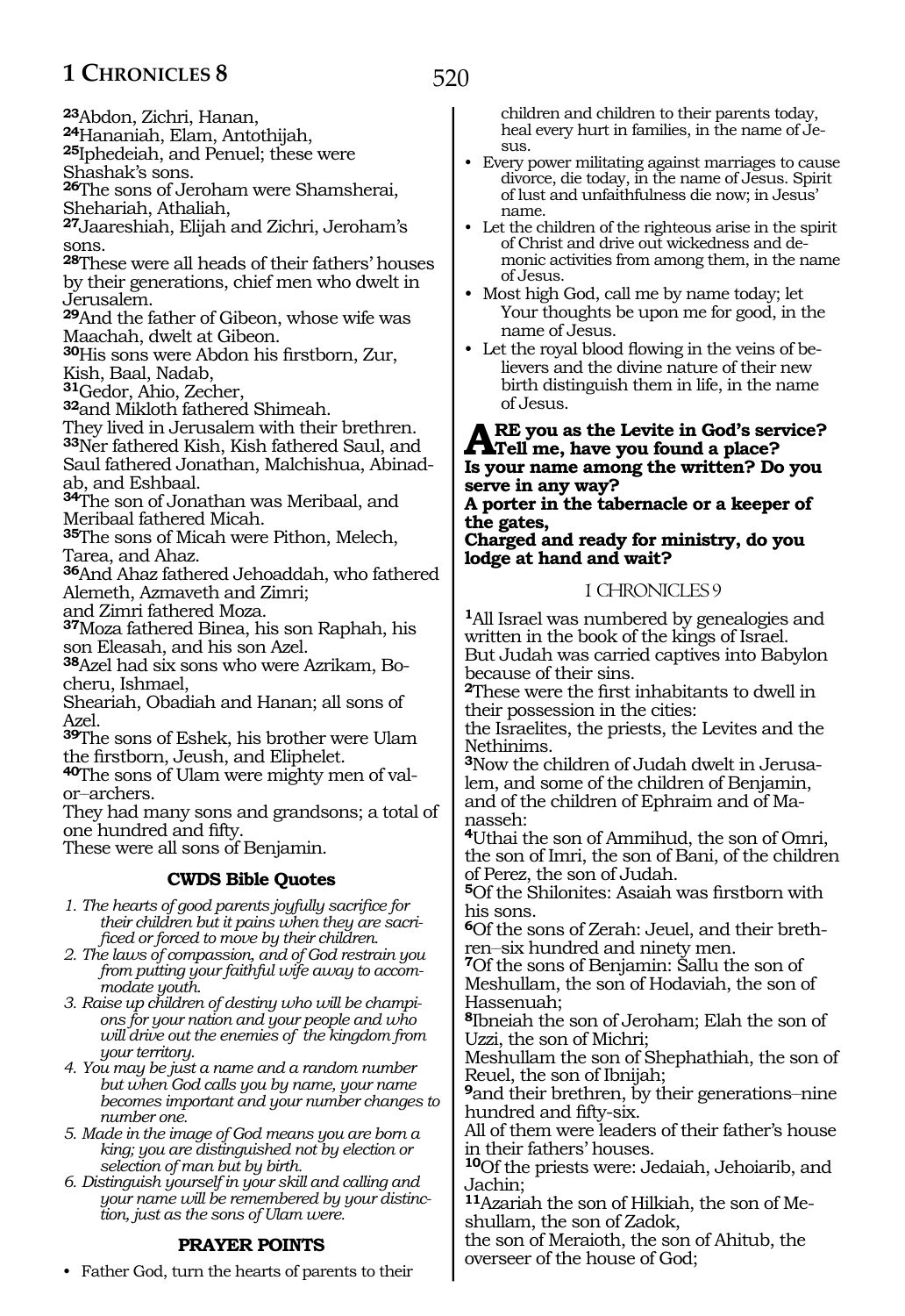**<sup>12</sup>**Adaiah the son of Jeroham, son of Pashur, Malchijah's son;

Maasai the son of Adiel, son of Jahzerah, the son of Meshullam, son of Meshillemith, Immer's son;

**<sup>13</sup>**and their brethren, heads of their fathers' houses were one thousand seven hundred and sixty;

all very capable men for the work of the service of the house of God.

**14**Of the Levites: Shemaiah the son of Hasshub, Azrikam's son, the son of Hashabiah, of the sons of Merari;

**15**Bakbakkar, Heresh and Galal, and Mattaniah son of Micah, son of Zichri, son of Asaph; **<sup>16</sup>**Obidiah the son of Shemaiah, son of Galal, the son of Jeduthun;

and Berechiah the son of Asa, son of Elkanah, who lived with the Netophathites.

**<sup>17</sup>**The gatekeepers were Shallum, Akkub, Talmon, and Ahiman and their brethren. Shallum was the chief.

**<sup>18</sup>**Until that time they had been gatekeepers for the companies of the children of Levi at the King's Gate eastward.

**19**Shallum was the son of Kore, son of Ebiasaph, the son of Korah.

His brethren from his father's house, the Korahites, were set over the work of the service, keepers of the gates of the tabernacle.

Their fathers were keepers of the entrance to the camp of the host of the Lord.

**<sup>20</sup>**And Phinehas the son of Eleazar was ruler over them in time past; the Lord was with him.

**<sup>21</sup>**Zechariah the son of Meshelemah was the keeper of the door of the tabernacle of congregation.

**<sup>22</sup>**The number of those chosen as gatekeep- ers was two hundred and twelve. They were counted in their villages by genealogy and appointed by David and Samuel the seer to serve in their special position.

**<sup>23</sup>**These and their children had oversight of the gates of the tabernacle, the house of the tabernacle, by assignment.

**<sup>24</sup>**The gate keepers were assigned in the four quarters, to the east, west, north and south; **<sup>25</sup>**their brethren in their villages had to come with them frequently for seven days.

**<sup>26</sup>**The four chief gatekeepers in their special offices were Levites. They had responsibilities over the chambers and treasuries of the house of God.

**<sup>27</sup>**They lodged all around the house of God, because of the duties, and they were responsi- ble to open it every morning.

**<sup>28</sup>**Some of them were assigned to the serv- ing vessels; they brought them in and out by number.

**<sup>29</sup>**Some of them were given responsibility for the vessels and the instruments of the sanctuary,

others were set over the fine flour and the

wine and the oil and the frankincense and spices.

*@Are you as the Levites in God's service? Have you found a place?*

*Assigned and ready for ministry, do you lodge at hand and wait?*

**<sup>30</sup>**And some of the sons of the priests made the ointment of the spices.

**<sup>31</sup>**Mattithiah a Levite, the firstborn son of Shallum the Korahite,

was given responsibility for the things baked in pans.

**<sup>32</sup>**And some others of their brethren of the sons of the Kohathites were in charge of the preparation of the showbread for every Sabbath.

**<sup>33</sup>**And the singers, chief of the fathers' houses of the Levites lived in the chambers and were free from other duties, for they were employed as singers day and night.

**34**The heads of the fathers' houses of the Levites were heads throughout their generations. They lived at Gibeon.

**<sup>35</sup>**Jeiel the father of Gibeon lived at Gibeon. His wife's name was Maacah.

**<sup>36</sup>**His sons were: Abdon, Zur, Kish, Baal, Ner, Nadab,

**<sup>37</sup>**Gedor, Ahio, Zechariah and Mikloth.

**<sup>38</sup>**And Mikloth fathered Shimeam. They lived together with their relatives at Jerusalem, with their brethren.

**<sup>39</sup>**And Ner fathered Kish, Kish fathered Saul, and Saul fathered Jonathan, Malchi-shua, Abinadab and Eshbaal.

**40**Jonathan fathered Meribbaal, and Meribbaal fathered Micah.

**<sup>41</sup>**The sons of Micah were Pithon, Melech, Tahrea and Ahaz.

**<sup>42</sup>**And Ahaz fathered Jarah; and Jarah fa- thered Alemeth, Azmaveth and Zimri; and Zimri fathered Moza;

**<sup>43</sup>**Moza fathered Binea, Rephaiah, Eleasah, and Azel.

**<sup>44</sup>**And Azel had six sons, their names were: Azrikam, Bocheru, Ishmael, Sheariah, Obadiah and Hanan.

@*Levites in God's service, there is a place for you to serve!*

*Will your children also be numbered with those devoted to the Lord?*

# **CWDS Bible Quotes**

- *1. Sin is bondage that draws you in then drags you away to judgment, yet the best of hell cannot be compared with the worst of Babylon.*
- *2. Be numbered among those who are enlisted for the work of the Lord, be counted among those who have labored.*
- *3. One God, one house, one body, one building, one glory, yet many duties; whatever your assignment perform it faithfully, with one heart and with all your might.*
- *4. Gatekeepers, ushers, treasurers, cleaners, altar workers, musicians, all facilitate the Word and make His church one glorious church.*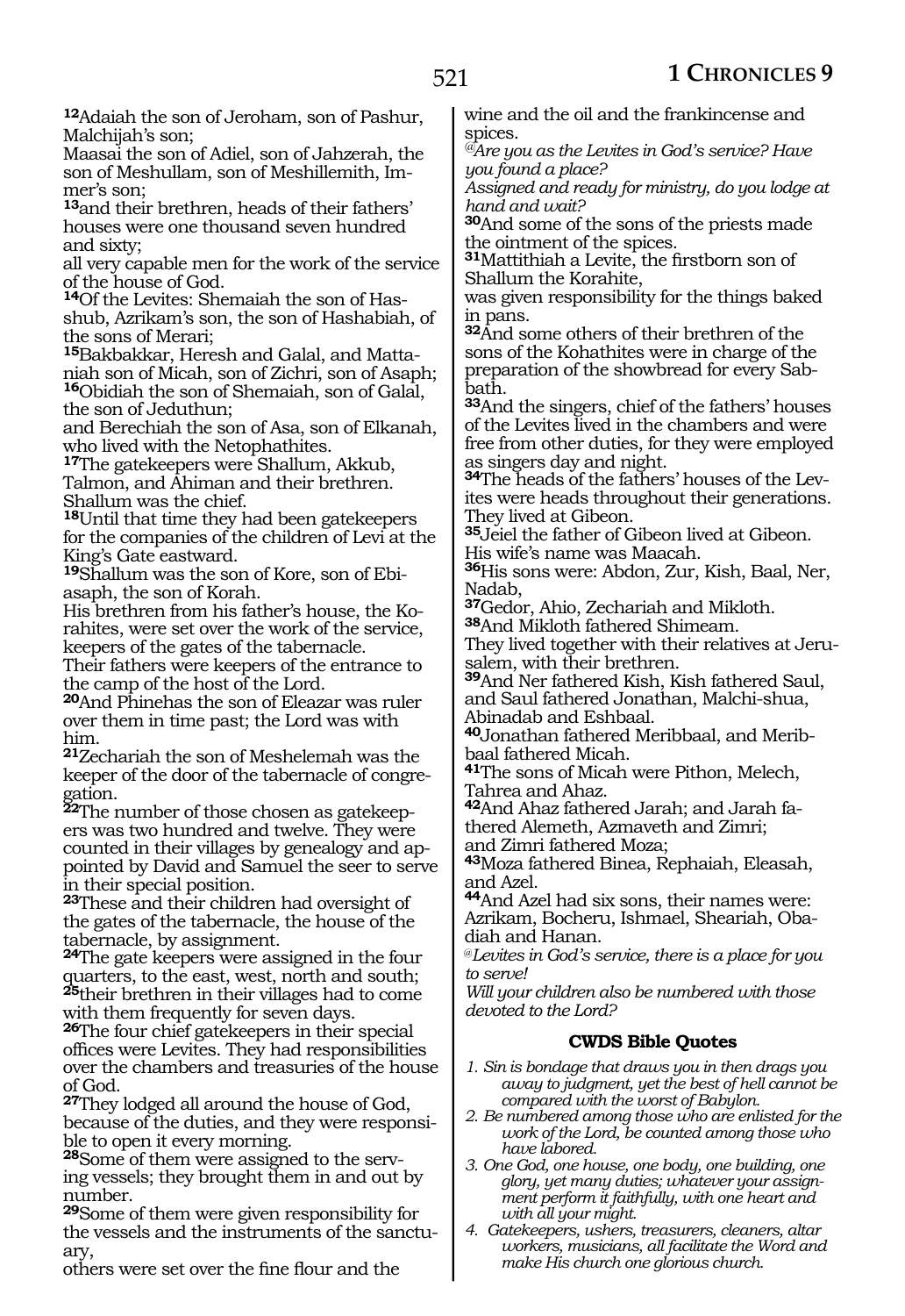- *5. Nothing done for God is menial, nothing given to God is insignificant.*
- *6. Your time matters to you but much more to God; time dedicated to Him is eternal.*
- *7. Strip yourself of everything and just wait on the Lord, He will have angels wait on you.*
- *8. Dedicate your children to the Lord, not just for blessings but also for service.*
- *9. True dedication of your children to the Lord is to mentor and prepare them committedly and intentionally for service.*

#### **PRAYER POINTS**

- Spirit of bondage working in this generation with chords of sin leading men to eternal death, loose your hold now, in the name of Jesus.
- Lord Jesus, I enlist my time and my energy to Your cause; I take up my cross and join fellowship with Your suffering. Amen.
- God of all creation, raise up faithful and committed laborers in the body of Christ today. Amen.
- By the power in the blood of Jesus, I release the blessings of life and supernatural provision to every worker in the body of Christ now, in the name of Jesus.
- Omnipotent Father, thank You for placing significance on everything I do, in the name of Jesus.

**He died for his transgressions; But Someone died for yours. In Gilboa it all happened; He fell on his own sword. Oh, what a day in Israel, When the king's household was slain. Valiant men took up Saul's body, But was his soul ever saved?**

#### 1 CHRONICLES 10

**<sup>1</sup>**The Philistines fought against Israel; and the men of Israel fled before the Philistines, and on Mount Gilboa the slain fell.

**<sup>2</sup>**The Philistines doggedly pursued King Saul and his sons,

and they killed his sons Jonathan, Abinadab and Malchi-shua.

**<sup>3</sup>**The battle was strong against Saul, and by the archers he was hit.

The king of Israel fell down wounded. *Now he would die because of sin!*

**<sup>4</sup>**Then Saul said to his armor-bearer,

"Draw your sword and thrust me through, lest these uncircumcised men come and abuse me."

But this his armor-bearer refused to do, for he was very afraid.

Therefore Saul took a sword and fell on it. **<sup>5</sup>**And when his armor-bearer saw that Saul was dead, he fell on his own sword and died. **<sup>6</sup>**So Saul and his three sons, and his entire house with him died together that day. *He died because of his own sins.*

**<sup>7</sup>**When all the men of Israel who were in the valley saw that the army fled and Saul and his three sons were dead,

they abandoned their cities and fled; and the Philistines came and dwelt in them. **<sup>8</sup>**And the following day when the Philistines came to strip the slain,

they found Saul and his sons' lifeless bodies on Mount Gilboa.

**<sup>9</sup>**They stripped him and took his armor and his head,

and sent the news throughout the land of the Philistines to spread the news in the temple of their idols and among the people.

**<sup>10</sup>**They placed his armour in the house of their gods, and fastened his head in the temple of Dagon.

**<sup>11</sup>**And when the people of Jabesh-gilead heard what the Philistines had done to Saul,

**<sup>12</sup>**all the valiant men went up and took the bodies of Saul and his sons;

and they brought them to Jabesh, and buried the bones under the oak tree at Jabesh, and they fasted seven days.

**<sup>13</sup>**So Saul died for his transgressions, which he had committed against the Lord,

because he did not keep the word of the Lord, and also because he took counsel with a medium for direction.

**<sup>14</sup>**But he did not inquire of the Lord; therefore the Lord killed him,

and transferred his kingdom to David the son of Jesse.

*Saul indeed died for his transgressions, but Someone else died for yours!*

#### **CWDS Bible Quotes**

- *1. Exercise restraint when it is up against you (you are in control) before the evil days come when you are up against it (it is out of control).*
- *2. Terrified, frightened, alone and surrounded by strong enemies does not have to be your destiny; you can be confident; protected and comforted surrounded by strong angels.*
- *3. You fall upon your own sword when you rise against God by following your own way.*
- *4. When you entertain sin, sinners will displace you and replace you in the city.*
- *5. Make God your boast while you are in control or sinners will make you their boast in defeat.*
- *6. Serve God with your full heart and never lose your head to disobedience, or sinners will take your head off to give glory to their images of sin.*
- *7. Honor does not die when your leader dies, the anointing demands respect even if the person cannot command it.*
- *8. The wages of sin is death, something or someone must die; Saul died for his sins; Jesus died for yours.*

#### **PRAYER POINTS**

- Father, let the power to live a disciplined life that aligns with Your word and Your truth be my portion today, in the name of Jesus.
- Holy Spirit, I refuse to walk in disobedience and to grieve You; I will live in the company of angels in Your presence. Amen.
- Lord Jesus, You are the way. I will follow You with all my heart. Amen.
- I will boast in You my God; I refuse to be the mockery of sinners, in the name of Jesus.
- You have my heart Lord Jesus; I will serve You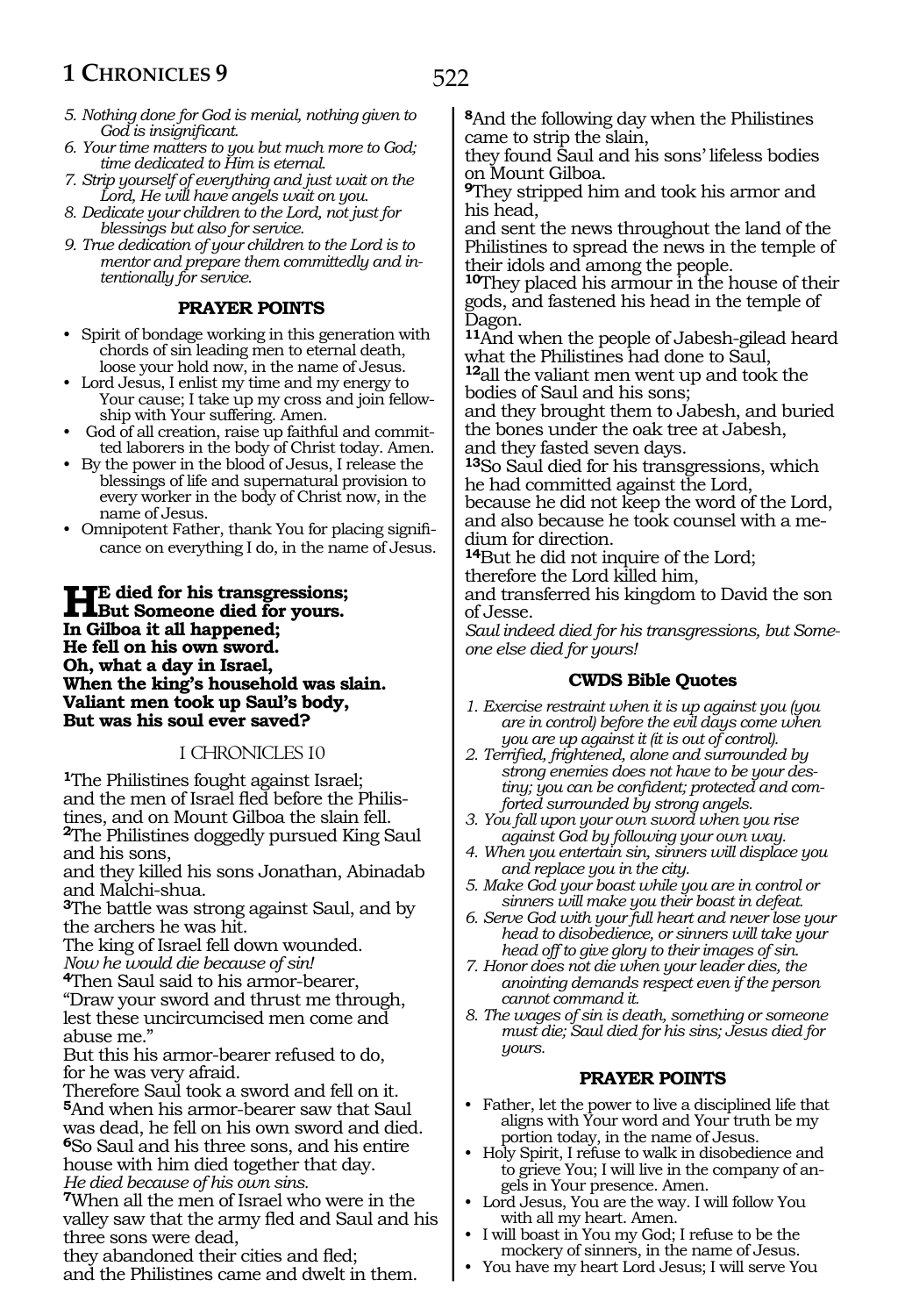with a whole and undivided heart. Amen.

### **MIGHTY** men of David,<br> **INGLI** will tell you who these were; **They made to them a captain, A mighty man of war. King over all Israel, Elevated in God's sight; And to him the Lord added, Great men of valor and of might.**

1 CHRONICLES 11

**<sup>1</sup>**And all Israel gathered to David at Hebron, saying, "We are your flesh and your bone. **<sup>2</sup>**"And moreover, when Saul was king,

you were the one to lead Israel out and bring them in;

and the Lord your God said to you, 'You shall feed My people Israel, and be ruler over My people Israel.'"

**<sup>3</sup>**So all the elders of Israel came to the king at Hebron,

and there David made a covenant with them before the Lord.

Then they anointed David as king according to the word of the Lord by Samuel.

**<sup>4</sup>**Then David and all Israel went to Jerusalem, which is Jebus.

The Jebusites were there; they lived in the land.

**<sup>5</sup>**"You shall not come in here!" The people of Jebus said to David, a mighty man.

Nevertheless David took the fortress of Zion (that is, the city of David).

**6**And David said, "Whoever strikes the Jebusites first shall be chief and captain." So Joab the son of Zeruiah, one of David's mighty men, went up first to battle and was made chief of them.

**<sup>7</sup>**And David dwelt in the fortress, therefore they called it the City of David.

**<sup>8</sup>**And he built the city around it, from Millo to the areas all around it.

And Joab repaired the rest of the city.

**<sup>9</sup>**And David grew greater and greater, for the Lord of host was with him.

**<sup>10</sup>**These were the heads of the mighty men of David,

those who strengthened themselves with him, in his kingdom, with all Israel to make him king,

as the Lord had spoken concerning Israel. **<sup>11</sup>**This is the sum of the mighty men whom David had: Jashobeam the son of a Hachmonite was chief of the captains.

He lifted his spear and killed three hundred men at one time.

**<sup>12</sup>**After him was Eleazer the son of Dodo, the Ahohite, one of the three mighty men.

**<sup>13</sup>**It was a battle at Pasdammim. He was there with David and the Philistines had gathered there for battle. There was a barley field there full of barley.

And Israel fled from the Philistines.

**<sup>14</sup>**They positioned themselves in the middle of the field, defended it, and killed the Philistines. The Lord brought about a great deliverance there.

**<sup>15</sup>**And three of his thirty chief men went down to the rock to David, into the cave of Adullam. And the army of the Philistines camped in the Valley of Rephaim.

**16**David was in the stronghold, and the Philistines were garrisoned in Bethlehem.

**17**And David spoke longingly, "Oh, that someone would give me water from the well of Bethlehem by the gate!"

**<sup>18</sup>**Speak of these three:

they broke through the camp of the Philistines,

drew water from the well of Bethlehem by the gate and brought water to David the king. However the leader of mighty men would not drink it. He poured it out to the Lord. **<sup>19</sup>**And David said, "The Lord forbid that I do

such a thing.

Shall I drink the blood of these men who have jeopardized their lives? For they brought it at the risk of their lives."

He would not drink it therefore.

This was done by the three mighty men.

**<sup>20</sup>**These three men whom I speak of were very mighty among his men of might. Abshai, Joab's brother was chief of three other mighty men.

He had lifted up his spear against three hundred men and killed them,

therefore he had a name among these three. **<sup>21</sup>**He was more honorable than the other two of the three, therefore he became their captain.

He did not attain to the first three however. **<sup>22</sup>**Benaiah was the son of Jehoiada, the son

of a valiant man of Kabzeel, who himself had many mighty acts.

He killed two lion-like men of Moab.

He also went down and killed a lion in a pit on a snowy day.

**<sup>23</sup>**He also killed a giant-like man who was five cubits tall.

This man had a spear in his hand like a weaver's beam;

he went down to him with his staff and plucked it from his hand and killed him with it.

**<sup>24</sup>**Benaiah the son of Jehoiada did all these things and won a name among the three mighty men.

**<sup>25</sup>**He was more honored than the thirty, but he did not attain to the first three.

And David placed him over the guard.

**<sup>26</sup>**These were the valiant warriors: Asahel, Joab's brother, Elhanan the son of Dodo of Bethlehem,

**<sup>27</sup>**Shammoth the Harorite, Helez the Pelonite, **<sup>28</sup>**Ira the son of Ikkesh the Tekoite, Abiezer the Anathothite,

**<sup>29</sup>**Sibbechai the Hushathite, Ilai the Ahohite, **<sup>30</sup>**Maharai the Netophathite, Heled son of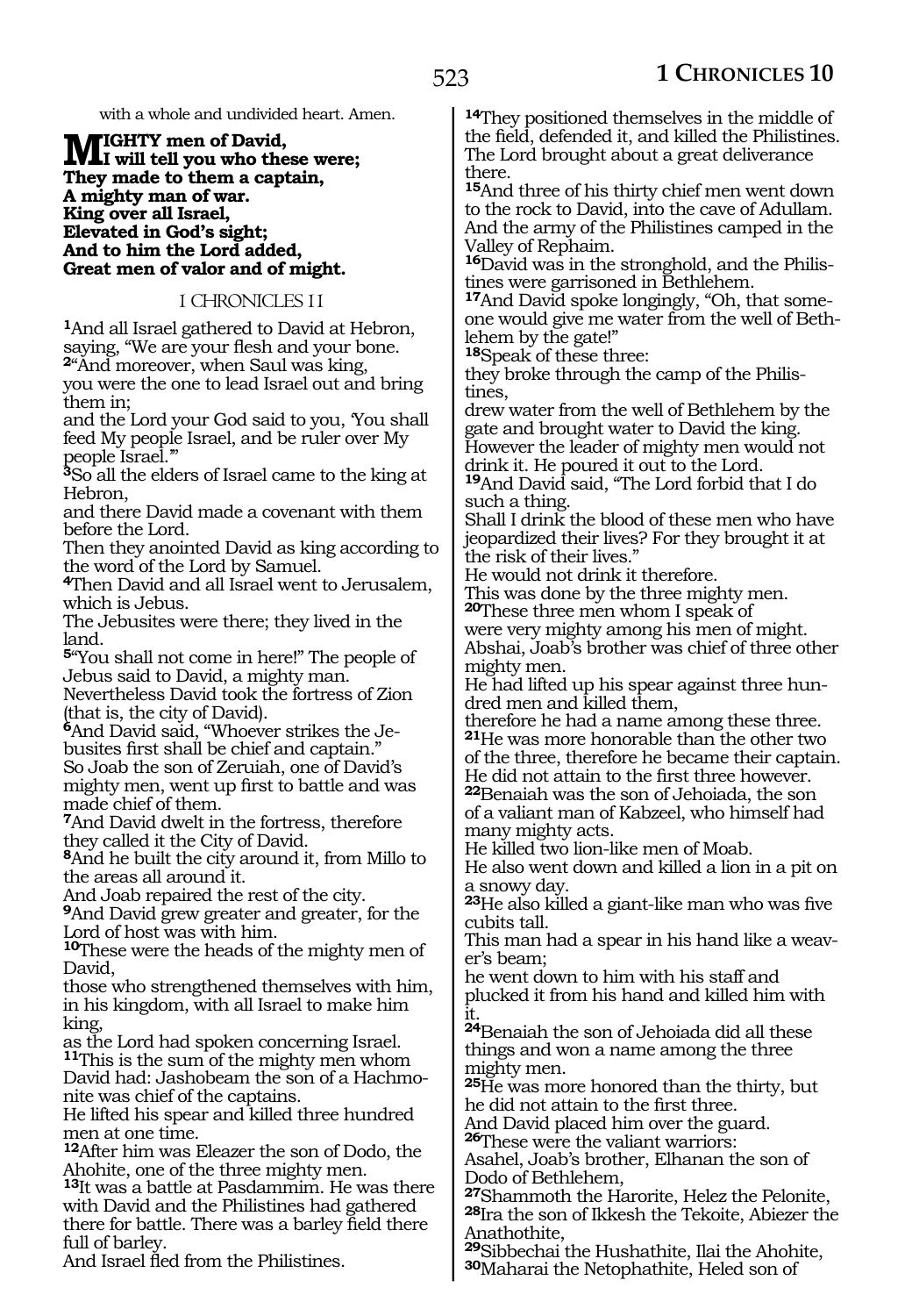Baanah the Netophathite,

**<sup>31</sup>**Ithai the son of Ribai of Gibeah, of the sons of Benjamin, Benaiah the Pirathonite,

**32**Hurai of the brooks of Gaash, Abiel the Arbathite,

David's mighty men.

**<sup>33</sup>**Azmaveth the Baharumite, Eliahba the Shaalbonite,

**<sup>34</sup>**the sons of Hashem the Gizonite, Jonathan the son of Shageh the Hararite,

**<sup>35</sup>**Ahiam the son of Sacar the Hararite, Eliphal the son of Ur,

**<sup>36</sup>**Hepher the Mecherathite, Ahijah the Pelonite,

**37**Hezro the Carmelite, Naarai the son of Ezbai,

**<sup>38</sup>**Joel the brother of Nathan, Mibhar the son of Hagri,

**<sup>39</sup>**Zelek the Ammonite, Naharai the Berothite (armorbearer of Joab the son of Zeruiah),

<sup>41</sup>Uriah the Hittite, Zabad the son of Ahlai, **<sup>42</sup>**Adina the son of Shiza the Reubenite (a

leader of the Reubenites) and thirty men with him,

**<sup>43</sup>**Hanan the son of Maachah, Joshaphat the Mithnite,

**<sup>44</sup>**Uzzia the Ashterathite, Shama and Jeiel the sons of Hotham the Aroerite,

**<sup>45</sup>**Jediael the son of Shimri, and Joha his brother, the Tizite,

**<sup>46</sup>**Eliel the Mahavite, Jeribai and Joshaviah the sons of Elnaam, Ithmah the Moabite,

**<sup>47</sup>**Eiel, Obed and Jaasiel the Mezobaite.

*@Men of valor and of might.*

M*ighty men of David;*

*we have stated who these were. They had David for their captain,*

*a mighty man of war.*

# **CWDS Bible Quotes**

*1. The word released to you will find you in its time with the power to command the necessary resources to promote you.*

*2. When you rise on the word of God every resistance to your destiny will fall before you.*

*3. Be audacious to build your kingdom upon the stronghold of your strong and stubborn enemies.*

- *4. Your power to rise may be in your willingness to fall; be the first to join the battle for the kingdom.*
- *5. Distinguish yourself in your field to the glory of God and be named among the mighty and accomplished of the earth.*

*6. Strength, courage, hard work, diligence and resilience defines and distinguishes a person in every field.*

*7. There is no armor for the back because it must be covered by the brethren; two with God make mighty victories possible.*

*8. Inspire people to great sacrifices but never abuse it; give greater regard to people above their sacrificial offering.*

*9. You define your strength when you overpower predefined strength; you defeat a champion you become the champion.*

*10. The greatness of a leader is defined by the great and mighty men they inspire and lead.*

# **PRAYER POINTS**

- Word of the living God designated for my promotion find me today, in the name of Jesus.
- By the power in the blood of Jesus, I speak confusion to every person opposed to my destiny, in the name of Jesus.
- I speak fire to every enemy who despises my King, Jesus. I build His kingdom in their strongholds. Amen.
- Lord Jesus, I enlist for Your army; I deny myself this minute, take up my cross for warfare and follow You into the battlefield of souls. Amen.
- Father God, stir up the bond of Christ among believers; let the spirit of agreement and willingness to fight for each other be active and alive in the body of Christ. Amen.

**They came to him at Shiloh; they came from all around.**

**They came to him at Ziklag, and helped when he was down.**

**They came to him at Hebron, from every background tribe and skill;**

**God added to him daily, to exalt him at His will.**

**Like the army of God in number, his army grew great and big.**

**We have with us a Son of David, and God is adding to Him still. Yes, will you come to Him?**

# 1 CHRONICLES 12

**<sup>1</sup>**They came to David at Ziklag, where he fled because of Saul;

they were among the mighty men, to help him in the war.

**<sup>2</sup>**They came armed with bows; they could hurl stones and shoot arrows with both hands, left and right.

They were of Saul's brethren; they were Benjamites.

**<sup>3</sup>**The chief was Ahiezer; with him were Joash, the sons of Shemaah the Gibeathite, Jeziel and Pelet the sons of Azmaveth; Berachah, and Jehu the Anathothite.

**<sup>4</sup>**Ishmaiah the Gibeonite, a mighty man among the thirty, and over them,

Jeremiah, Jahaziel, Johanan, and Josabad the Gederathite; these also came to him. **<sup>5</sup>**Eluzai, Jerimoth, Bealiah, Shemariah, and Shephatiah the Haruphite;

**<sup>6</sup>**Elkanah, Jisshiah, Azarel, Joezer, and Jashobeam; these were Korahites and they also came to him.

**<sup>7</sup>**Joelah and Zebadiah the sons of Jeroham of Gedor also came.

**<sup>8</sup>**And some of the Gadites came to David at the stronghold in the wilderness, and to him they too dedicated themselves.

They were mighty men of valor, ready for bat- tle, who could handle spear and shield;

whose faces were like the faces of lions, and who were like the mountain gazelles for swift- ness of feet.

**<sup>9</sup>**Ezer the first, Obadiah the second, and Eliab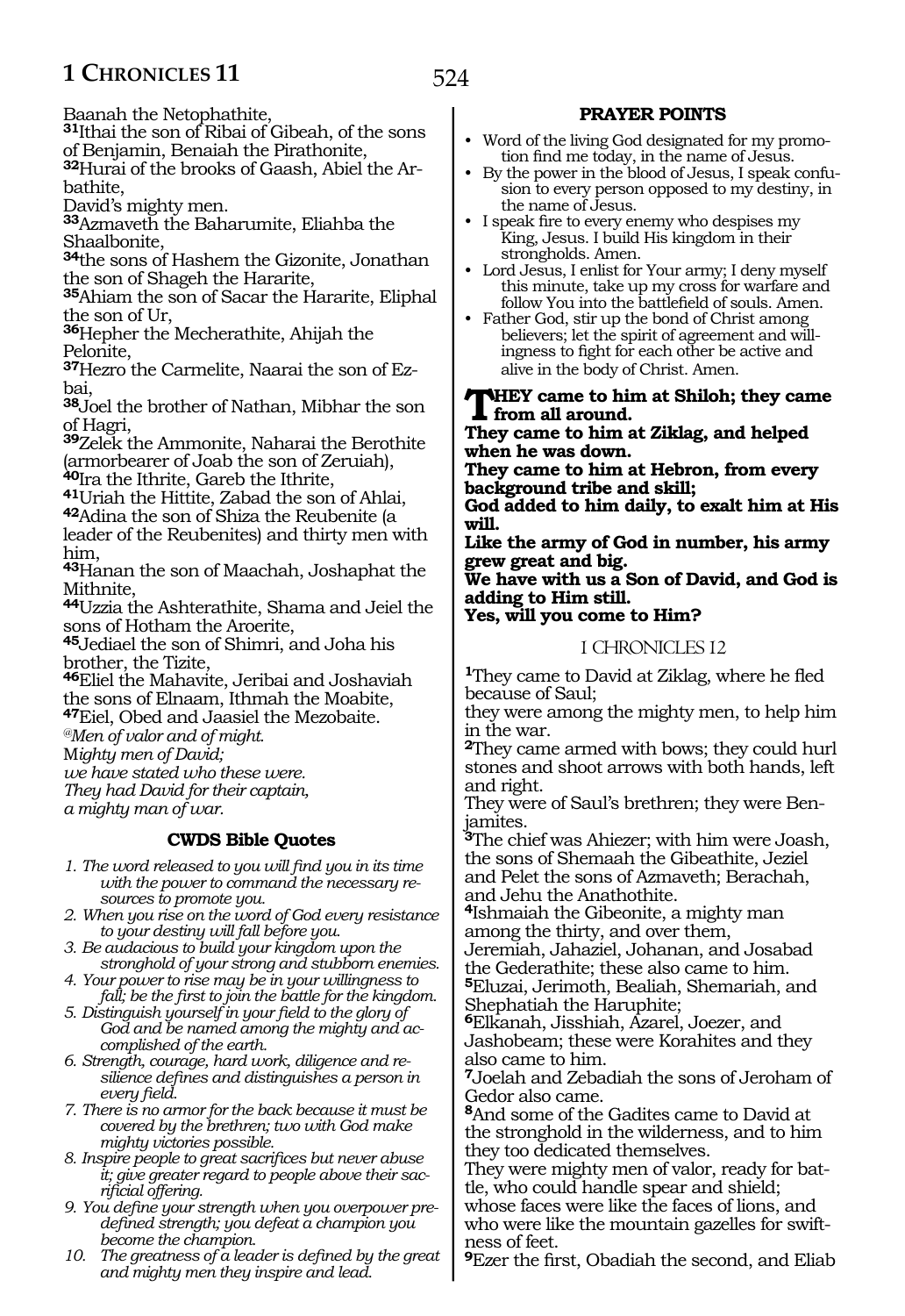the third,

**<sup>10</sup>**Mishmannah the fourth, Jeremiah the fifth, **11**Attai the sixth, Eliel the seventh,

**13** Jeremiah the tenth, and Machbanai the eleventh.

**<sup>14</sup>**These were from the sons of Gad, captains of the army; the least was over a hundred, and the greatest over a thousand.

**<sup>15</sup>**These were the ones who went over Jordan in the first month, when it overflowed all its banks;

and they put to flight all those in the valleys, to the east and to the west.

**<sup>16</sup>**Then some of the children of Benjamin and Judah came to David at the stronghold.

**<sup>17</sup>**And David went out to meet them, and said to them, "If you have come in peace to help me, my heart will be knitted to you;

but if it is to betray me to my enemies, may the God of our fathers rebuke you for this, since there is no wrong in my hands."

**<sup>18</sup>**Then the Spirit came on Amasai, chief of the captains,

and he said, "We are your servants, O David; we are on your side, O son of Jesse!

Peace, peace to you, and peace to your help-<br>ers, for we know God is helping you."

So David received them, and made them cap- tains of the band.

*@And he knew God was adding to him; he was drawing the hearts of everyone.*

**<sup>19</sup>**Some from Manasseh resorted to him, as he went to battle with the Philistines against Saul,

but they did not help them, for the lords of the Philistines sent him back, saying,

"He may defect to Saul his master and so put our heads in danger."

**<sup>20</sup>**When he went to Ziklag these are the men of Manasseh who defected to him:

Adnah, Jozabad, Jediael, Michael, Jozabad, Elihu, and Zillethai, captains of Manasseh's thousands.

**21**They helped David against the band of raiders, for they were all mighty men of valor, and captains in the army.

**<sup>22</sup>**At that time they came to David day by day to help him, until it was a great army, like the army of God.

**<sup>23</sup>**These were the numbers of the people who were armed and ready for war,

who came to David at Hebron to turn the kingdom over to him, according to the word of the Lord:

**<sup>24</sup>**of the sons of Judah armed with shield and spear were six thousand eight hundred men ready for war;

**<sup>25</sup>**of the sons of Simeon, mighty men of valor ready for war, seven thousand and one hundred.

**26**of the sons of Levi, four thousand six hun-<br>dred:

**<sup>27</sup>**Jehoiada, the leader of the Aaronites, and

with him three thousand seven hundred; **<sup>28</sup>**also Zadok, a young man, mighty and of valor, and from his father's house twenty-two captains;

**<sup>29</sup>**of the sons of Benjamin, Saul's relatives, three thousand,

(for until then the greater part of them were loyal guards to the house of Saul).

**30**Of the sons of Ephraim twenty-two thousand eight hundred, mighty men of valor, famous men in their father's house;

**<sup>31</sup>**with eighteen thousand of the half-tribe of Manasseh, appointed by name to come and make David king;

**<sup>32</sup>**of the sons of Issachar, men of wisdom who had understanding of the times, who knew what Israel ought to do,

their leaders were two hundred, and all their brethren followed their commands;

**<sup>33</sup>**of Zebulun, fifty thousand men who went to battle, expert in war with all weapons of war, men sound in heart who could keep ranks; **<sup>34</sup>**of Nepthali came one thousand captains,

and with them thirty-seven thousand with shield and spear;

**<sup>35</sup>**of the Danites who could be organized in battle, twenty-eight thousand, six hundred; **<sup>36</sup>**of Asher, forty thousand, who could go out to battle, all expert men of war.

*They came to David, men from near and far.* **<sup>37</sup>**Of the Reubenites, and the Gadites and the half-tribe of Manasseh,

from the other side of Jordan, one hundred and twenty thousand men,

armed and ready for battle with every kind of weapon for war.

**<sup>38</sup>**All these men of war, could keep ranks, came with a loyal heart to Hebron; *this is the way to come;*

with one heart to enthrone him, *that is the way it must be done;*

to make David king over all Israel, and all Israel were united to make him king.

**<sup>39</sup>**They were with David three days, eating and drinking, for their brethren had prepared for them.

**<sup>40</sup>**And those who were near to them, from as far a distance as Issachar, Zebulun and Naphtali, brought food on donkeys, and camels, on mules and on oxen;

they also brought flour and cakes of figs and of raisins and cakes, wine, oil, oxen and sheep abundantly, for there was joy in all Israel. *@A Seed of David, King of kings, is Lord over all.*

*Tell me, can you hear Him? Will you come? God is drawing you to Him.*

# **CWDS Bible Quotes**

- *1. Present hope to a people and they will present their strength to you.*
- *2. God will add to you the right people for your destiny if you will foster their gifts and not frustrate them.*
- *3. Lead people to the full expression of their gifts and you will have the full benefits of their gifts.*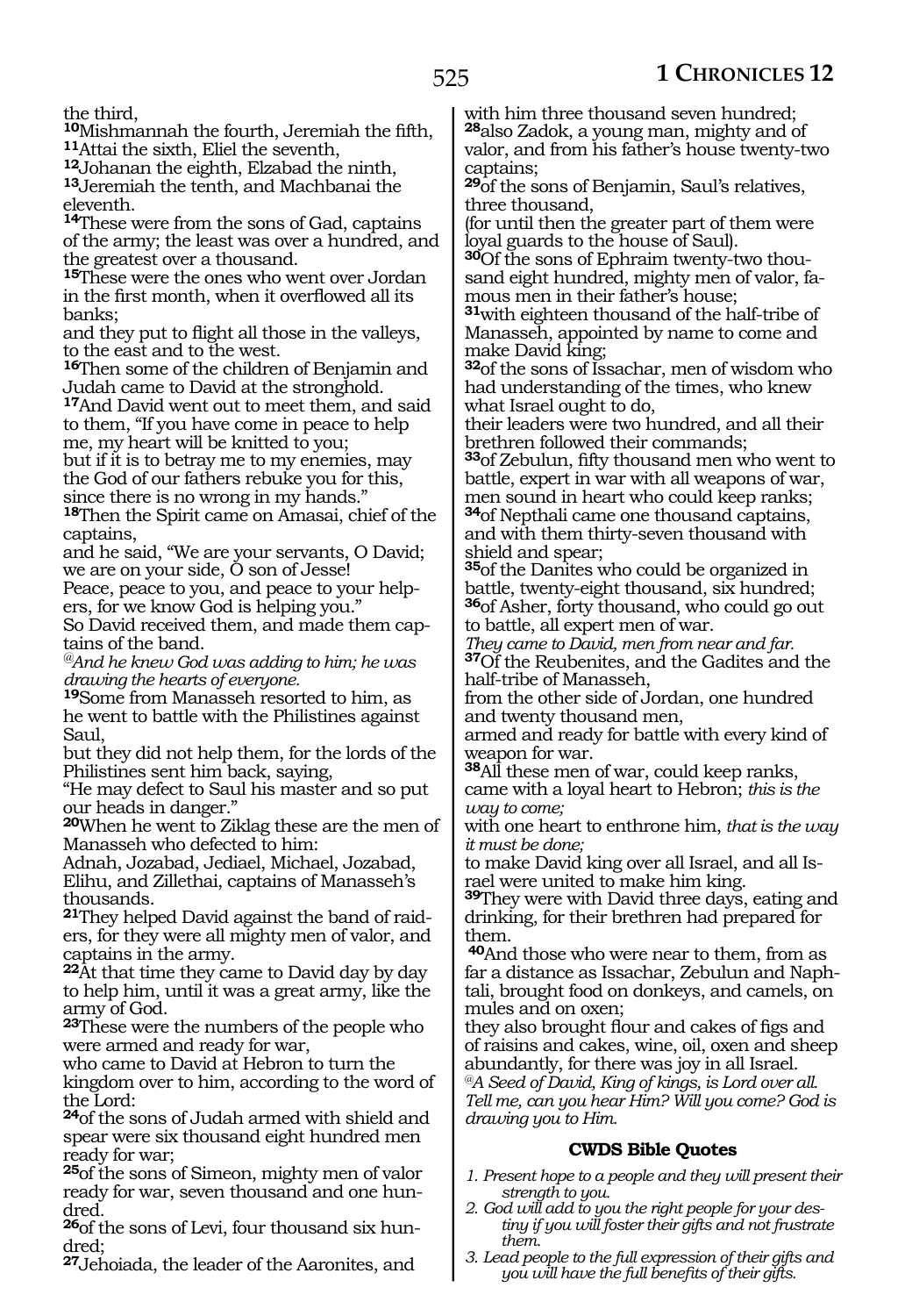- *4. Commit your associations to the spirit of discernment and their secret thought and intent to the judgment of God and not to suspicion.*
- *5. Not because they are from the camp of the enemy means they are your enemy; God will make 'enemy converts' into great helpers.*
- *6. Your calling will attract the support to you by the call of angels; build for God and they will call your army the army of the Lord.*
- *7. Be resolute in your pursuit of purpose even in exile and people will come from everywhere to give themselves absolutely and resolutely to your anointing.*
- *8. Never be overwhelmed or intimidated by the quality of people God has given you; recognize them, position them, and deploy them.*
- *9. Organize for the vision and structure for kingdom building, even before full manifestation; your readiness determines the earliness.*
- *10. God will raise up helpers to take position and to bring provision as He works things out for your vision.*

# **PRAYER POINTS**

- Power to inspire this generation envelop leadership at all levels in the church, in the name of Jesus.
- Most High God, let every spirit frustrating leadership and members in the body of Christ, be driven to desolation, in the name of Jesus.
- King of Glory, let the power to identify, foster and release the gifts in the body of Christ be the strength of every minister of the gospel. I drive away every spirit of intimidation and jealousy from the body of Christ now. Amen.
- Holy Father, let every deceptive spirit attaching itself to the destinies of believers through trusted individuals, be exposed and disgraced today, in the name of Jesus.
- Most High God, surround me with an army of believers with like minds and zeal for You. Amen.

# **GOD** regards His people,<br>
He wants them to come together as **one.**

**God regards our presence, and would tabernacle here with man.**

**God regards our good intentions; follow His word and there will be no stain, For God regards His word above His very own name!**

# 1 CHRONICLES 13

**<sup>1</sup>**David consulted with the captains of hun- dreds and of thousands, and with every leader.

*He had the heart of God, but his way was consultation.*

**<sup>2</sup>**Then David consulted with all the assembly of Israel, saying, "If this seems good to you, and if it is what the Lord our God would have for us to do,

let us send everywhere and bring our brethren who are left in Israel,

with the priest and Levites in their cities and suburbs to come gather with us as well; **<sup>3</sup>**"and let us bring again the ark of the Lord, for we have not inquired at it since the days of Saul."

526

**<sup>4</sup>**This thing was good to all the people, so that they would do so.

**<sup>5</sup>**Then David gathered all of Israel together from Sihor in Egypt as far as the entrance of Hemath,

to bring up the ark of the Lord from Kirjath-Jearim.

**<sup>6</sup>**So David and all Israel went up to Baalah, to Kirjath-jearim, which was in Judah,

to bring from there the ark of the Lord, who dwells between the cherubim, where His name is declared.

**<sup>7</sup>**Therefore they carried the ark on a new cart from the house of Abinadab, and Uzza and Ahio drove the cart.

**<sup>8</sup>**And David and all Israel celebrated before the Lord with all their might;

rejoicing with singing, on harps, on stringed instruments, on tambourines, on cymbals, and with trumpets likewise.

*@God regards our good intentions, and He regards our praise,*

*but He regards His word, above His very name.* **<sup>9</sup>**It happened in a moment, when they came to the threshing floor of Chidon,

the oxen stumbled, and Uzza reached out his hand to hold it firm.

**<sup>10</sup>**And the anger of the Lord rose up against Uzza,

and there the Lord struck him, because he held the ark with his hand;

and he died there before the Lord.

**<sup>11</sup>**And David was very displeased because of the Lord's breach on Uzza,

therefore he named the place Perrez-Uzza to this day.

**<sup>12</sup>**David was afraid of God that day, saying, "How can I bring the ark of God to me?" **<sup>13</sup>**So David would not move the ark of God into the City of David, but took it aside into the house of Obed-edom the Gittite.

**<sup>14</sup>***God regards our wellbeing, this Obed-edom was to know.*

The ark of God remained in the house of Obed-edom with his family for three months. And the Lord blessed the house of Obededom,

and everything he had increased in the presence of the Lord.

# **CWDS Bible Quotes**

- *1. Consultation brings wisdom, consensus and a sense of ownership that attracts hearts not just hands.*
- *2. Build your star in the presence of God by dwelling there, to have the star of His presence with you.*
- *3. The power of the presence to a nation must stem from the desire of the people for God; let the people convey and bring up the ark with rejoicing.*
- *4. Never take holy things for granted; read the instructions with fearful restraint; never take your body for granted, recognize the Presence in you.*
- *5. You cannot change God's instructions, you can only chart and follow them.*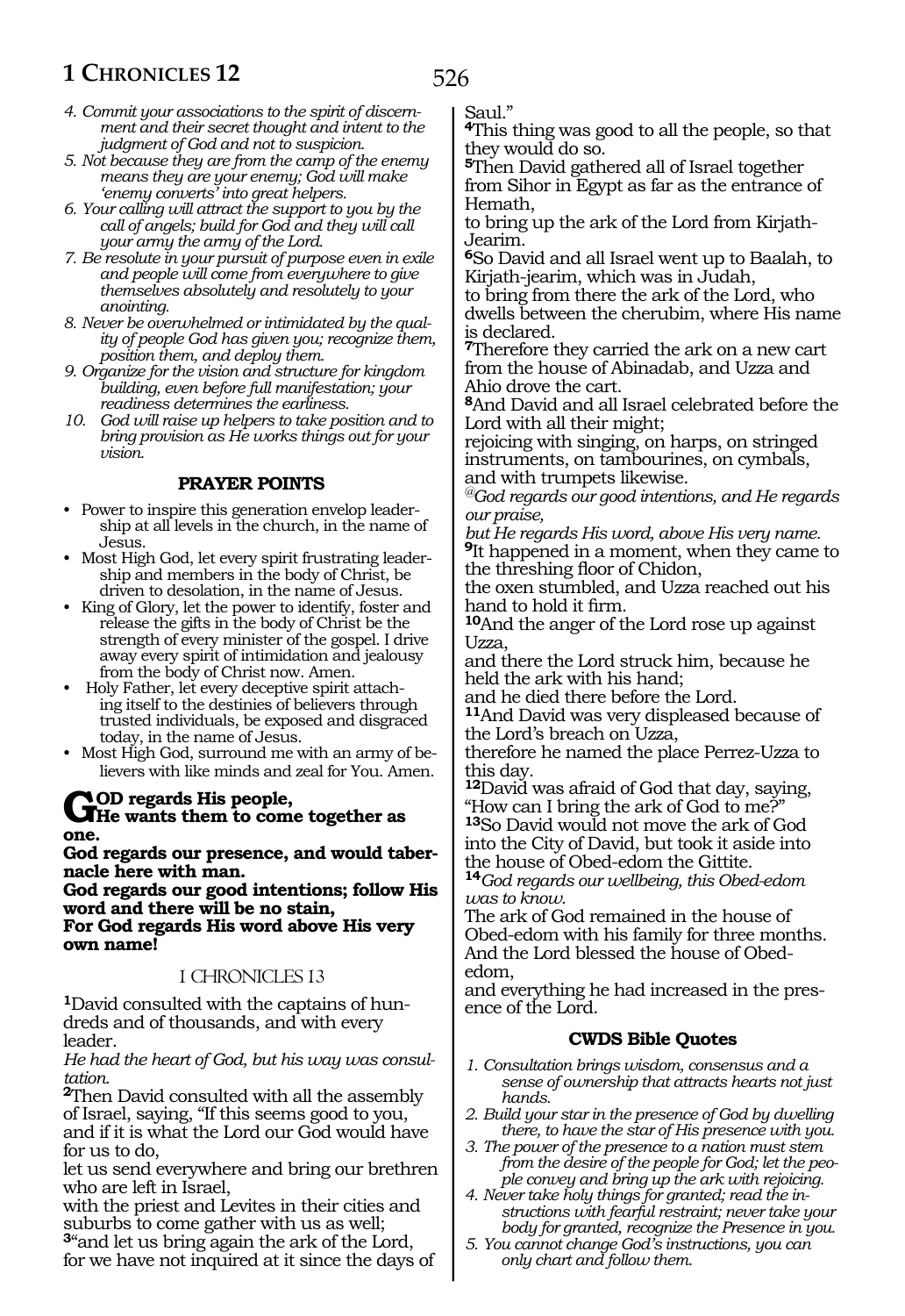- *6. You should never touch what you are not consecrated to handle; you cannot help God, help yourself and learn of Him.*
- *7. Not because you were not blessed means it is not a blessing; it may be that your approach was wrong.*
- *8. It is impossible to entertain the presence of God and not experience exponential blessings in every area of your life.*
- *9. It is impossible to raise up an altar for the Lord in your home and not have your home blessed.*

#### **PRAYER POINTS**

- Power to lead with wisdom and inclusion rest in the spirit of the leaders of our churches, in the name of Jesus.
- Most High God, I live for Your presence; let the star of Your presence be with me continually. Amen.
- Spirit of the living God, visit this nation and breathe revival upon every household, institution and individual, in the name of Jesus. Amen.
- Fear of the living God fuelled by an understanding of His ways and His word, fall upon the leaders of this nation and upon the church today. Amen.
- Every spirit of presumption in the body of Christ be driven out, in the name of Jesus.

#### **WHERE** is a sound of movements in the **mulberry trees,**

**The mulberry trees, the mulberry trees. There is a sound of movements in the mulberry trees;**

**It signaled that God had gone before His army to war.**

**When timber and cedar are sent down to me,**

**Sent down to me, sent down to me! When workmen are sent, and labor is free, I know, I am being confirmed as king by the Lord.** 

#### 1 CHRONICLES 14

**<sup>1</sup>**Hiram king of Tyre sent messengers to David, with timber of cedar, and masons and carpenters to build him a house.

**<sup>2</sup>**So David knew that the Lord had established him as king of Israel,

for his kingdom was exalted highly for the sake of God's people Israel.

**<sup>3</sup>**Then David took more wives in Jerusalem and he fathered more sons and daughters. **<sup>4</sup>**These are the names of his children who he had in Jerusalem:

Shammua, Shobab, Nathan, and Solomon, **<sup>5</sup>**Ibhar, Elishua, Elipelet,

**<sup>6</sup>**Nogah, Nepheg, Japhia,

**<sup>7</sup>**Elishama, Beeliada, and Elphelet.

**<sup>8</sup>**And when the Philistines heard that David was anointed king over Israel,

all the Philistines went up to seek David. When David heard of it he went out against them.

**9**And the Philistines went and spread themselves in the Valley of Rephaim,

**<sup>10</sup>**and David inquired of the Lord, saying, "Shall I go up against the Philistines? Will You deliver them into my hand?"

And the Lord responded to David,

"Go up, for I will deliver them into your hand." **<sup>11</sup>**So they went up to Baal-perazim, and David struck them there.

Then David said, "God has broken in on my enemies by my hand like the breaking forth of water, like a dam that is breached."

Therefore they named that place Baal-perazim.

**<sup>12</sup>**And when they left their gods there, David commanded that they burn them with fire. **<sup>13</sup>**Then the Philistines came yet again and spread themselves in the valley.

**<sup>14</sup>**David inquired once again of God, *for in every battle he would be led,*

and God said to him, "You shall not go up after them; circle around them and come upon them beside the mulberry trees.

**<sup>15</sup>**And it shall be, when you hear the sound of movements in the tops of the mulberry trees, then you shall go to battle,

for know God has gone out before you to strike the Philistines."

**<sup>16</sup>**So as God commanded him, this David did, and they struck the army of the Philistines from Gibeon to as far as Gezer.

**<sup>17</sup>**And the fame of David went out into all lands and the Lord made all nations to fear him.

*His strength was at the feet of God.*

#### **CWDS Bible Quotes**

- *1. When God establishes you, you function effectively from the place of rest, resources and comfort.*
- *2. Your promotion and elevation will incite opposition to you; be ready to demonstrate excellence to shut them up.*
- *3. Never move without a word from God; never move against the word of God.*
- *4. The presence of enemies or your predicament should never be your instruction for battle; only move at the word of God.*
- *5. God will break-through on your enemies if you will breakdown your battle strategy to the instruction of His voice.*
- *6. It is not God if it can be burnt in fire; it is best you leave the gods behind before they leave you just as they are, dead, useless, as trash to be burnt, thrown out, or buried.*
- *7. Same enemy, same God, different battle, new word, different strategy; hear what God is saying.*
- *8. You will always be happy you acknowledged God in all your ways.*
- *9. Confidence in God causes you to rest at the feet of God; every other place is presumption.*
- *10. Let God be God and He will mesmerize you with His mysteries and memorable victories.*
- *11. God came and showed up means your fame is blown up that nations may acknowledge Him through you.*

#### **PRAYER POINTS**

• Establish me in Your ways, O Lord; establish me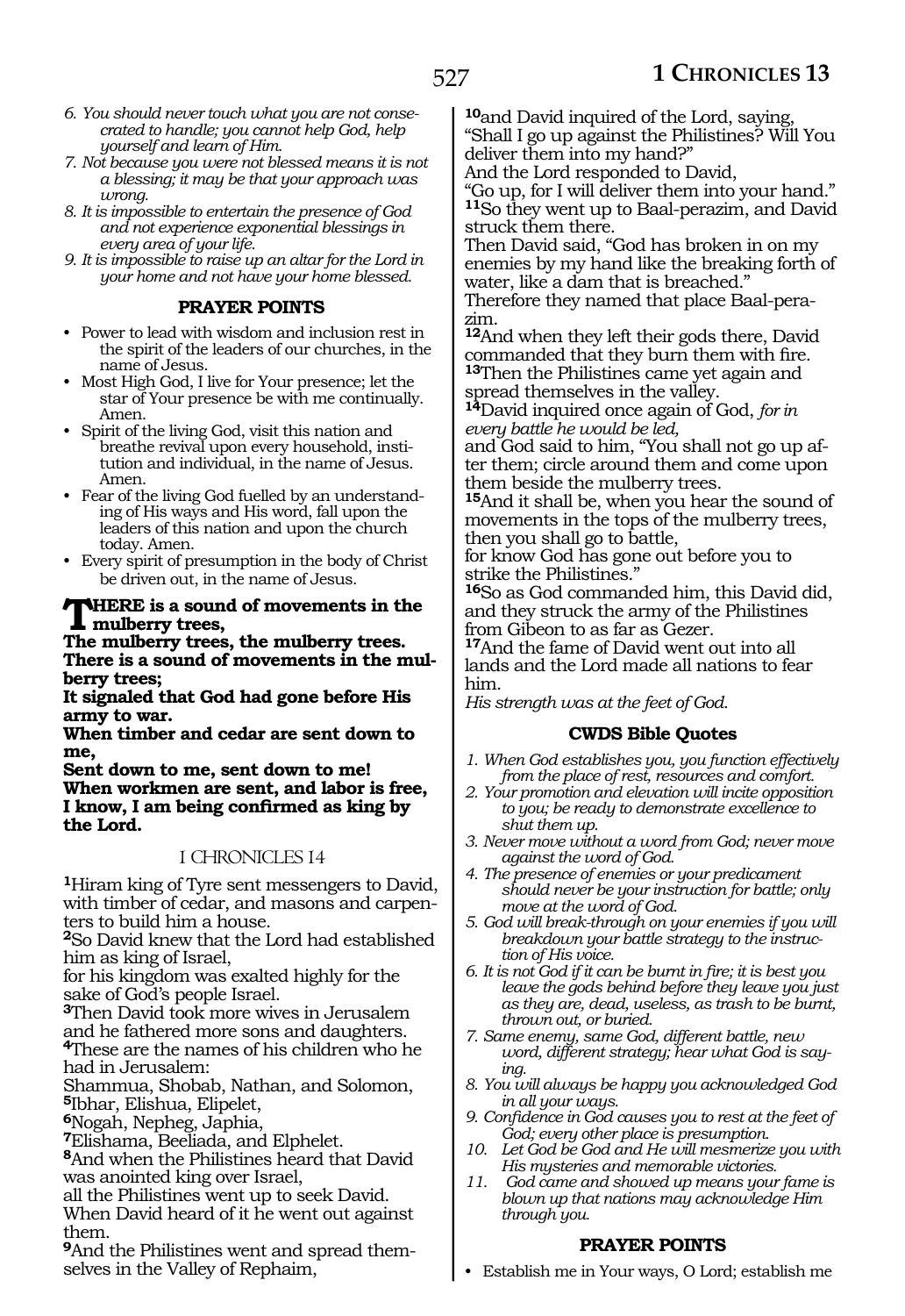in Your word, O Lord; establish me in Your work, O Lord. Amen.

- Father, let every person who is agitated because of Your good work in my life be embarrassed and disgraced today, in the name of Jesus.
- Awesome and amazing God, I look to You; show me Your way and I will follow, in the name of Jesus.
- Most high God, I will walk on Your word and Your word only; I refuse to move to the tune of anxiety or anything else but Your word. Amen.
- Sovereign Lord, I refuse to get locked into Your past move, I want to be where You are now, not where You were. I will forever look to You for new directives and new strategies. Amen.

# **A craving for God's presence, want to take it up from there?**

**But remember due order, of His standards to beware.**

**Must remember to be holy and regard the work of the priests;**

**Must remember to praise Him to the uttermost at least.**

**With my harp and my tambourine, I am going to make some noise, Just an outward expression of a burning passion deep inside.**

# 1 CHRONICLES 15

**<sup>1</sup>**David built houses for himself in the City of David; and prepared a place for the ark of God, and he pitched a tent for it.

**<sup>2</sup>**Then David said, "No one may carry the ark of God but the Levites,

for the Lord has chosen them to carry the ark of God to minister before Him forever."

**3**And David gathered all Israel together at Jerusalem, to bring up the Ark of the Lord to its place that he had prepared for it.

**<sup>4</sup>**Then David assembled the sons of Aaron and the Levites:

**<sup>5</sup>**of the sons of Kohath, Uriel the chief, and one hundred and twenty of his brethren;

**<sup>6</sup>**of the sons of Merari, Asaiah the chief, and with him two hundred and twenty of his brethren;

**<sup>7</sup>**of the sons of Gershom, Joel the head, and one hundred and thirty of his brethren; **<sup>8</sup>**of the sons of Elizaphan, Shemaiah the chief, and with him two hundred of his brethren; **<sup>9</sup>**of the sons of Hebron, Eliel the chief, and eighty of his brethren with him;

**<sup>10</sup>**of the sons of Uzziel, Amminadab the chief, and one hundred and twelve of his brethren. **<sup>11</sup>**And David called for Zadok and Abiathar the priests, and for the Levites:

Uriel, Asaiah, Joel, Shemaiah, Eliel, and Amminadab.

**<sup>12</sup>**And he spoke to them, saying, "You are chief men of the Levites, heads of the fathers' houses;

sanctify yourselves, you and your brethren, that you may bring up the ark of the Lord, the God of Israel, to the place I have prepared; **<sup>13</sup>**for because you did not do it the first time,

the Lord our God made a breach against us, because we did not seek Him about due order."

**<sup>14</sup>**And the priests and the Levites sanctified themselves to bring up the Ark of the Lord God of Israel.

**<sup>15</sup>**And the Levites bore the Ark of the Lord on their shoulders, with its poles,

as Moses had commanded by the word of the Lord.

**<sup>16</sup>**Then David spoke to the chief of the Levites to appoint their brethren to be singers and players of musical instruments, psalteries, harps, and cymbals by lifting up the voices with a joyful noise.

**<sup>17</sup>**And the Levites appointed Heman the son of Joel, Asaph the son of Berechiah; and of their brethren, the sons of Merari, Ethan the son of Kushaiah;

**<sup>18</sup>**with them were their brethren of the second order: Zechariah, Ben, Jaaziel,

Shemiramoth, Jehiel, Unni, Eliab, Benaiah, Maaseiah, Mattithiah, Elipheleh, Mikneiah, Obed-edom, and Jeiel, keepers of the gate; **<sup>19</sup>**the singers: Heman, Asaph, and Ethan were appointed to sound the cymbals of bronze; **<sup>20</sup>**Zechariah, Aziel, Shemiramoth, Jehiel, Unni, Eliab, Maaseiah, and Benaiah, with strings according to Alamoth;

**21**Mattithiah, Elipheleh, Mikneiah, Obededom, Jeiel, and Azaziah, with harps on the Sheminith;

**22**Chenaniah, chief of the Levites, was appointed as the instructor with responsibility for the music, for he was a skilful man. **<sup>23</sup>**Berechiah and Elkanah were doorkeepers for the ark.

**<sup>24</sup>**Shebaniah, Joshaphat, Nethanel, Amasai, Zechariah, Benaiah, Eliezer, the priests, were appointed to blow the trumpet before the ark of God.

The doorkeepers for the ark were Jehiah and Obed-edom.

**25**So David, the elders of Israel, and the captains over thousands, went to bring up the ark of God from the house of Obed-edom with singing, with dancing and with joy.

**<sup>26</sup>**And when the Lord helped the Levites who bore the ark of the covenant of the Lord, they offered to the Lord seven bulls and seven rams.

**<sup>27</sup>**David was clothed in a robe of fine linen, along with all the Levites who bore the ark, the singers, and Chenaniah the master of the music with the singers. David wore a linen ephod.

**<sup>28</sup>**And so all Israel brought up the ark of the covenant of the Lord with shouting and with the sound of the horn, with trumpets, cymbals, psalteries and harps.

**<sup>29</sup>**And as the ark of the covenant of the Lord came to the City of David, Michal, Saul's daughter, looked through a window and saw King David dancing and playing music; and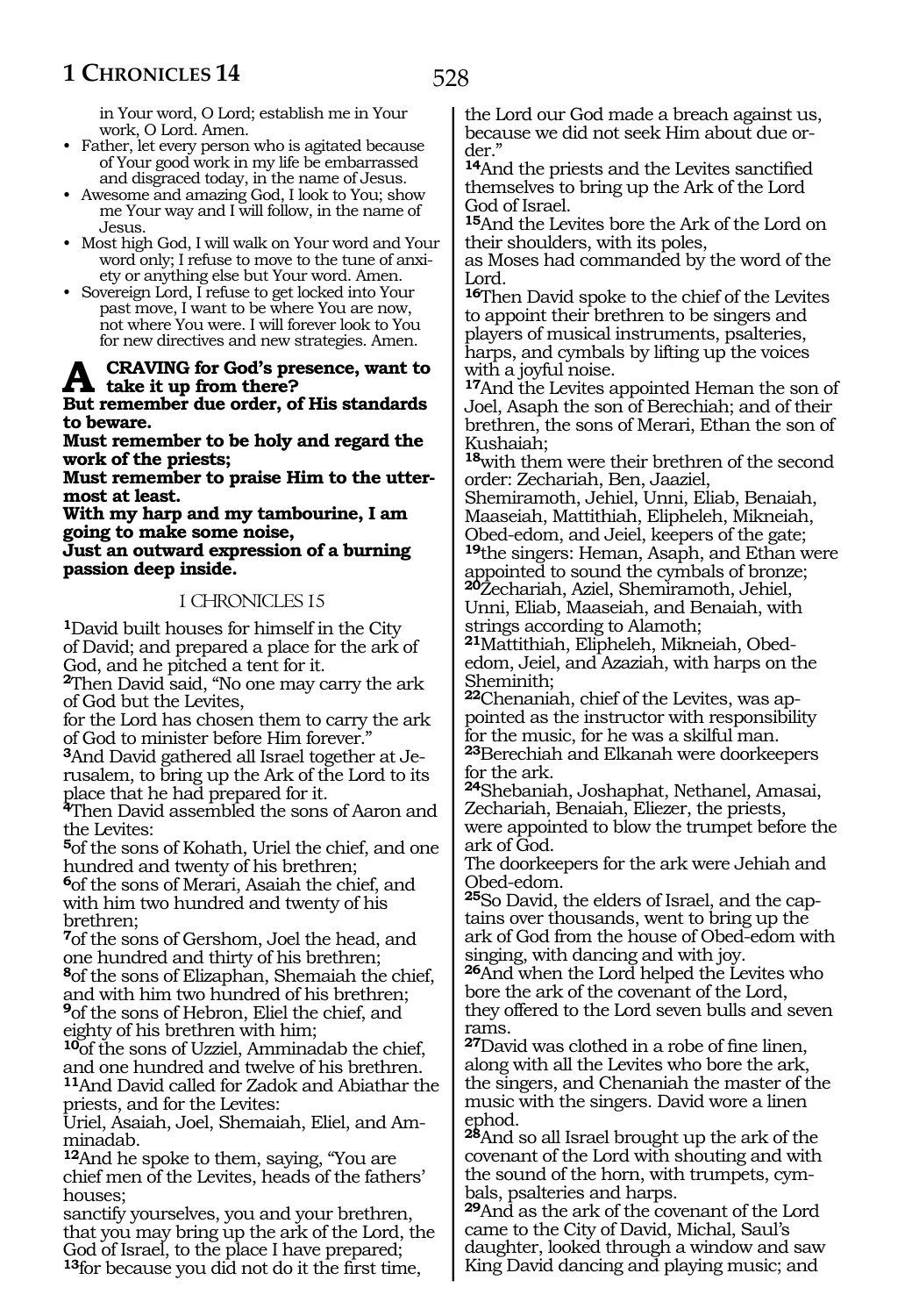she despised him in her heart. *@They may despise your dancing and rejoicing, but this is what it is all about, a ravenous passion for His presence; an unquenchable thirst.* 

# **CWDS Bible Quotes**

- *1. Changing times; changing technologies but the same God and the same reverential fear of His presence and His ark; learn of Him rather than be taught of Him.*
- *2. The God who orders your battles also orders His house; order yourself at all times to consult Him and to hear and understand His orders.*
- *3. There is a place for warriors and a place for carriers (of the Presence) but the only place for God is when you are in your place of obedience.*
- *4. Dance, celebration and praise take you into His presence but worship releases you to His person.*
- *5. If it is for the presence let go, if it is in the presence, let loose.*
- *6. The event is staged but the joy and celebration in His presence is spontaneous and real.*
- *7. They may never understand your worship because they have never experienced your pain; they must never understand your worship, it is always personal.*

*8. Your fruitfulness springs from His presence, their barrenness from His absence.*

# **PRAYER POINTS**

- Alpha and Omega, You are already advanced beyond our time and beyond time itself; let every spirit that seeks to make You irrelevant because of changing times be exposed as a lie, in the name of Jesus. Amen.
- I rest at Your feet Father for You to instruct every area of my life; personal, business and spiritual. Amen.
- I walk before You in fear, most holy God; obedience to You shall be my first priority. Amen.
- Holy Spirit, let worship be a necessary part of my daily life; release me in Your presence and in the presence of my Father every minute of my life. Amen.
- Father, I will withhold nothing from You and from Your house; I refuse to withhold or restrain worship in Your presence. Amen.

# **Praise Him and give Him thanks, eve- rybody;**

#### **Praise Him and give Him thanks! All the earth give Him praise; Praise His strength and glory all your days; Praise Him and give Him thanks!**

#### 1 CHRONICLES 16

**<sup>1</sup>**And so they brought the ark of God and set it in the midst of the tent that David had set up for it.

And they offered burnt offerings and peace offerings before God.

**<sup>2</sup>**And when David had finished the offerings, he blessed the people in the name of the Lord. **<sup>3</sup>**Then he gave to everyone of Israel, both man and woman,

to each he gave a loaf of bread, a good piece of

meat, and a cake of raisins.

**<sup>4</sup>**And he appointed certain of the Levites to minister before the ark of the Lord, to record, to praise Him and give Him thanks.

**<sup>5</sup>**Asaph was chief, and next to him Zechariah, then Jeiel, Shemiramoth, Jehiel, Mattithiah,

Eliab, Benaiah, and Obed-edom:

Jeiel with psalteries and harps,

but Asaph made music with the cymbals; **<sup>6</sup>**Benaiah and Jahaziel, the priests, played the trumpets continually before the ark of the Lord.

*Yes they praised Him continually and gave Him thanks.*

**<sup>7</sup>**And on that day David first delivered this psalm into the hand of Asaph and his brethren;

a psalm of thanksgiving to give the Lord thanks and praise.

**<sup>8</sup>**"Oh give thanks to the Lord!

Call on His name;

make His deeds known among the peoples! **<sup>9</sup>**"Sing to Him, sing psalms to Him;

talk of all His wondrous works! **<sup>10</sup>**"Glory in His holy name;

let the hearts of those who seek the Lord rejoice!

**<sup>11</sup>**"Seek the Lord and His strength; seek His face continually all your life.

**<sup>12</sup>**"Remember His marvelous works which He has done,

His wonders, and the judgments of His mouth,

**<sup>13</sup>**"O Israel, give Him thanks!

O children of Israel His servant,

you children of Jacob, His chosen ones.

**<sup>14</sup>**"He is the Lord our God;

His judgments are in all the earth.

**<sup>15</sup>**"Be ever mindful of His covenant,

His word for a thousand generations. **<sup>16</sup>**"The covenant which He made with Abra- ham, and His oath to Isaac,

**<sup>17</sup>**"which He confirmed to Jacob for a law,

and to Israel for an everlasting covenant,

**<sup>18</sup>**saying, 'To you I will give the land of Ca- naan, as your inheritance.'

**<sup>19</sup>**"When you were few in number, even then when you were few and you were strangers in it.

**<sup>20</sup>**"When from nation to nation they went, from one kingdom to another people, **<sup>21</sup>**"He did not allow any man to do them wrong; He rebuked kings for their sakes; **<sup>22</sup>**saying, 'Do not touch My anointed ones,

and do My prophets no harm.'

**<sup>23</sup>**"Sing to the Lord, all the earth;

show forth His salvation from day to day. **<sup>24</sup>**"Among the nations declare His glory, His marvelous works among all peoples.

**<sup>25</sup>**"For the Lord is great and greatly to be praised;

He is also to be feared above all gods. **<sup>26</sup>**"For all the gods of the peoples are idols, but the Lord made the heavens;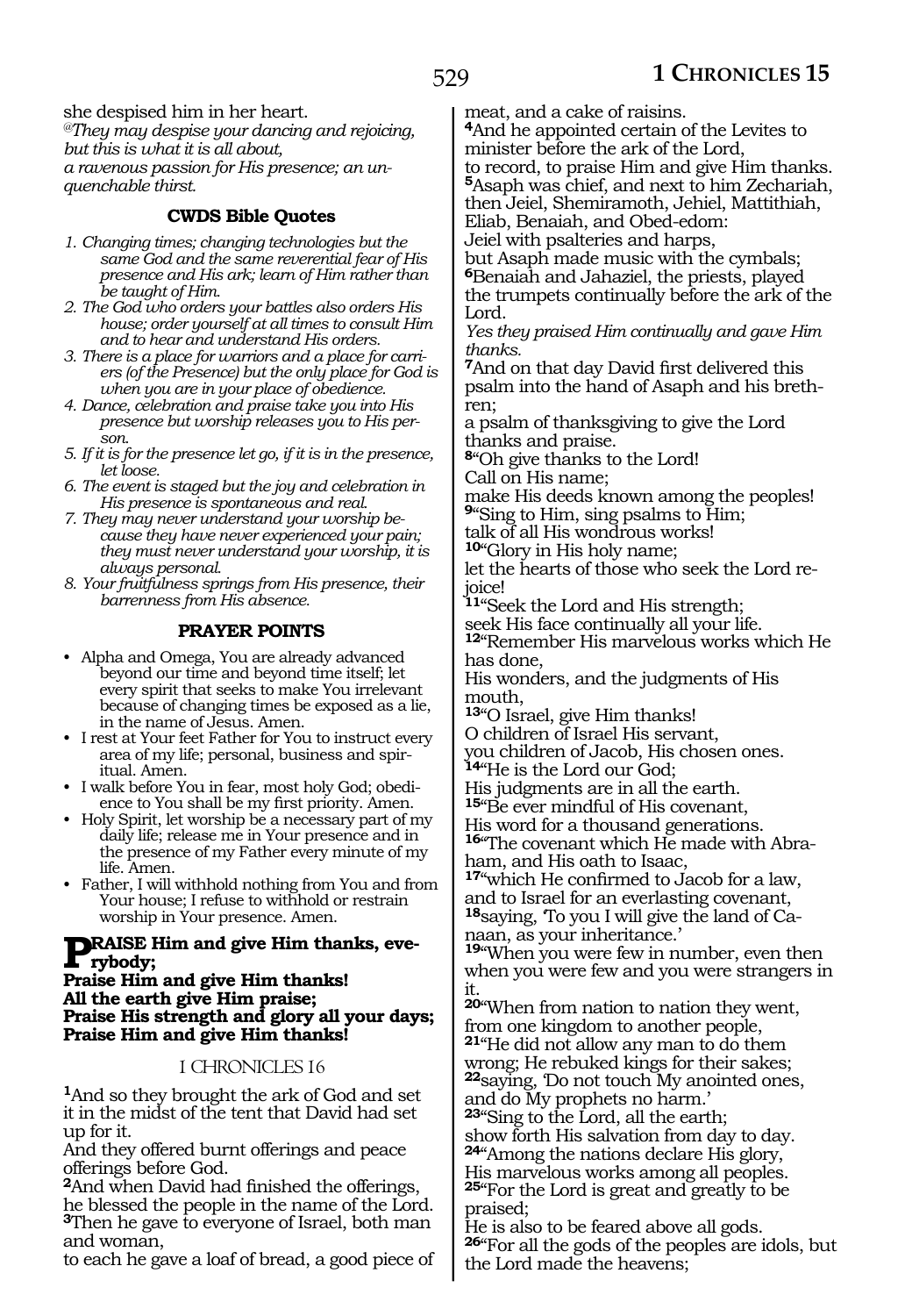530

**<sup>27</sup>**"there is glory and honor in His presence; in His place is gladness and strength.

**<sup>28</sup>**"Give to the Lord you descendants of the peoples;

give to the Lord glory and strength! **<sup>29</sup>**"Give to the Lord the glory due to His name;

bring an offering, and come before Him. O, worship the Lord in the beauty of holiness. **<sup>30</sup>**"Fear before Him all the earth.

The world shall be stable, it shall not be moved.

**<sup>31</sup>**"Let the heavens rejoice, and let the earth be glad;

and let them say among the nations, "The Lord reigns."

**<sup>32</sup>**"Let the sea roar, and praise Him; let all its fullness praise Him!

Let the field rejoice, and all that is in it.

**<sup>33</sup>**"Then the trees of the woods shall rejoice before the Lord,

for He shall come to judge the earth.

**<sup>34</sup>**"O give thanks to the Lord, for He is good! His mercy endures forever.

**<sup>35</sup>**"Say, 'Save us, O God of our salvation; gather us together and deliver us from the Gentiles,

that we may give thanks to Your holy name, and glory in Your praise!'

**<sup>36</sup>**"Blessed be the Lord God of Israel, forever and ever!"

"Amen, praise the Lord!"

All the people said, "Amen!" and praised the Lord.

**37**So he left Asaph and his brethren there before the ark of the covenant of the Lord, to minister before the ark continually, day by day, as every day's work required;

**38**and Obed-edom with his sixty-eight brethren, including Obed-edom the son of Jeduthun, and Hosah were gatekeepers;

**<sup>39</sup>**and Zadok and his brethren were priests before the tabernacle of the Lord at the high place at Gibeon.

**<sup>40</sup>**They burned offerings to the Lord on the altar of burnt offering continually, morning and evening,

to do in accordance with all that was written in the Law of the Lord which He commanded Israel.

**<sup>41</sup>**With them were Heman and Jeduthun, and the rest who were chosen,

who were expressed by name to give thanks to the Lord, because His mercy endures forever.

**<sup>42</sup>**With them were Heman and Jeduthun to sound loudly with trumpets, and cymbals, and with musical instruments of God.

**<sup>43</sup>**And the sons of Jeduthun were among the gatekeepers.

**<sup>44</sup>**And all the people departed then, each going to his house;

and David departed to bless his house.

# **CWDS Bible Quotes**

*1. Overflow and generosity springs from the presence* 

*of God, it is the place the love of God is perfected and for the people of God to be perfected in Him.*

*2. If you understand the presence in you, you entertain (minister to) the presence in you daily with deliberate praise, worship and thanksgiving.*

*3. Feel the Lord, let Him flow from your spirit; capture the memory in songs, psalms and thanksgiving.*

*4. Complete the following phrases with your own heart; Give thanks...; Sing to Him...; Make known...; Talk of His...; Glory in...His marvelous ways.*

*5. His name, His works, His wonders, His goodness and His deeds are more than enough reasons to give thanks, to sing, rejoice in Him and declare it all.*

*6. Let the memory of God and the things He has done for you be an important part of your daily life and included in all your conversations.*

*7. Fulfilled promises spell faithfulness; covenant and covering spell relationship; His salvation spells grace and good news.*

*8. If you have the authentic God as your God, your praise must be ecstatic; praise the Lord greatly.*

*9. You have something to give to the Lord that is not costly but of great value; give Him glory and strength; give Him worship; give Him due acknowledgment; tremble before Him.*

*10. When you enter into the depth of the God of heaven, you command the seas and the trees to rejoice before Him, and your own soul daily.*

*11. Attending to the things of God and the Presence of God is the deliberate daily duty of everyone, especially when the Presence is in you.*

*12. The Presence in you makes you an ark, a carrier, and a minister; learn from David; be diligent and deliberate to worship, to minister to Him and to celebrate Him daily.*

#### **PRAYER POINTS**

• Most High God, let me be a fruitful vine in Your presence. Let the river from Your throne that supplies the nations flow through me. Amen.

• Holy Spirit, I celebrate You daily and Your presence in me; You are so awesome, majestic and powerful, it is amazing that You spend so much time with me. Amen.

• Songs of the Lord arise from my spirit as I minister to the Lord and soak in His presence. Amen.

• I give thanks to You Lord for all Your wonderful works in me, I sing praises to Your great name; I will make known Your goodness and Your salvation. Amen.

• Lord Jesus, I hold Your memory, Your words and Your sacrifice for me as a most wonderful and sweet fragrance to my thoughts, in the name of Jesus.

#### **CANNOT build Him a house made with cedar,**

#### **Cannot build Him a house in my days; My son may use stones and use timber, But I will build Him a house made of praise!**

#### 1 CHRONICLES 17

**<sup>1</sup>**Now, when David was living in his house, David said to Nathan the prophet, "See, I live in a house made of cedar,

but the ark of the covenant of the Lord is un-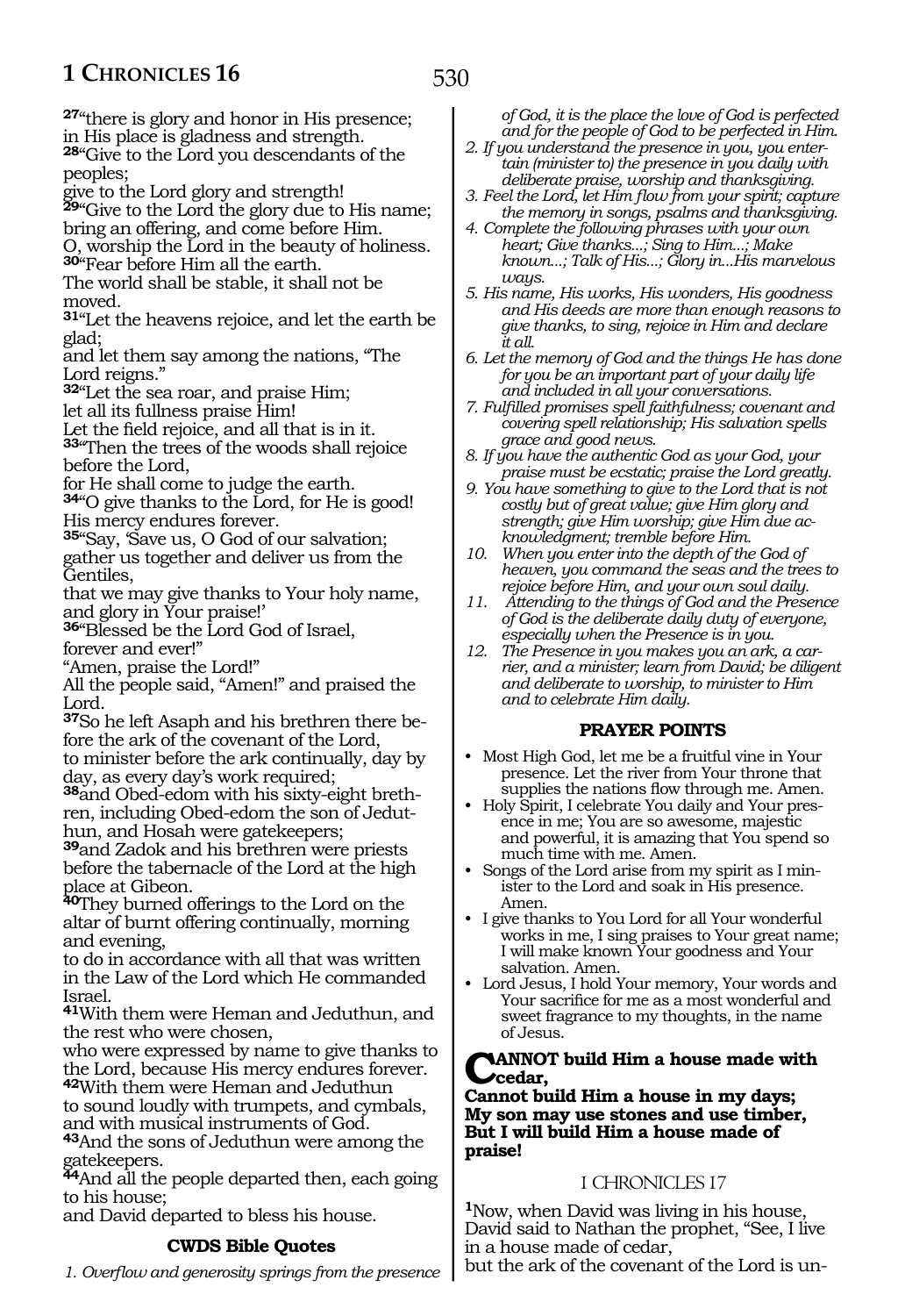der tent curtains today."

**<sup>2</sup>**And Nathan answered David, "Do all that is in your heart, for the Lord is with you, O my king."

**<sup>3</sup>**But that night the word of the Lord came to Nathan, saying,

**<sup>4</sup>**"Go tell My servant David, 'This is what the Lord says, "You shall not build me a house to dwell in.

**<sup>5</sup>**"For I have not dwelt in a house since I brought Israel up, even to this day, but I have gone from tent to tent, and from one tabernacle to the next.

**<sup>6</sup>**"Wherever I have walked with all Israel,

did I ever speak to any of the judges of Israel, whom I commanded to feed My people, say- ing,

'Why have you not built Me a house made of cedar?'"

**<sup>7</sup>**"Now therefore, go speak to David, My ser- vant;

'This is what the Lord of hosts says: "I took you out from the sheepfold,

from following the sheep, and made you ruler over Israel, My people.

**<sup>8</sup>**"Wherever you have gone, I have been with you,

and before you I have cut all your enemies off, and have made your name like the name of the great men of this earth.

**<sup>9</sup>**"Also I will ordain a place for My people Israel. I will plant them, that they may dwell in their own place and no longer be moved;

nor shall the sons of the wicked oppress and destroy them anymore, as they have done, **<sup>10</sup>**"since the time I commanded judges to be

over My people Israel.

But I will subdue all your enemies. And moreover I tell you that the Lord will build you a house.

**<sup>11</sup>**"And when the days come when you die and go to be with your fathers,

I will raise up your son after you, and I will establish his kingdom.

**<sup>12</sup>**He will build My house and I will establish his throne forever.

**<sup>13</sup>**"I will be his Father, and he shall be My son; and I will not remove My mercy from him, as I took it from the one who was before you.

**<sup>14</sup>**"And I will settle him in My house and in My kingdom forever;

and his throne shall be established forever."'" **15**And Nathan spoke all these words, in accordance with all this vision to David the king. **<sup>16</sup>**Then King David went and sat before the Lord; and he said,

 "Who am I, O Lord God? And what is my house that You have brought me here? See how far You have brought me from!

**<sup>17</sup>**"And this is but a very small thing in Your eyes, O God.

You have also spoken of Your servant's house for a great while to come,

and have regarded me just as a man of high

degree, O Lord God.

**<sup>18</sup>**"What more honor can I speak or seek from You?

For You know Your servant very well. **<sup>19</sup>**"Lord, for your servant's sake, and according

to all that is in Your heart, You have done all this greatness in revealing all these great things.

@*Cannot build You a house made of cedar,* 

**20**"There is none like You O God, nor is there any God besides You,

not according to anything that we have heard with our ears.

**<sup>21</sup>**"And who is like Your people Israel. which other nation on earth has God ever gone to redeem for Himself to be His people to make for Yourself a name by great and amazing deeds;

by driving nations out before Your people whom You redeemed from Egypt?

**<sup>22</sup>**"And You have made Your people Israel Your own people forever,

and Lord You, their Redeemer, have become their God.

**<sup>23</sup>**"Now, O Lord, let the thing You have spoken concerning Your servant and concerning His house be established forever.

Do as You have said.

**<sup>24</sup>**"And let it be established, that Your name, Lord, may be magnified forever, saying,

'The Lord of hosts, the God of Israel, is Israel's God.'

And let the house of Your servant David be established before You.

**<sup>25</sup>**"For Lord, My God, You have said to Your servant that You will build him a house. Therefore Your servant has found it in his heart to pray before You.

**<sup>26</sup>**"And Lord, You are God, and You have promised this goodness to Your servant.

**<sup>27</sup>**"And it has been Your pleasure to bless Your servant's house, that it may continue before You forever.

Yes, I receive Your blessings; for You have blessed my house,

and when You bless, Lord, it is forever blessed; my house shall be blessed forever."

@*Cannot build Him a house made of timber,* 

*but praise is more eternal than gold!* 

*God was faithful to fulfill all He promised;* 

*A SON of David is King of kings right now!* 

# **CWDS Bible Quotes**

- *1. Get lost in His presence, sold out to His anointing, and your heart will ask you constantly: what more can I do for the house of God and for His kingdom in the earth?*
- *2. God may not contain you on the battlefield but He may restrain you from building His temple for the blood of war cannot reconcile with the blood of atonement.*
- *3. The anointing for war is different from the anointing for the house; His house brings peace to the earth and goodwill to all men.*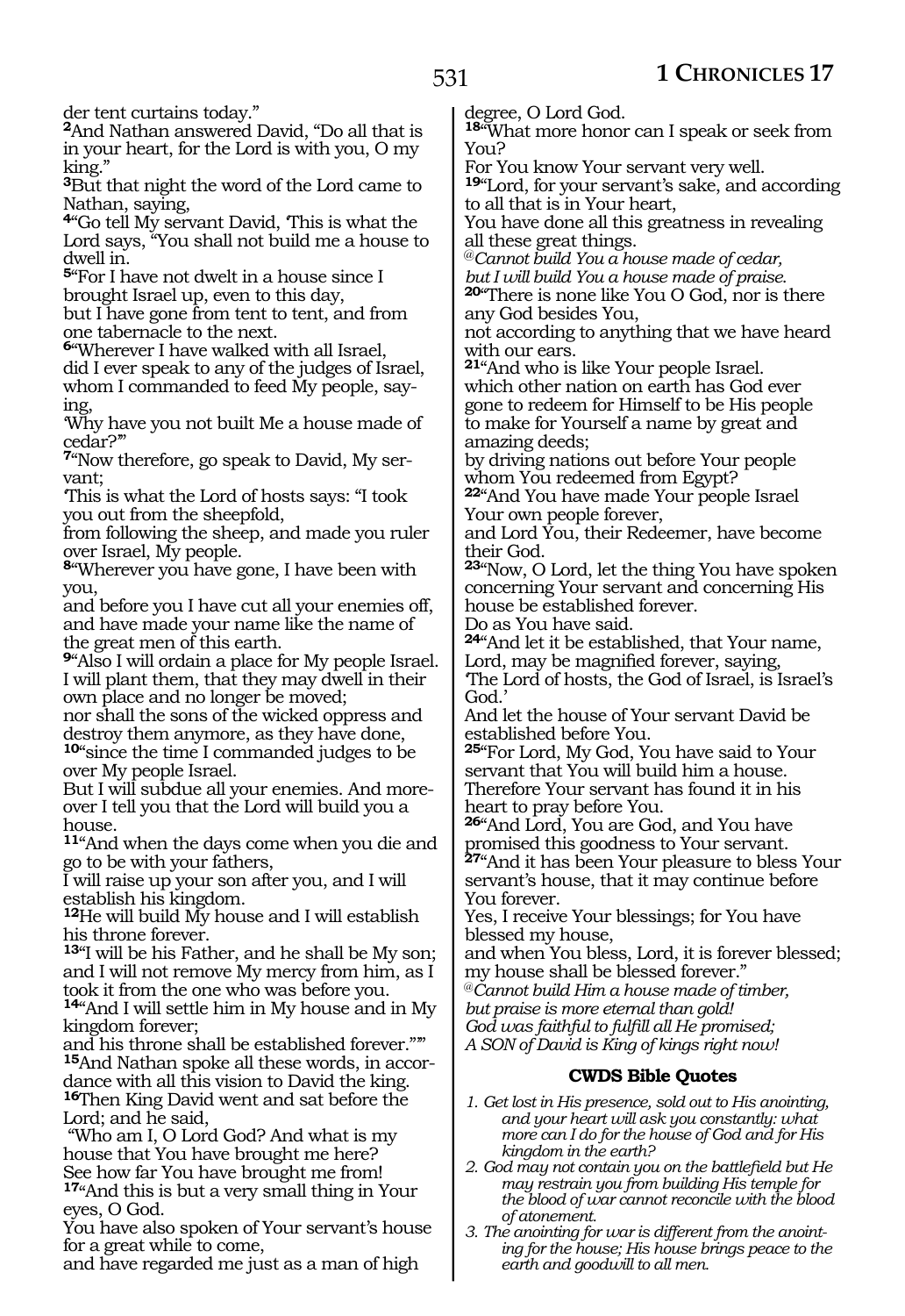- *4. You do not just exist, you are being planted by the gentle hands of God; the garden is His presence and He establishes you in any place.*
- *5. You can build yourself a life but only God can build you a house that perpetuates throughout generations to eternity.*
- *6. Sit before the Lord and receive His promises every day; yours are more active and extensive than His promises to David.*
- *7. The promise of an earthly father is an immediate boast of any child; they rejoice because they believe and receive it; how much more the heavenly Father's promises in His word? David praised God and received His good promises; how about you?*
- *8. Understand He is and who He is: full of integrity and truth; able to do whatever He says. Understand He will: perform His word. Faith is to proclaim and profess it.*
- *9. It is no ordinary thing to be called a child of God and to be made His forever; meditate on this until the full weight of this truth becomes an unshakable reality.*
- *10. Praise lubricates the source of your blessings and expedites release; as with man so with God.*
- *11. Receive the word, speak the word, claim the word; daily pray: let it be unto me according to your word; Lord establish the word You have spoken about me and concerning me in this scripture.*

### **PRAYER POINTS**

- Holy Spirit, stir the hearts of believers everywhere and place it on the kingdom, in the name of Jesus. Amen.
- Marvelous Father, I will sow the fruits of righteousness in peace because I love peace and hate violence. Amen.
- Omnipotent God, plant me in the garden of Your presence and I will flourish in any place under any condition, in the name of Jesus.
- My Father, my God, set Your heart on me for good and build me a sure house that will perpetuate. Amen.
- Jesus, I receive all Your promises to me in Your word; my heart says yes. Amen. Let it be unto me according to Your word. Amen.

# **HE** took all their bronze and their silver,<br>
The mighty bing of Ismal congressed **The mighty king of Israel conquered, and he expressed his dominance and control.**

**They brought to him vessels of silver, and all manner of vessels of gold; He gathered the spoils for God's temple, and made all the nations he subdued to serve.**

#### 1 CHRONICLES 18

**<sup>1</sup>**Now after this, David struck and subdued the Philistines,

and he took Gath and its towns from their hands.

**2**Then he struck Moab and the Moabites became his servants, and brought tributes to him.

**<sup>3</sup>**And David struck Hadadezer the king of

Zobah as far as Hamath,

as he established his dominion by the River Euphrates.

**<sup>4</sup>**And David took from him one thousand chariots and seven thousand horsemen, and twenty thousand foot soldiers.

And David hamstrung all the chariot horses, except for those he reserved for one hundred chariots.

**<sup>5</sup>**When the Syrians of Damascus came to help Hadadezer king of Zobah,

David killed twenty-two thousand of them. **6**And David put garrisons in Syria of Damascus;

and the Syrians became David's servants and they brought him tributes.

And the Lord preserved David wherever he went.

**<sup>7</sup>**And David took the shields of gold that the servants of Hadadezer had on them, and he brought them to Jerusalem.

**<sup>8</sup>**And from Tibhath and Chun also, cities of Hadadezer, David brought a large quantity of bronze,

which Solomon used to make the bronze Sea, the pillars, and the vessels of bronze.

**<sup>9</sup>**And when Tou the king of Hamath heard how David had defeated Hadadezer king of Zobah,

**<sup>10</sup>**he sent Hadoram his son to David, to ask about his welfare and congratulate him, for he had defeated Hadadezer (for Hadadezer had been at war with Tou);

and Hadoram had with him all types of ves- sels of gold, silver, and bronze.

**<sup>11</sup>**And David dedicated these to the Lord also, along with the silver and gold that he brought from all these nations:

from Edom, from Moab, from the Ammonites, from the Philistines, and from Amalek.

**12**And Abishai the son of Zeruiah killed eighteen thousand Edomites in the Valley of Salt. **13**He put garrisons in Edom, and the Ed-

omites became David's servants.

And wherever David went, the Lord preserved him.

**14**So David reigned over all Israel, and administered judgment and justice to all his people. **<sup>15</sup>**Joab the son of Zeruiah was over the army; Jehoshaphat the son of Ahilud was the re- corder;

**<sup>16</sup>**the priests were Zadok the son of Ahitub and Abimelech the son of Abiathar; Shavsha was the scribe.

**<sup>17</sup>**Benaiah the son of Jehoiada was over the Cherethites and Pelethites;

and the sons of David were chief men in the king's administration.

# **CWDS Bible Quotes**

- *1. When God's presence is not a place you visit but a place you dwell, then victory is not something you win but something you live.*
- *2. Take nations, conquer hearts; establish the king-*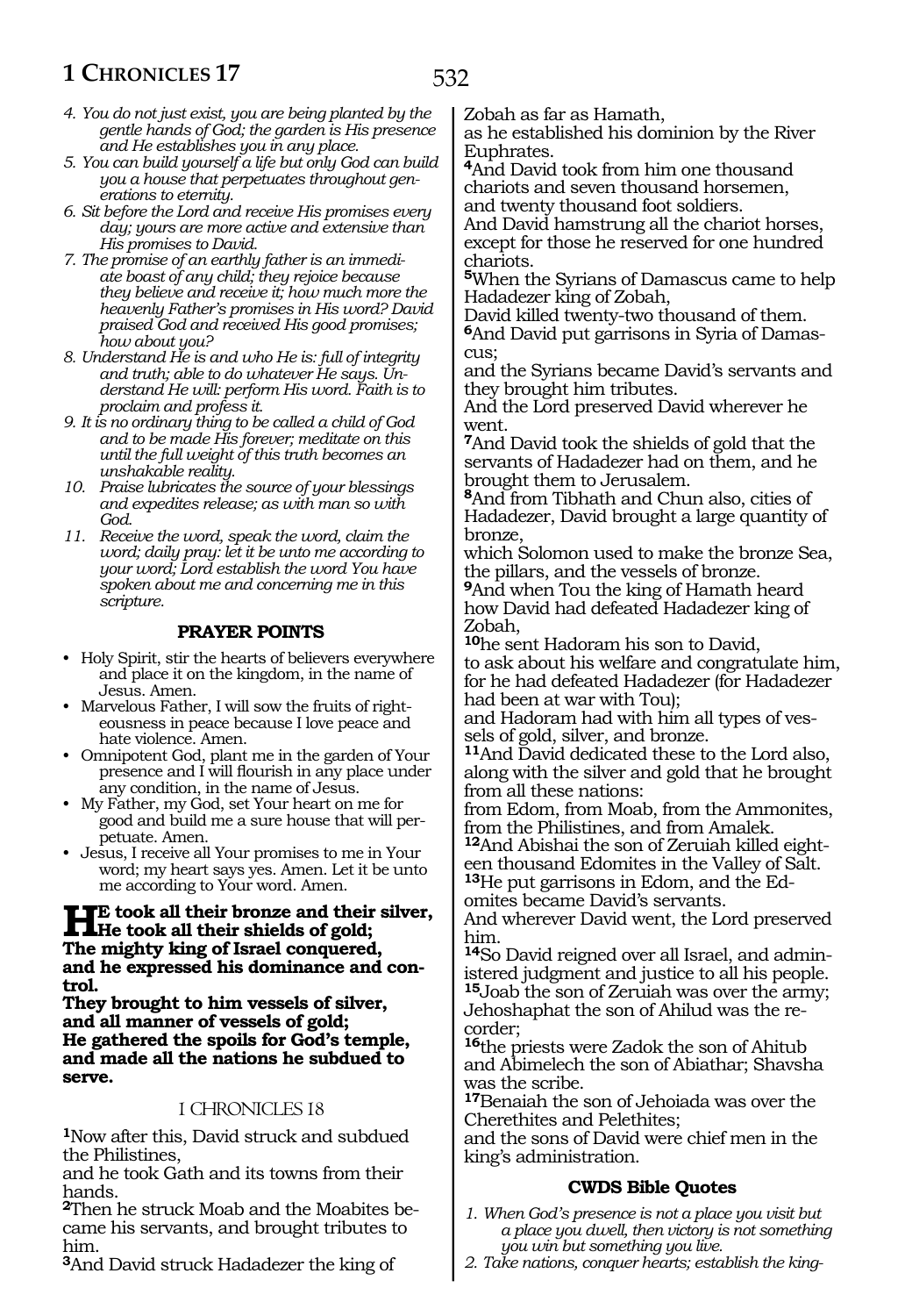*dom of God in the earth.*

- *3. If God is in you and with you, express Him like David and impress Him on the nations and on the hearts of men.*
- *4. The wealth of the wicked is laid up just for those willing to live by faith and in right standing with God.*
- *5. Build the kingdom, advance the church from your spoils in battle and your everyday business.*
- *6. Your expression of God will make an impression on people and bring their resources your way.*
- *7. If the battle is the Lord's then so are the spoils; this mindset will guarantee your battles and your business.*
- *8. Where your commitment to God is absolute, your victory is resolute, resounding and complete.*
- *9. Live from the overflow and enjoy the victory of God wherever you go; wherever your foot trods.*
- *10. Mentor your children for kingdom effectiveness with delegated responsibilities and personal supervision.*

#### **PRAYER POINTS**

- I will live in Your presence, O my God, so I may abide under Your shadow and walk in Your victories. Amen.
- My Father, my God, give me nations for an inheritance; empower me to turn hearts of men to You. Amen.
- Holy and righteous Father, I will live in the light of Your word as I position myself to be a trustworthy and faithful administrator of kingdom resources. Amen.
- Lord of creation, I will honor You with everything I own; let the proceeds from my business and employment be deployed to the advancement of the kingdom and the saving of souls. Amen.
- Loving Father, let the necessary resources for effective ministry find me working and expressing You to the unsaved. Amen.

# **IF** they want war then they shall have<br>
then the surgerneed to them were necessary **war,**

**though our approach to them was peace. Let them come up in their thousands; Israel shall make of them a feast. Feel the sword, you sons of Ammon; Syrians come feel the sword. Feel the sword all you who are gathered, Until you say, "We will fight no more! We can take no more!"** 

# 1 CHRONICLES 19

**<sup>1</sup>**After this Nahash the king of Ammon died, and his son reigned in his place. **2**Then David said, "I will show kindness to Hanun the son of Nahash for his father's sake, because his father showed kindness to me." So David sent messengers to comfort him in

his bereavement for his father.

And the servants of David came to Hanun in the land of Ammon to comfort him.

**<sup>3</sup>**And the princes of the people of Ammon said to Hanun,

"Do you think David honors your father by sending comforters to you?

Did his servants not come to search and to spy out the land in order to overthrow it?"

**<sup>4</sup>**Therefore Hanun took David's servants, shaved them,

and cut off their garments in the middle, at the buttocks, and sent them away.

**5**And some went and told David what happened to the men;

and he sent out to meet them, for they were greatly ashamed.

And the king said, "Remain at Jericho, and return when your beards have grown again." **<sup>6</sup>**And when the people of Ammon saw that they had made themselves odious to David, Hanun and the people of Ammon sent one thousand talents of silver to hire chariots and horsemen from Mesopotamia, Aram-maachah and from Zobah.

**<sup>7</sup>**So they hired thirty-two thousand chariots, with the king of Maacah and his people; they came and camped before Medeba.

And the people of Ammon gathered from their cities and came to battle.

**<sup>8</sup>**And when David heard it he sent Joab and all the army of his mighty men.

**<sup>9</sup>**The people of Ammon positioned themselves before the city gate,

and the kings who were hired were by themselves in the field.

**<sup>10</sup>**When Joab assessed the situation and saw that the battle was against him in front and behind,

he chose some of the best men of Israel and set them in position against the Syrians.

**<sup>11</sup>**He then placed the rest of the people under the command of Abishai his brother,

and they positioned themselves against the people of Ammon.

**<sup>12</sup>**And he said, "If the Syrians are too strong for me, you shall help me;

but if the people of Ammon are too strong for you, I will help you.

**13**"Be courageous, let us be valiant for the people, and for the cities of our God.

And may the Lord do with us what is good to Him."

 **@***If they want war let them have war; come and feel the sword!*

**<sup>14</sup>**So Joab and the people with him engaged the Syrians in battle, and they fled before him. *Ammon what is the matter? What is the cause of your sweat?*

**<sup>15</sup>**When the Ammonites saw that the Syrians were fleeing, before Abishai they too turned and fled.

And they entered the city. So Joab returned to Jerusalem.

**<sup>16</sup>**When Syria saw they were defeated by Is- rael, they wanted to try again.

They sent for the Syrians beyond the River, led by Shophach captain of Hadadezer's army. **<sup>17</sup>**When David heard, he gathered all Israel,

crossed over Jordan and came upon them,

and entered battle against them.

And the Syrians fought with David.

And against them the Syrians fled.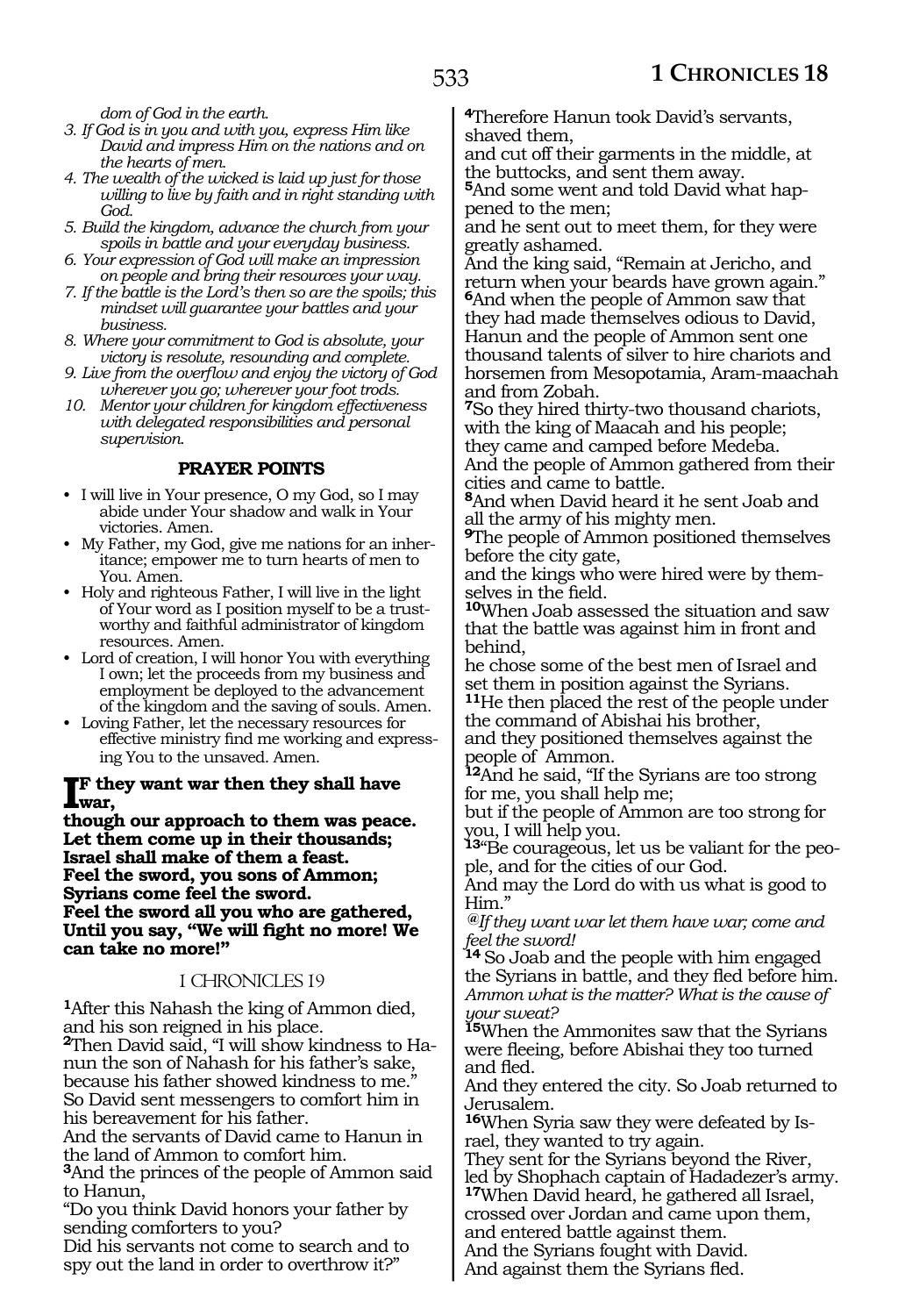534

**18**Then the Syrians fled before Israel; and David killed seven thousand men in chariots and forty thousand footmen of the Syrian army. They came and felt King David's sword; and Shophach the captain of the army was killed also.

**<sup>19</sup>**And when the servants of Hadadezer saw they were defeated by Israel, they made peace with David and became his servants. They would have no more. The Syrians refused to help the Ammonites anymore. *For the Syrians would remember, the pungent taste of David's sword.*

### **CWDS Bible Quotes**

- *1. Your good intentions do not guarantee a good reception; your good heart does not guarantee a good response. Good does not always attract good but it always attracts God.*
- *2. It pains to be misinterpreted but it pays to remain humble and pure. Your good intentions may not escape the evil imaginations of men; keep giving, keep sharing in the face of insults. Insult is the highway of the gospel.*
- *3. If you are not in tune to the Counselor, the Holy Spirit, you will listen to counsellors who will counsel from their own spirits.*
- *4. Act on evidence not on imaginations.*
- *5. You incite others and invite a war with insults; diplomacy communicates contempt without inviting conflict.*
- *6. Harsh words stir up anger; abrasive actions initiate war; you may pay dearly and continue to pay yearly in tributes.*
- *7. Wisdom above all wisdoms is to seek help from above to fight your battles; this wisdom will manifest on the battlefields of life.*
- *8. Astute plans cannot overcome or overpower resolute hearts.*
- *9. Enter every battle with a plan but surrender every plan to His throne.*
- *10. If it is too hard for you, seek the Lord; the help of the Lord makes difficult easy.*
- *11. There is no battle strategy against the Lord, just an impending tragedy.*
- *12. The only positioning against the Lord and His armies is on your face.*
- *13. When it comes to numbers, the only number that matters is one; the Lord our God is One.*

# **PRAYER POINTS**

- Holy Spirit, console the misinterpreted and mistreated in the body of Christ, in the name of Jesus. Amen.
- Spirit of discernment and revelation in the knowledge of Christ, envelop believers today, especially leaders in the body of Christ. Amen.
- Let every lying spirit seeking to cause division and distrust among believers be pierced with the light of Jesus. Amen.
- Spirit of gentleness and self-control envelop believers today, in the name of Jesus; let every harsh word and contentious spirit among believers, be crushed by the Lord Jesus. Amen.
- Let the cry that will stir angels and call them into battle come now from the souls of believers in trouble, in the name of Jesus.

# **Speak of the giants that David had slain! Speak of the crown and how much it weighed!**

**Speak of the people; the fear was real; For if you fight against King David, it is best not to speak.**

#### 1 CHRONICLES 20

<sup>1</sup>It was in the spring time—a time when kings would go out to battle-Joab led out the army and wasted the country of the children of Am- mon.

He came and besieged Rabbah, but David re- mained in Jerusalem.

And Joab defeated Rabbah and destroyed it. **<sup>2</sup>**Then David took the crown from the head of their king.

Speak of the crown; it weighed a talent of gold with precious stones in it.

They set it on David's head, and they brought the spoil out.

And the spoil was an exceedingly abundant amount.

**<sup>3</sup>**And he brought out the people in the cities, and put them to labor with saws, picks and axes.

And David did this to all the cities of Ammon. So David and all the people returned to Jeru-<br>salem with so much to speak and tell.

**4**Afterwards there was war at Gezer with the Philistines,

at that time Sibbechai the Hushathite killed Sippai, one of the sons of the giant.

And they were subdued.

**<sup>5</sup>**Again there was war with the Philistines, and Elhanan the son of Jair killed Lahmi the brother of Goliath the Gittite.

And speak of the shaft of Lahmi's spear. It was like a weaver's beam.

**<sup>6</sup>**And again there was war at Gath, and there was a man of great stature among them.

He had twenty-four fingers and toes; six on each hand and foot. And he too was born to a giant.

**<sup>7</sup>**Speak of how he defied Israel, how he spoke words to make them fear,

but Jonathan, the son of Shimea, David's brother killed him.

**<sup>8</sup>**These were born to the giants in Gath; and they all fell by the hand of David, and the hand of his servants.

*Yes! They lost their speech and their defiance.*

#### **CWDS Bible Quotes**

- *1. There is significant honor, promotion, elevation and resources to be gained on the battlefield of souls.*
- *2. The size of your victory is proportionate to the size of your faith; your giants will be sized to fit your faith and so will your small challenges.*
- *3. Large opponents magnify your victory and mystify your source of strength.*
- *4. Look beyond the size of your challenge to the awesomeness of your God; listen beyond the voice of your challenge to the still small voice.*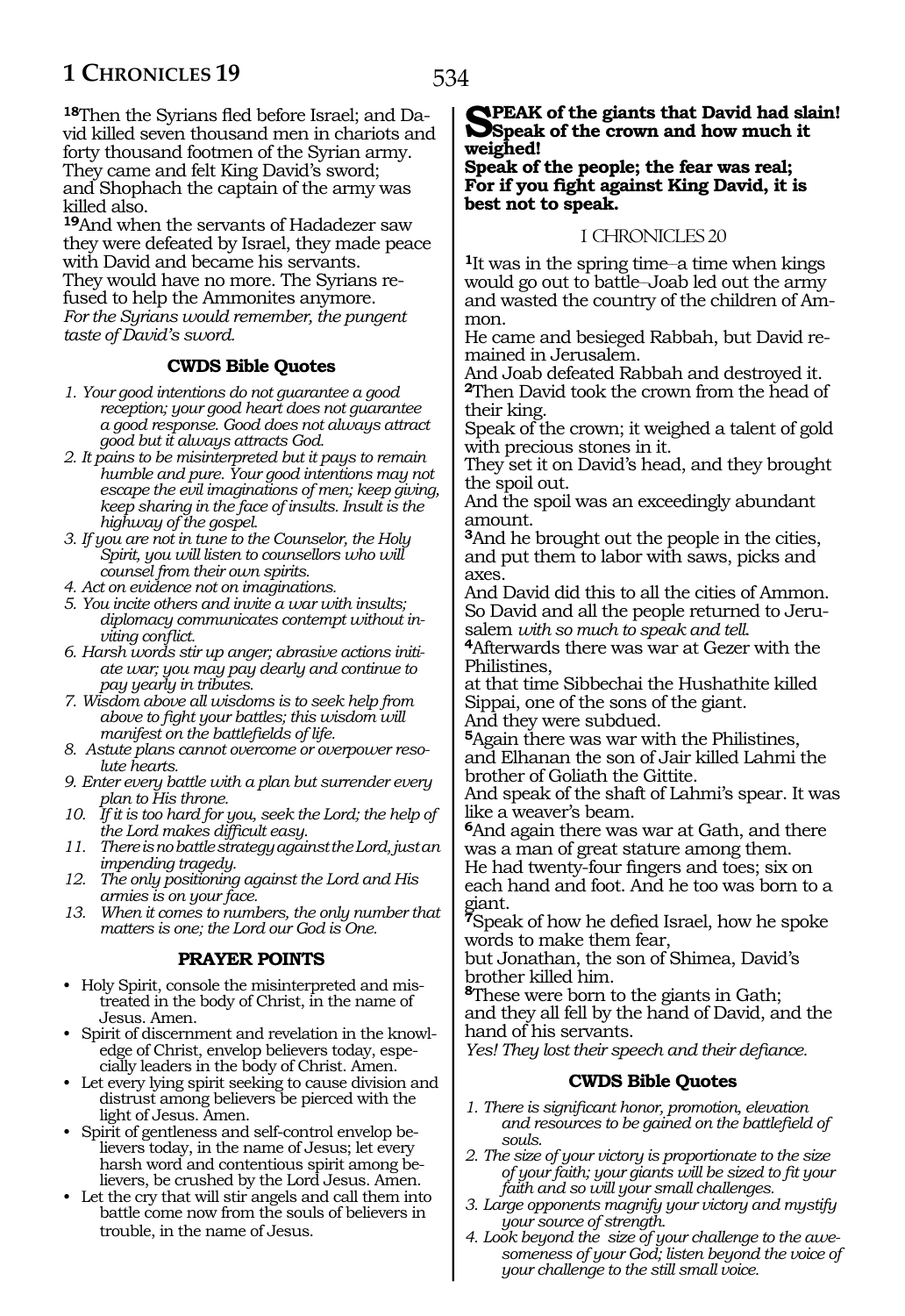*5. Faith powers victories; fear cripples the strong.* 

#### **PRAYER POINTS**

- Heavenly Father, let exponential blessings pursue every person on the battlefield of souls; as they water let their souls be refreshed, let their needs be met and let Your favor surround them like a shield. Amen.
- Be exalted Lord in the eyes of every believer and above their giant problems. Amen.
- Most High God, make me a candidate for You to magnify Your name in the earth through by the supernatural, in the name of Jesus. Amen.
- By the power in the blood of Jesus, I will ride on the back of faith to my mighty victories; I refuse to have my celebration deflated by fear. Amen.

# **I have numbered God's people, now I am given three choices;**

**I am in great distress, O, what a great price it is.**

#### **This thing is costly and I must pay. But I will trust in God's mercies and in His right hand which spares. Thank God for atonement and for sacrifice, Yet this has to cost me; I will pay a price.**

#### 1 CHRONICLES 21

**<sup>1</sup>**Then Satan stood up against Israel and tempted David to number them.

**<sup>2</sup>**So David said to Joab and to the rulers of the people, "Go now and number Israel, from Beersheba to Dan,

and bring me the final count that I may know it."

**<sup>3</sup>**And Joab reasoned, "May the Lord increase His people a hundred times more than they are today.

But O king, are they not all your servants? Why then does my lord require this thing? Why should this be a cause of guilt in Israel?" **<sup>4</sup>**But the king's word prevailed against Joab's. So Joab departed and went throughout all Israel and came to Jerusalem.

**<sup>5</sup>**Then Joab brought back the sum total of the people to David.

The number of Israel was a million, one hundred thousand men who drew the sword, and Judah had four hundred and seventy thousand.

**<sup>6</sup>**But the king's word was abominable to Joab, so he did not count Levi and Benjamin.

**<sup>7</sup>**Then God struck Israel for He was displeased with this thing.

**<sup>8</sup>**And David said to God, "I have sinned greatly because of this thing I have done;

but now, I pray, take the iniquity of Your servant away, for I have done foolishly."

**9**And the Lord spoke to Gad, David's seer, saying,

**<sup>10</sup>**"Go tell David, 'Thus says the Lord, "I offer you three things;

choose one of them, that I may do it for you."'" @*One of three he had to choose, three years, three months, or three days, but there was no way to* 

*win.*

**<sup>11</sup>**So Gad came to David and said to him, "This is what the Lord says, 'You now must choose for yourself:

**<sup>12</sup>**'either three years of famine, or three months to be defeated before your foes with the sword of your enemies punishing you, or three days of destruction by the sword of the Lord\_\_by a plague in the land,

with the angel of the Lord destroying throughout all Israel.'

Now ponder this and tell me what answer I should return to Him who sent me."

**<sup>13</sup>**And David said, "I am in great distress. Let me fall into the hand of the Lord, for His mer- cies are great.

Do not let me fall into the hand of man." *No I will put no confidence in man; I will trust the mercies of the Lord.*

**14**So the Lord sent a plague on Israel, and seventy thousand men of Israel fell.

**<sup>15</sup>**Then God sent an angel to Jerusalem to destroy it.

While he was destroying it, God looked and relented of the destruction; His mercies proved true.

He said to the angel who was destroying it, "It is enough, stay your hand now."

And the angel of the Lord stood there by the threshing floor of Ornan the Jebusite.

**<sup>16</sup>**Then David lifted his eyes and saw the angel standing between the earth and heaven; *it was a fearsome sight,* in his hand was a drawn sword stretched out over Jerusalem. So David and the elders, clothed in sackcloth,

fell on their faces. **<sup>17</sup>**And David said to God, "Was it not I who commanded the people to be counted? It is I who have sinned in doing this evil; but what have these sheep done?

Let your hand, O Lord my God, be against me and my father's house,

but not against Your people that they should be plagued."

**<sup>18</sup>**And the angel of the Lord commanded Gad to tell David to build an altar to the Lord on the threshing floor of Ornan the Jebusite. **<sup>19</sup>**So David went up at the word that Gad

spoke to him in the Lord's name.

**<sup>20</sup>**And Ornan turned and saw the angel, and his four sons who were with him hid themselves, but Ornan continued threshing wheat just the same.

**<sup>21</sup>**So David came to Ornan. And when Ornan saw David he went out from the threshing floor and bowed before David with his face to the ground.

**<sup>22</sup>**And David said to Ornan, "Grant me the place of this threshing floor, that I may build an altar on it to the Lord.

You shall sell it to me at full price, that this plague may be removed from us all."

**<sup>23</sup>**But Ornan replied to David, "Take it, and let my lord the king do whatever is good in your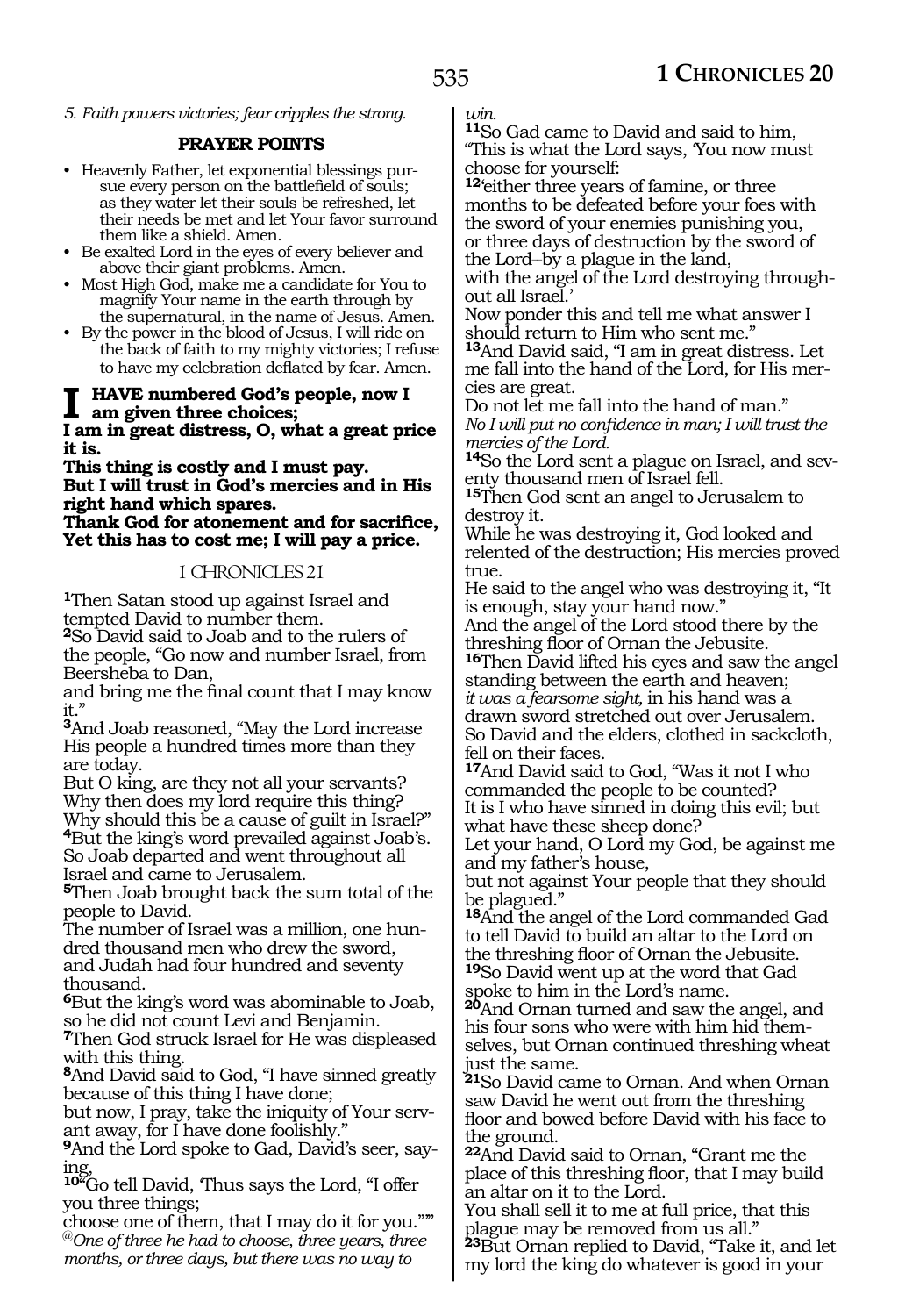eyes.

I will also give you the oxen for burnt offering, the threshing instruments for wood, and the wheat for grain offering; take it, I give it all." **<sup>24</sup>**But King David said to Ornan, "No, I will certainly buy it for the full price. I will not take

what is yours for the Lord,

nor offer burnt offering with that which cost me nothing at all."

**<sup>25</sup>**So David gave Ornan six hundred shekels of gold by weight for the place,

**<sup>26</sup>**and David built an altar there to the Lord, and he offered burnt offerings and peace offerings, and called on the Lord;

and the Lord answered him from heaven by fire on the altar of burnt offering.

**<sup>27</sup>**And the Lord commanded the angel, and he returned his sword to its sheath.

**28**When David saw that the Lord had answered him on the threshing floor of Ornan the Jebusite, he sacrificed there.

**<sup>29</sup>**For the tabernacle of the Lord and the altar of burnt offering which Moses had made in the wilderness were at the high place in Gibeon at that time.

**<sup>30</sup>**But David could not go before it to inquire of God,

for he was afraid of the sword of the angel of the Lord.

# **CWDS Bible Quotes**

- *1. Resist the urge to seek personal glory from the Lord's story, you will make the headlines for the wrong reasons.*
- *2. God does not accept any action at face value, He weighs them all.*
- *3. Do not wait until you are brought to account to give an account, or you will be defending yourself instead of refining yourself.*
- *4. Sin engages spirits or releases them; no sin is personal it affects your family, your community and the nation.*
- *5. The sin of a leader does not stop with the leader, nor does the punishment; it transcends to every area of their scope of leadership.*
- *6. Never put your confidence in resources or numbers you have no power to retain; one blow from the Lord and the numbers change dramatically.*
- *7. Crisis is knowing and reacting to God's position regarding the sinful state of a nation and of a people.*
- *8. When we entertain sin we incite wrath and invite the angel of death; if you knew what is hanging in the air over your city you would get on your knees and cry out daily.*
- *9. Be ready to take responsibility for the sins of your nation; be willing to stand in the gap; be ready to release your resources and valuables for the salvation of lives.*
- *10. Give until you feel it; if it does not cost you it is not sacrifice; only your sacrifice carries weight to boost your intercession in heaven.*

# **PRAYER POINTS**

• Most glorious God, to You belongs the honor, the glory and the power; I lay it all at Your feet. Amen.

- Eternal Father, You are a just judge; You alone know the thoughts and intention of the heart; You know the end of all things; all power be unto You, O Lord.
- Forgive me of all my sins, O Lord; cleanse me of my secret faults, in the name of Jesus. Amen.
- Let the judgment fire of the living God fall upon every devil inciting sin or getting excited by sin. Amen.
- Let the blood of the Lord Jesus Christ sweep this nation and purge away every sin of our leaders and every judgment released upon this nation. Amen.

**GOD** is with you in your wars,<br> **Cod** gives to you victoriate of rest. **God gives to you victories, but He builds in quietness.**

**Prepare the gold and silver, and give your son the charge;**

**"Keep God's commandments and prosper; for you will build a sure building to the Lord."**

### 1 CHRONICLES 22

**<sup>1</sup>**Then David said, "This is the house of the Lord God,

and this is the altar of the burnt offering for Is- rael."

**<sup>2</sup>**And David commanded to gather all the stran- gers who were in the land of Israel,

and he assigned masons to prepare cut stones to build the house of God.

**<sup>3</sup>**And David prepared iron in abundance to make nails for the door of the gates and for the joints,

and bronze in such abundance it was without measure.

**4**And cedar trees in abundance, for the Sidonians and those from Tyre brought David much cedar wood.

**<sup>5</sup>**And David said, "Solomon my son is young and tender,

and the house to be built for the Lord must be exceedingly magnificent,

of fame and glory throughout all countries.

I will make preparation for it."

So David prepared abundantly for it before his death.

**<sup>6</sup>**Then David called his son Solomon, and charged him to build the Lord's house.

**<sup>7</sup>**And David said to Solomon: "As for me, my son, it was in my mind to build a house to the name of the Lord my God;

**<sup>8</sup>**"but the word of the Lord came to me, saying, 'You have shed a lot of blood and made great wars;

you shall not build a house for My name, for you have shed much blood on the earth in My sight.

**<sup>9</sup>**'But you shall have a son, who shall be a man of rest;

and I will give him rest from all his enemies on every side.

His name shall be Solomon, for I will give rest and quietness to Israel all his days.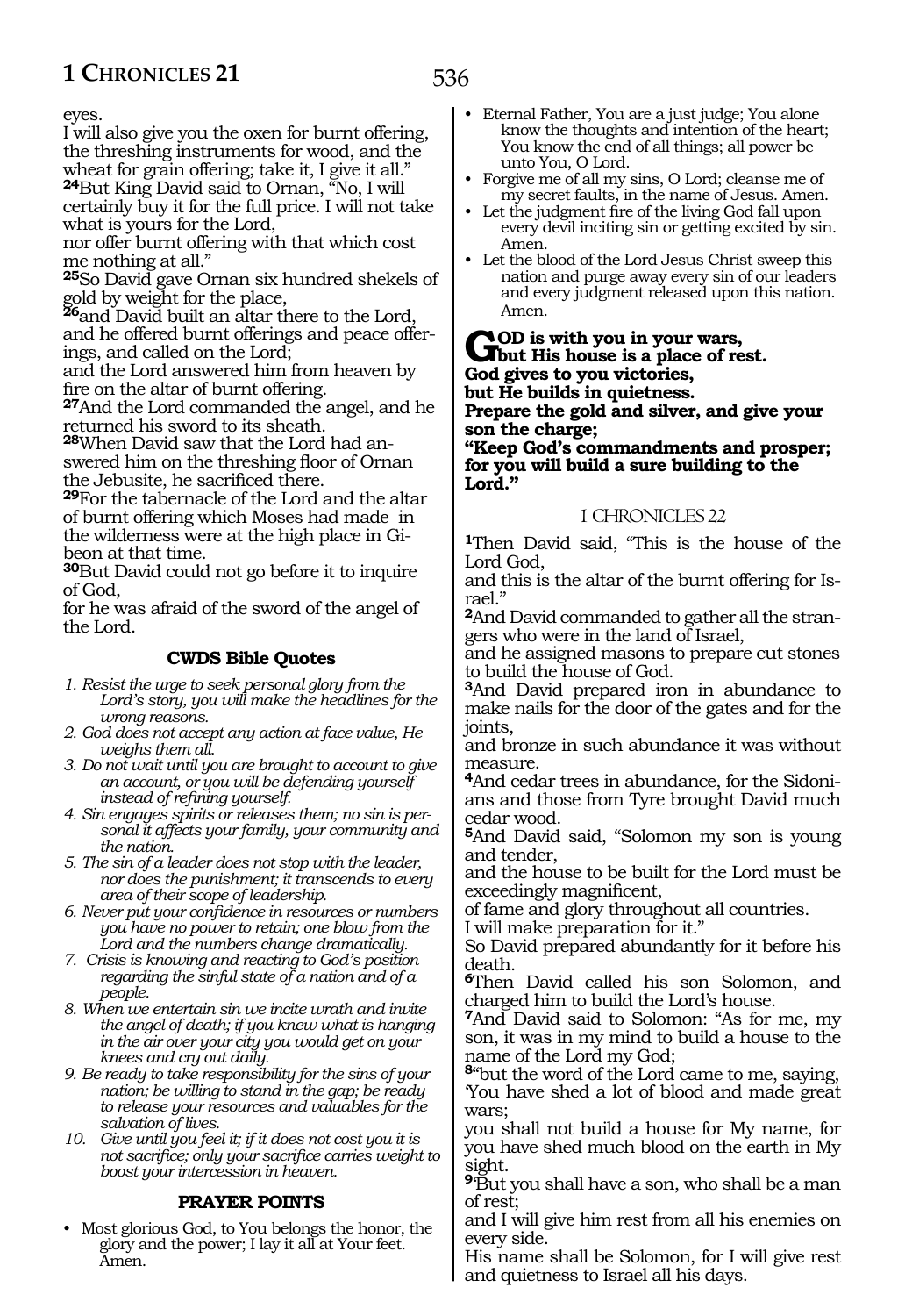**<sup>10</sup>**'He shall build a house for My name, and he shall be My son, and I will be his Father.

And I will establish the throne of his kingdom over Israel forever.'

**<sup>11</sup>**"Now, my son, may the Lord be with you; and may you prosper, and build the house of the Lord your God, as He has said to you.

**12**"Only may the Lord give you wisdom and understanding,

and give you charge concerning Israel, that you may keep the law of the Lord your God.

**<sup>13</sup>**"Then you will prosper, if you are careful to fulfil the statutes and judgments which the Lord charged Moses concerning His people Israel.

Be strong and of good courage; do not fear or be dismayed.

**<sup>14</sup>**"See, I have taken much care to prepare for the house of the Lord, one hundred thousand talents of gold,

and one million talents of silver, and bronze and iron without measure, because of its abundance.

I have also prepared timber and stone; and to these you may add.

**<sup>15</sup>**"In addition, there are workmen with you in abundance:

workers in timber and in stone, and all types of skilful men for every type of work.

**<sup>16</sup>**"Of gold and silver and bronze and iron there is no limit.

Arise and be doing, for in the doing you shall be blessed; the Lord will be with you.

**17**David also commanded all the leaders of Israel to assist his son Solomon, saying,

**<sup>18</sup>**"Is not the Lord your God with you?

Has He not given you rest on every side?

For he has given the inhabitants of the land into my hand,

now the land is subdued before the Lord and before His people.

**<sup>19</sup>**"Now seek the Lord your God with a fixed heart and soul.

Therefore arise and build the sanctuary of the Lord God,

to bring the ark of the covenant of the Lord and the holy vessels of God into the house that is to be built for His name."

# **CWDS Bible Quotes**

*1. You know it is the house of God when you identify it as, the place of mercy, the place of sacrifice, the place of worship and the place of intercession for sin.*

*2. If your vision goes beyond you, extend your provision and your preparations beyond you into the next generation.*

- *3. If your vision for the kingdom of God is intensive, prepare and provide extensively for it.*
- *4. Not because you are limited or restricted means you cannot be effective; provide, prepare, charge, send.*
- *5. The next generation will not need an excuse if you prepare them well; the next generation will not have an excuse if you cover them completely and close all the loops.*
- *6. Hearing registers faith for faith comes by hearing; doing releases faith for only in doing can you be blessed.*
- *7. We live church and we live in church but the command of David and of the Lord is, "Arise and be doing"; the kingdom advances on the heels of people willing to heed this command.*
- *8. The work you do for the Lord must stem from your steadfast commitment to seek the Lord with all your heart and soul. The reason inspires the work.*

#### **PRAYER POINTS**

- Glory be to You and upon Your house, O Lord.
- Alpha and Omega, let leaders arise in this generation who will invest time and resources in their succession, in the name of Jesus.
- Father, we are passionate about You; let this be the daily cry from the soul of every believer.
- Sovereign Lord, raise up people who will go, but also people who will send. Place it into the heart of believers to provide for missions. Amen.
- Mighty God, I call forth people who will put their faith to action and effect mighty works for the kingdom in this age, in the name of Jesus.

## **D**aviD counted all the Levites<br> **Solution**<br>
And the last monde of the and at luminos **And the last words of the aged stalwart proceeded from his mouth. He called his sons, the princes, and he called Solomon; But he gave his last charge to the Levites, for the future was with God.**

#### 1 CHRONICLES 23

**<sup>1</sup>**When David was very old and full of days, he made Solomon his son king over Israel. **<sup>2</sup>**And he gathered together all the leaders of Israel, with the priests and the Levites. **<sup>3</sup>**And the Levites were counted from the age of thirty years old;

and the number of males was thirty-eight thousand.

**<sup>4</sup>**From this number, twenty-four thousand were assigned duties in the work of the house of the Lord,

**<sup>5</sup>**four thousand were porters,

four thousand were appointed to praise the Lord with musical instruments,

"Which I made to be used for praise," David said.

**<sup>6</sup>**And David divided them into courses among the sons of Levi:

Gershon, Kohath and Merari.

**<sup>7</sup>**Of the Gershonites: Laadan and Shimei.

**<sup>8</sup>**The sons of Laadan: Jehiel the first, then Zetham and Joel, a total of three.

**<sup>9</sup>**And the sons of Shimei: Shelomith, Haziel, and Haran, a total of three.

These were the heads of the fathers' houses of Laadan.

**<sup>10</sup>**The sons of Shimei were four: Jahath, Zina, Jeush, and Beriah.

**<sup>11</sup>**Jahath was the first, and Zizah second. But Jeush and Beriah did not have many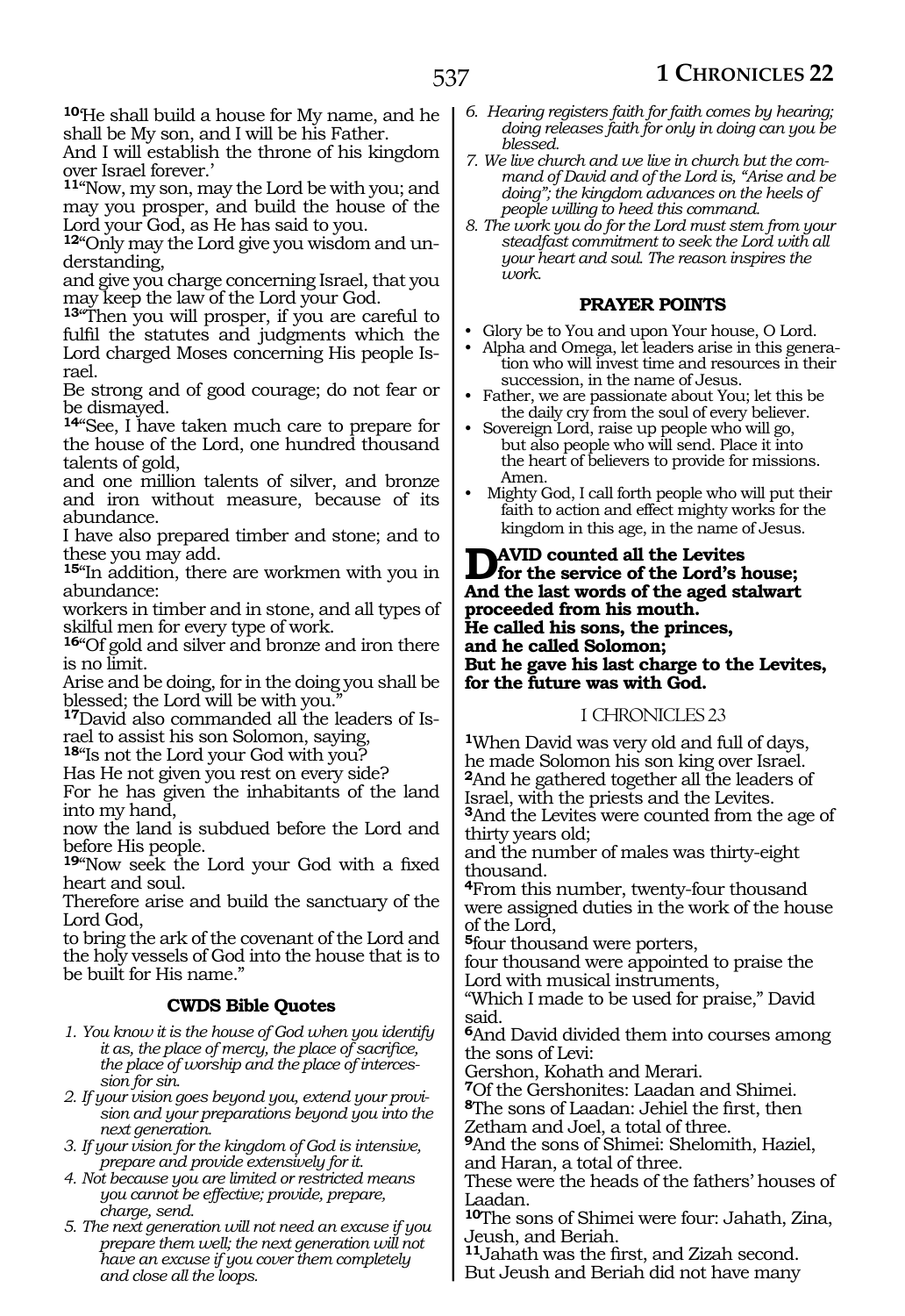sons, therefore they were assigned as one father's house.

**<sup>12</sup>**The sons of Kohath were: Amram,

Izhar, Hebron, and Uzziel; a total of four.

**<sup>13</sup>**Aaron and Moses were the sons of Amram; and Aaron was separated to the Lord, he and his sons forever,

that he should sanctify the most holy things, to burn incense before the Lord;

to minister to Him and to bless His name forever.

**<sup>14</sup>**Now the sons of Moses the man of God, were numbered with the tribe of Levi. **<sup>15</sup>**The sons of Moses were Gershom and Eliezer.

**<sup>16</sup>**Shebuel was first of the sons of Gershom. **<sup>17</sup>**Rehabiah was first of the sons of Eliezer, and Eliezer had no other sons, but the sons of Rehabiah were many.

**<sup>18</sup>**And Shelomith was first of the sons of Izhar. **<sup>19</sup>**Jeriah was first of the sons of Hebron.

The others were Amariah, Jahaziel and Jekameam.

**<sup>20</sup>**Michah was the firstborn son of Uzziel, and Jesshiah the second.

**<sup>21</sup>**The sons of Merari were Mahli and Mushi. To sons of Mahli were Eleazar and Kish.

**<sup>22</sup>**And Eleazar having no sons, only daughters; and their brethren, the sons of Kish, took them as wives.

**<sup>23</sup>**These were three sons of Mushi: Mahli, Eder and Jeremoth.

**<sup>24</sup>**These were the sons of Levi, by their fathers' houses, the heads as they were counted by names, by their polls,

and who worked in the service of the house of the Lord,

from age twenty years old and upward.

**<sup>25</sup>**For David said, "The Lord God of Israel has given rest to His people, that they may dwell in Jerusalem forever";

**<sup>26</sup>**and to the Levites he said, "They shall carry the tabernacle no more, or any of its vessels for service."

**<sup>27</sup>**For by the last words of David the king, the Levites were counted from twenty years of age and upwards;

**<sup>28</sup>**for their duty was to help the sons of Aaron in the service of the Lord's house,

in the courts and in the chambers, in the purifying of all the holy things,

and in the work of the service of the Lord's house,

**<sup>29</sup>**both with showbread and the fine flour for the grain offering,

with the unleavened cakes and what is baked in pan,

with what is mixed and with all types of measures, of sizes;

**<sup>30</sup>**to stand every morning to thank and praise the Lord, and to do likewise in the evening; **<sup>31</sup>**and every time the burnt offering is being presented to the Lord on the Sabbaths, on the New Moons, and on the set feasts,

by number according to the set ordinance of each, continually before the Lord; **<sup>32</sup>**and they were assigned to the responsibility of the tabernacle of meeting, the responsibility of the holy place, and the responsibility for the sons of Aaron their brethren in the work of the house of the Lord.

# **CWDS Bible Quotes**

- *1. The church must understand and appreciate its resources and deploy it for maximum impact.*
- *2. God will separate you for special assignment and single you out for special service to Him and to His people; consider it an honor.*
- *3. Never get stuck with obsolete routines, redeploy for relevance. No need for people positioned to carry the ark when the ark is stationary and the house has needs.*
- *4. When your last recorded words are about the house of God, expressing your love for it and your desire to see its effectiveness, we know this is what you lived for and what you die with.*
- *5. Place God in your final thoughts and the work of His kingdom in your final will and testament. Leave it to the kingdom if you intend to leave for the kingdom.*
- *6. Praise and thanksgiving are not just a sermon or an occasion, it unlocks heaven and releases its best; it is best to institutionalize praise in perpetuity.*
- *7. Organize for maximum effectiveness; your family, your life, your business, the church. Ensure praise and thanksgiving has a prominent daily role.*

# **PRAYER POINTS**

- Wisdom for effective deployment of available resources, fall upon every leader in the body of Christ today, in the name of Jesus.
- Most High God, it is an honor to be used by You. Amen.
- Spirit of ritualism and religion be driven from the house of God; let leaders in the church be able to recognize the voice of the beloved Son of God and to hear Him.
- Father God, place the heart of this generation on the house of the living God and the advance of the kingdom.
- Marvelous Lord, place kingdom in the hearts of this generation; raise up a generation who will live kingdom and place kingdom in their final will and testament. Amen.

#### **These are the divisions of the sons of Aaron, the priest; These are their names and number by governors and chiefs.**

# 1 CHRONICLES 24

**<sup>1</sup>**Now these are the divisions of the sons of Aaron: the sons of Aaron were: Nadab, Abihu, Eleazar and Ithamar.

**<sup>2</sup>**But Nadab and Abihu died before their fa- ther, having no children;

therefore Eleazer and Ithamar executed the duties of priest.

**3**And David along with Zadok of the sons of El-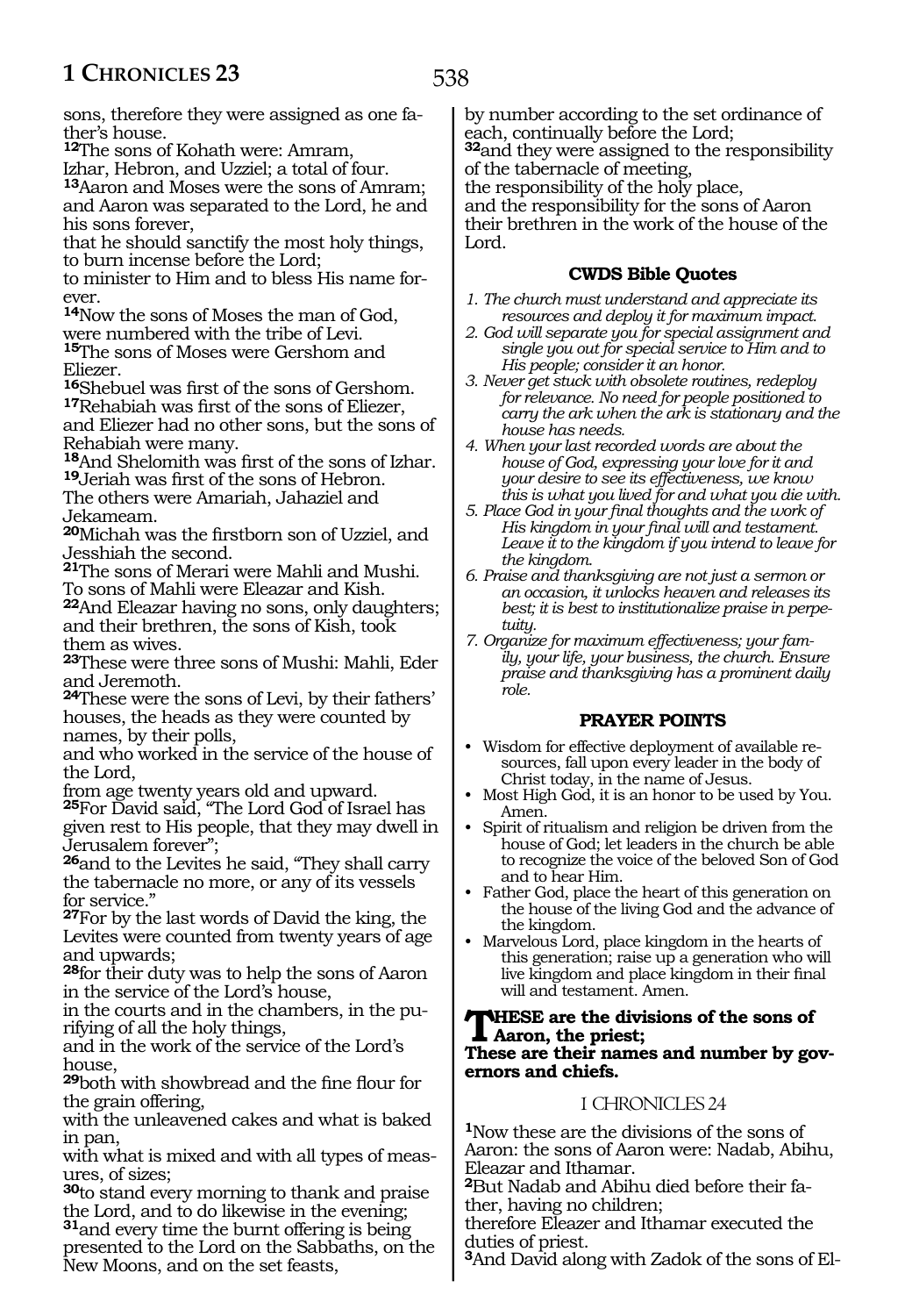eazar, and Ahimelech of the sons of Ithamar, divided them according to their offices in their service.

**4**There were more leaders of the sons of Eleazar than of Ithamar, and so they were divided.

There were sixteen heads of their fathers' houses among the sons of Eleazar,

and eight heads of their fathers' houses from the sons of Ithamar.

**<sup>5</sup>**These were divided by lot, each group alike, for the governance of the sanctuary, and of the house of God, from the sons of Eleazar and of Ithamar.

**<sup>6</sup>**And Shemaiah the son of Nethanel, a Levite, recorded them before the king, the leaders, Zadok the priest, Ahimelech the son of Abiathar,

and before the heads of the fathers' houses of the priests and Levites,

one principal household taken for Eleazar and one for Ithamar.

**<sup>7</sup>**The first lot fell to Jehoiarib, the second to Jedaiah,

**<sup>8</sup>**the third to Harim, the fourth to Seorim,

**<sup>9</sup>**the fifth to Malchijah, the sixth to Mijamin,

**<sup>10</sup>**the seventh to Hakkoz, the eight to Abijah, **11**the ninth to Jeshua, the tenth to Shecaniah,

**<sup>12</sup>**the eleventh to Eliashib, the twelfth to Jakim,

**<sup>13</sup>**the thirteenth to Huppah, the fourteenth to Jeshebeab,

**14**the fifteenth to Bilgah, the sixteenth to Immer,

**<sup>15</sup>**the seventeenth to Hezir, the eighteenth to Happizzez,

**<sup>16</sup>**the nineteenth to Pethahiah, the twentieth to Jehezekel,

**<sup>17</sup>**the twenty-first to Jachin, the twenty-sec- ond to Gamul,

**18**the twenty-third to Delaiah, and the twentyfourth to Maaziah.

**<sup>19</sup>**This was the order of their service to come into the house of the Lord as ordained under Aaron their father,

as the Lord God of Israel commanded him. **<sup>20</sup>**These were the others, the rest of the sons of Levi:

Shubael of the sons of Amram, and Jehdeiah of the sons of Shubael.

**<sup>21</sup>**Regarding Rehabiah, Isshiah, the first of Rehabiah.

**<sup>22</sup>**Shelomoth and Jahath his son, of the Izharites;

**23**Of the sons of Hebron: Jeriah, Amariah, Jahaziel, and Jekameam the forth.

**<sup>24</sup>**Of the sons of Uzziel: Micah, and Shamir his son.

**<sup>25</sup>**Isshiah the brother of Michah; of the sons of Isshiah, Zechariah.

**<sup>26</sup>**The sons of Merari were Malhi and Mushi; Beno the son of Jaaziah.

**<sup>27</sup>**The sons of Merari by Jaaziah were Beno, Shoham, Zaccur and Ibri.

**<sup>28</sup>**Of Mahli: Eleazar, and he had no sons. **<sup>29</sup>**The son of Kish was Jerahmeel.

**<sup>30</sup>**The sons of Mushi were Mahli, Eder and Jerimoth.

These were the sons of Levi, according to their fathers' houses.

**<sup>31</sup>**They also cast lots as their brethren the sons of Aaron in the presence of King David, Zadok, Ahimelech and the chief of the fathers' houses of the priests and Levites.

The chief fathers did just as their younger brethren.

# **CWDS Bible Quotes**

- *1. It is better to live before the Lord than to die before the Lord. It is better to approach the Lord with fear than to be reproached by the Lord.*
- *2. No one is excluded or excused from order and regulations. Maintain your position to retain your protection.*
- *3. Understand your assignment and function within it for maximum kingdom impact. Break the order and you break the flow and trouble the kingdom.*
- *4. Understand, employ, assign, organize and deploy kingdom resources efficiently for maximum effectiveness.*
- *5. Lead in your field with full regard for the things of God and take personal responsibility as a matter of priority; the Levites cast lots in the presence of King David.*

# **PRAYER POINTS**

- Let the spirit of humility in the presence of the living God and the wisdom to walk before Him softly, fall upon this generation for their own good. Amen.
- Most Holy God, the opportunity to serve has been granted but we do not take it for granted; let presumption be driven from the hearts of every minister in the house of God. Amen.
- God of wonders, raise up faithful and dedicated workers in the kingdom of God who will serve well in their area of assignment. Amen.
- Power to deploy kingdom resources for maximum impact, enter the spirits of leaders in the body of Christ today. Amen.
- Lord God Most High; let leaders arise who will treat the things of the kingdom with due regard and who will make it their priority. Amen.

#### **Sons of Asaph and Jeduthun, appointed to praise,**

**to lift up holy music all of your days; To prophesy with the psaltery the cymbals and harps;**

**And to give thanks and praise always before God.**

**Sons of Asaph and Jeduthun, prophesy to me!**

**All you children of God, you are called to give service of praise daily.**

# 1 CHRONICLES 25

**<sup>1</sup>**And David and the captains separated for the service some of the sons of Asaph, Heman and Jeduthun,

who should prophesy with harps, stringed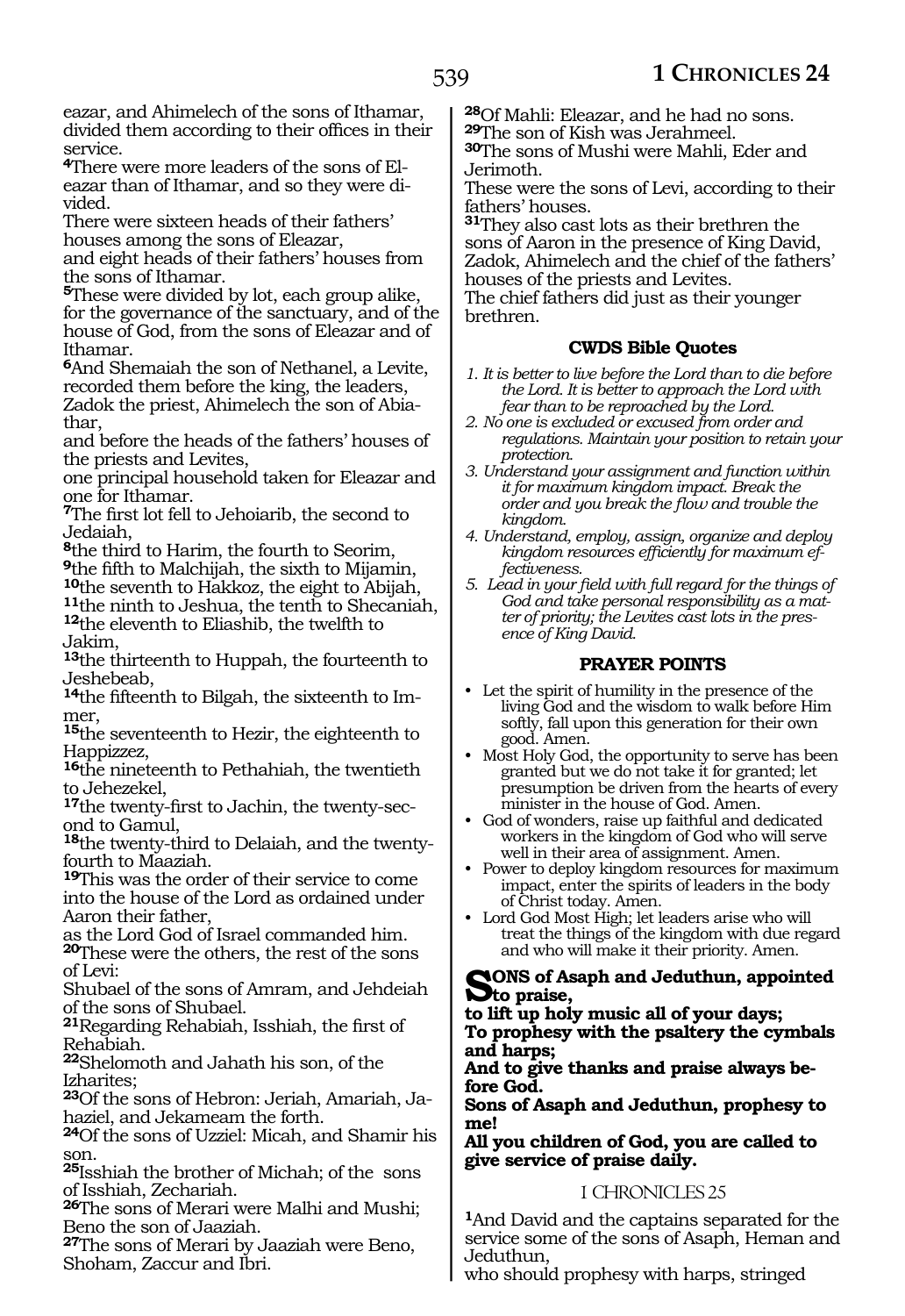instruments, and cymbals.

The number of the skilled men assigned to their service was:

**<sup>2</sup>**of the sons of Asaph: Zaccur, Joseph and Nethaniah, and Asharelah,

they were under the directives of Asaph, who prophesied as the king had commanded.

**<sup>3</sup>**The sons of Jeduthun were Gedaliah, Zeri, Jeshaiah, Shimei, Hashabiah, and Mattithiah. These six were under the directives of their fa- ther Jeduthun, who prophesied with the harp

to give thanks and praise to the Lord. **<sup>4</sup>**The sons of Heman: Bukkiah, Mattaniah, Uzziel, Shebuel, Hananiah, Jerimoth,

Hanani, Eliathah, Giddalti, Romamti-ezer; Joshbekashah, Mallothi, Hothir, and Mahazioth.

**<sup>5</sup>**They were all sons of Heman the king's seer in the words of God, to lift up his horn.

For God gave Heman fourteen sons and three daughters.

**<sup>6</sup>**These were all under the instructions of their father for music ministry in the house of the Lord,

with cymbals, stringed instruments, and harps, for the service of the house of God, this was the king's order to Asaph, Jeduthun and Heman.

**<sup>7</sup>**They numbered with their brethren who were instructed in the songs of the Lord,

all who had skills, were two hundred and eighty-eight.

**<sup>8</sup>**They cast lots to decide duties; the small as well as the great, the skilled, and the teacher as well as the student.

**<sup>9</sup>**The first lot for Asaph came to Joseph; the second to Gedaliah; with his brethren and his sons they numbered twelve;

**<sup>10</sup>**the third to Zaccur, his sons and brethren, twelve;

**<sup>11</sup>**the fourth to Jizri, his sons and brethren, twelve;

**12**the fifth to Nethaniah, his sons and brethren, twelve;

**<sup>13</sup>**the sixth to Bukkiah, his sons and brethren, twelve;

**<sup>14</sup>**the seventh to Jesharelah, his sons and brethren, twelve;

**15**the eighth to Jeshaiah his sons and brethren, twelve;

**<sup>16</sup>**the ninth to Mattaniah, his sons and breth- ren, twelve;

**<sup>17</sup>**the tenth to Shimei, his sons and brethren, twelve;

**18**the eleventh to Azarel, his sons and brethren, twelve;

**<sup>19</sup>**the twelfth to Hashabiah, his sons and brethren, twelve;

**<sup>20</sup>**the thirteenth to Shubael, his sons and brethren, twelve;

**<sup>21</sup>**the fourteenth to Mattithiah, his sons and brethren, twelve;

**<sup>22</sup>**the fifteenth to Jeremoth, his sons and brethren, twelve;

**<sup>23</sup>**the sixteenth to Hananiah, his sons and brethren, twelve;

**<sup>24</sup>**the seventeenth to Joshbekashah, his sons and brethren, twelve;

**<sup>25</sup>**the eighteenth to Hanani, his sons and brethren, twelve;

**<sup>26</sup>**the nineteenth to Mallothi, his sons and brethren, twelve;

**<sup>27</sup>**the twentieth to Eliathah, his sons and brethren, twelve;

**<sup>28</sup>**the twenty-first to Hothir, his sons and brethren, twelve;

**<sup>29</sup>**the twenty-second to Giddalti, his sons and brethren, twelve;

**<sup>30</sup>**the twenty-third to Mahazioth, his sons and brethren, twelve;

**<sup>31</sup>**the twenty-forth to Romamti-ezer, his sons and brethren, twelve.

@*Sons of Asaph and Jeduthun, appointed to praise,*

*to lift up holy music, all your days.*

*To prophesy with instruments, to give praise and thanks;*

*worship is our daily offering to the Lord our God.*

### **CWDS Bible Quotes**

- *1. Musicians, let your instruments prophesy every time you play before the Lord.*
- *2. You have the skills to play but you must tap into the anointing to minister.*
- *3. Be named among those who use their instruments to praise and to give thanks.*
- *4. Be careful to make time in your busy schedule to give personal oversight ensuring high praises are ministered without compromise.*
- *5. Be careful to bring your praise to the house of the Lord to contribute to the atmosphere and to tap into heaven's releases.*
- *6. Raise up music ministers under your command, as David raised up Asaph, who will raise up their sons under God's command.*

# **PRAYER POINTS**

- Spirit of the Living God, anoint musicians today with a special anointing; let the voice of their instruments commend worshippers to a prophetic experience of glory. Amen.
- Power to move beyond ritual to ministry, enter the spirit of every worship leader and music minister today, in the name of Jesus; I call them to a life in the presence of the living God. Amen.
- I speak to the fingers and vocal cords of musicians today; may your fingers possess the dexterity of the best players but may the strings of your heart strum the beat of praise and thanksgiving to God. Amen.
- Let the cry of diligence in developing worshippers enter the spirits of church leaders today, in the name of Jesus.
- Holy Spirit, place worship in the hearts of believers and let them enter the house of God worshipping. Amen.

**EVEN** with the gatekeepers, each man <br> **Expansion in Codio corrisp expanse abonne For order in God's service creates channels for His grace.**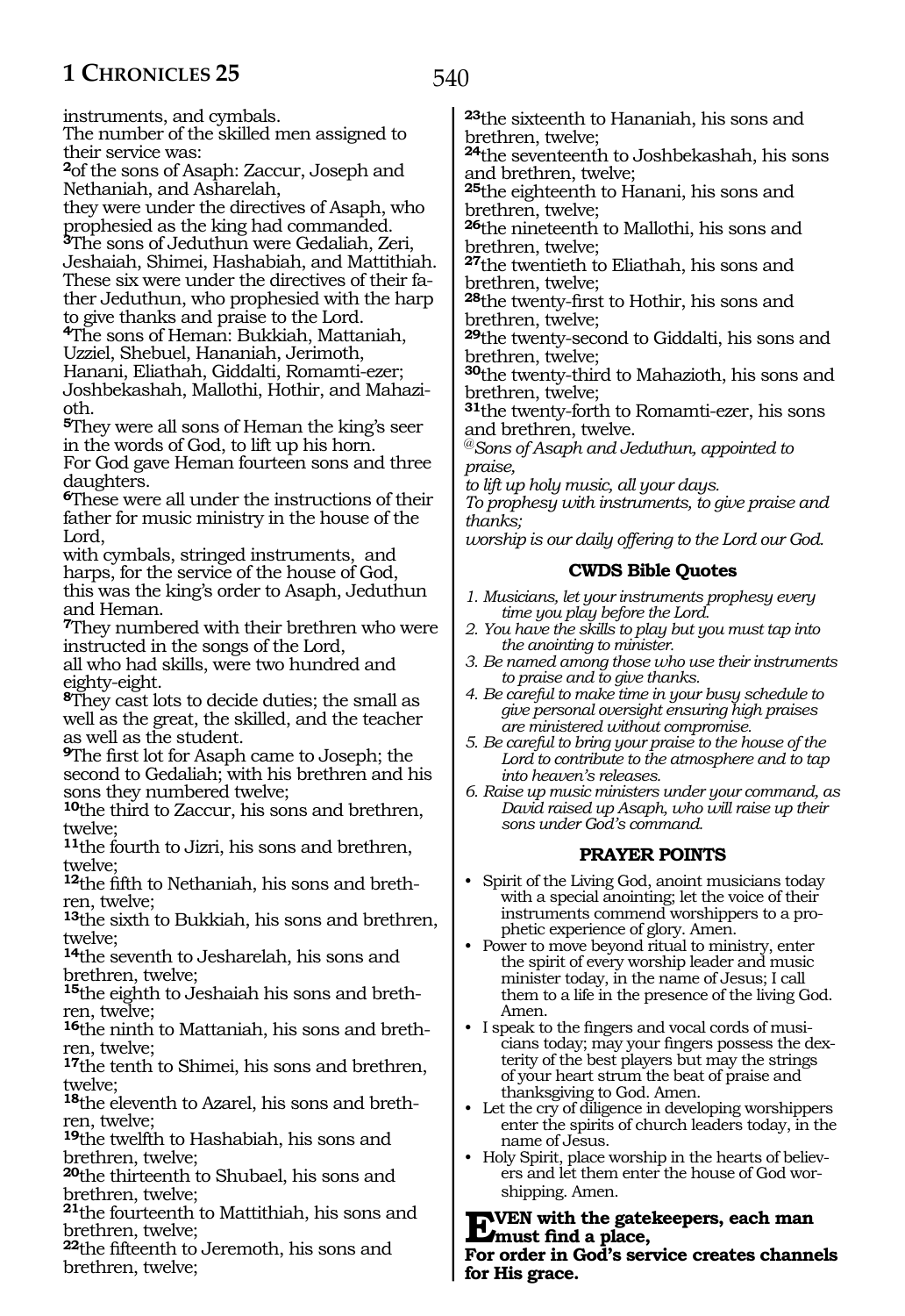#### **There are those set over treasuries, over the things we dedicate; Of the spoils won in battle and in business; some must be channeled the Lord's way.**

## 1 CHRONICLES 26

**<sup>1</sup>**Concerning the division of the porters: of the Korahites, Meshelemiah the son of Kore, of the sons of Asaph.

**<sup>2</sup>**The sons of Meshelemiah were Zechariah the firstborn, Jediael, Zebadiah and Jathniel,

**<sup>3</sup>**Elam the fifth, Jehohanan and Eliehoenai the seventh.

**<sup>4</sup>**The sons of Obed-edom were Shemaiah the firstborn, Jehozabad, Joah and Sacar, Neth- anel the fifth,

**<sup>5</sup>**Ammiel, Issachar, and Peulthai, eight; for God blessed him.

**<sup>6</sup>**And Shemaiah, his son had sons who ruled their fathers' houses, for they were mighty and valiant.

**<sup>7</sup>**The sons of Shemaiah were Othni, Raphael, Obed and Elzabad.

Their brothers Elihu and Semachiah were noted men and strong.

**<sup>8</sup>**All these were of the sons of Obed-edom, they, together with their sons and their brethren,

able men with strength for service; sixty-two of Obed-edom.

**<sup>9</sup>**And Meshelemiah sons and brethren were altogether eighteen capable men,

**<sup>10</sup>**and Hosah, of the sons of Merari, had sons: Shimri the first,

(he was not the firstborn, but his father made him the chief),

**<sup>11</sup>**Hilkiah the second, Tebaliah the third, and Zechariah the fourth.

All the sons and brethren of Hosah were thirteen.

**<sup>12</sup>**The porters' duties were divided among these, among the chief men;

they were assigned duties similar to their brethren, to minister in the house of the Lord.

**<sup>13</sup>**They cast lots for each gate, the small as well as the great, to decide which gate each father's house should serve.

**<sup>14</sup>**The lot that fell to Shelemiah was the lot for the East Gate.

They cast lots for Zechariah his son, a wise counselor,

and his lot fell on the North Gate;

**<sup>15</sup>**Obed-edom was assigned the South Gate, and to his sons went the storehouse. **<sup>16</sup>**Shuppim and Hosah were assigned the

West Gate, with the Shallecheth Gate on the

causeway\_\_watchman opposite watchman. **<sup>17</sup>**There were six Levites on the east; four per day on the north, four per day on the south, and two by two for the storehouse.

**<sup>18</sup>**Regarding the Parbar on the west, four were on the highway and two placed at the Parbar. **<sup>19</sup>**These were the divisions of the porters

among the sons of Korah and among the sons

of Merari.

**20**Of the Levites: Ahijah was over the treasuries of the house of God, and over the treasures of the dedicated things.

**<sup>21</sup>**The sons of Laadan, descendants of the Gershonites of Laadan, heads of their fathers' houses of Laadan: Jehieli.

**<sup>22</sup>**The sons of Jehieli, Zetham and Joel his brother, were over the treasuries of the house of the Lord.

**<sup>23</sup>**Of the Amramites, the Izharites, the Hebron- ites, and the Uzzielites:

**<sup>24</sup>**Shebuel the son of Gershom, son of Moses, was ruler of the treasuries.

**<sup>25</sup>**His brethren by Eliezer were Rehabiah his son, Jeshaiah his son, Joram his son, Zichri his son, and Shelomoth his son.

**<sup>26</sup>**Shelomoth and his brethren were over all the treasuries of the dedicated things; which King David, and the heads of the fathers' houses,

the captains over thousands and hundreds, and the captains of the army had dedicated.

**<sup>27</sup>**They dedicated some of the spoils won in battle to maintain the house of the Lord.

*For some of the spoils of business should be put to Kingdom work.*

**<sup>28</sup>**And all that were dedicated by Samuel the seer, and by Saul the son of Kish, and by Abner the son of Ner,

and that Joab the son of Zeruiah had dedicated.

Everything that was dedicated, was placed in the charge of Shelomoth and his brethren.

**<sup>29</sup>**Of the Izharites, Chenaniah and his sons were assigned as officers and judges over Israel beyond Israel.

**<sup>30</sup>**And of the Hebronites: Hashabiah and his brethren, one thousand seven hundred capa- ble men,

were officers over Israel on the west of Jordan, for all the service of the Lord, and in the service of the king.

**31**Jerijah was chief of the Hebronites according to his genealogy of the fathers.

In the fortieth year of David's reign, mighty men were sought for,

and there were found among them mighty men of valor at Jazer of Gilead.

**<sup>32</sup>**And his brethren were two thousand seven hundred men of valor, heads of fathers' houses, whom King David assigned over the Reubenites, the Gadites, and the half-tribe of Manasseh,

for every matter pertaining to God and the affairs of the king.

# **CWDS Bible Quotes**

*1. Organize for effectiveness; the level of your organization will essentially determine your ministry capacity and the measure of its growth.*

- *2. Ministry is spiritual but it is built and sustained on effective deployment and employment.*
- *3. Every aspect of ministry needs leadership; the duty of ministering takes place on the platform*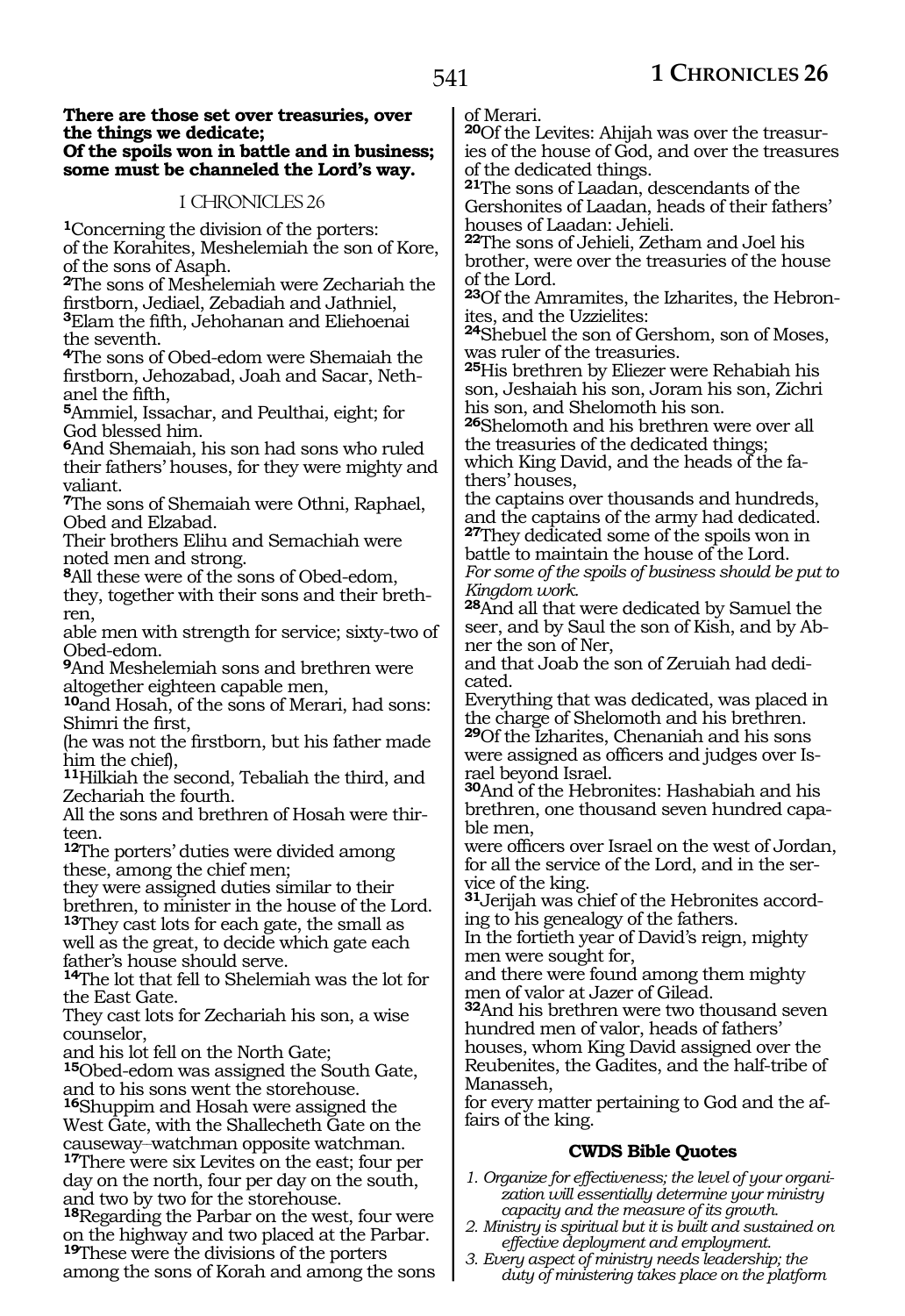*of effective support ministries.*

- *4. Never assume ability based on availability, seek the Lord to determine suitability and right positioning.*
- *5. Be deliberate to ensure your offering is counted among those who have dedicated resources to build the house of God.*
- *6. The posts in the treasury need relevant skills but effective spirit-filled personnel with the heart for ministry; it is the Levites' duty.*
- *7. Structures, governance, and relevant supervision create efficiency and enable strong progressive leadership.*

#### **PRAYER POINTS**

- Lord Jesus, let the power of effective leadership and delegation fall upon church leaders today; help them to develop and deploy their available human resources well. Amen.
- King of Glory, position the church for signs and wonders in this age; let leaders structure effectively for the move of the Spirit. Amen.
- I place the spirit of faithfulness and diligence into the hearts of ministry workers in the body of Christ. Amen.
- Wisdom to identify suitable personnel and the patience to select well be the portion of every church leader, in the name of Jesus.
- Holy Father, send Spirit-filled personnel with the relevant skills and aptitude to fill administrative roles in every Christian ministry; let personal lifestyle agree with corporate mission. Amen.

# **Mighty men and generals and captains in their courses, Set over all the people and appointed a place to serve. Captains and companions and counselors to the king,**

**Here are the names of David's leaders, and the work assigned to them.**

#### 1 CHRONICLES 27

**<sup>1</sup>**The children of Israel, according to their number, heads of fathers' houses, captains of hundreds and thousands, and their officers served the king in all areas of division.

Each division had twenty-four thousand officers and each came in and out in their courses, month by month in all the months of the year. **<sup>2</sup>**Over the first division for the first month was Jaoshobeam the son of Zabdiel, and twentyfour thousand were in his division;

**<sup>3</sup>**he was of the children of Perez, and the chief of all the captains of the army for the first month.

**<sup>4</sup>**Over the course for the second month was Dodai an Ahohite;

Mikloth was also the leader of his division; with him was his twenty-four thousand. **<sup>5</sup>**The third captain for the third month was Benaiah the son of Jehoiada the chief priest; with him was his twenty-four thousand. **<sup>6</sup>**This Benaiah who was mighty among the thirty, and was over the thirty;

Ammizabad his son was in his division; with him was his twenty-four thousand.

**<sup>7</sup>**The fourth captain for the fourth month was Asahel the brother of Joab,

and Zebadiah his son after him; with him was his twenty-four thousand.

**<sup>8</sup>**The fifth captain for the fifth month was Shamhuth the Izrahite; with him was his twenty-four thousand.

**<sup>9</sup>**The sixth captain for the sixth month was Ira the son of Ikkesh the Tekoite; with him was his twenty-four thousand.

**<sup>10</sup>**The seventh captain for the seventh month was Helez the Pelonite of Ephraim; with him was his twenty-four thousand.

**<sup>11</sup>**And the eighth captain for the eighth month was Sibbechai the Hushathite, of the Zerahites; with him was his twenty-four thousand.

**<sup>12</sup>**The ninth captain for the ninth month was Abiezer the Anathothite, of Benjamin; with him was his twenty-four thousand. **<sup>13</sup>**The tenth captain for the tenth month was Maharai the Netophathite, of the Zarhites; with him was his twenty-four thousand. **<sup>14</sup>**The eleventh captain for the eleventh month was Benaiah the Pirathonite of the children of

Ephraim; with him was his twenty-four thousand. **<sup>15</sup>**The twelfth captain for the twelfth month was Heldia the Netophathite, of Othniel; with him was his twenty-four thousand.

**<sup>16</sup>**Furthermore, there were assigned overseers rulers over the tribes of Israel;

Eliezer the son of Zichri was the overseer over the Reubenites;

Shephatiah the son of Maachah was overseer of the Simeonites;

**<sup>17</sup>**over the Levites, Hashabiah the son of Ke- muel; Zadok was over the Aaronites;

**<sup>18</sup>**over Judah, Elihu, one of David's brothers; Omri the son of Michael was over Issachar; **19**over Zebulun, Ishmaiah the son of Obadiah; and Jeremoth the son of Azriel was over Naphtali.

**<sup>20</sup>**Over the children of Ephraim, Hoshea the son of Azaziah was appointed; and Joel the son of Pedaiah was over the half-tribe of Manasseh;

**<sup>21</sup>**over the other half-tribe of Manasseh in Gilead was Iddo the son of Zechariah; Jaasiel the son of Abner was over Benjamin;

**<sup>22</sup>**and Azarel the son of Jeroham was assigned over Dan.

These were the leaders of the tribes of Israel. **<sup>23</sup>**But David did not take the number of those who were twenty years old and under,

for the Lord had said that He would multiply Israel like the stars of heaven.

**<sup>24</sup>**Joab the son of Zeruiah began to number Israel, but he did not complete the task, for the wrath of the Lord came on Israel because of this;

nor was the number placed in the chronicles of David the king.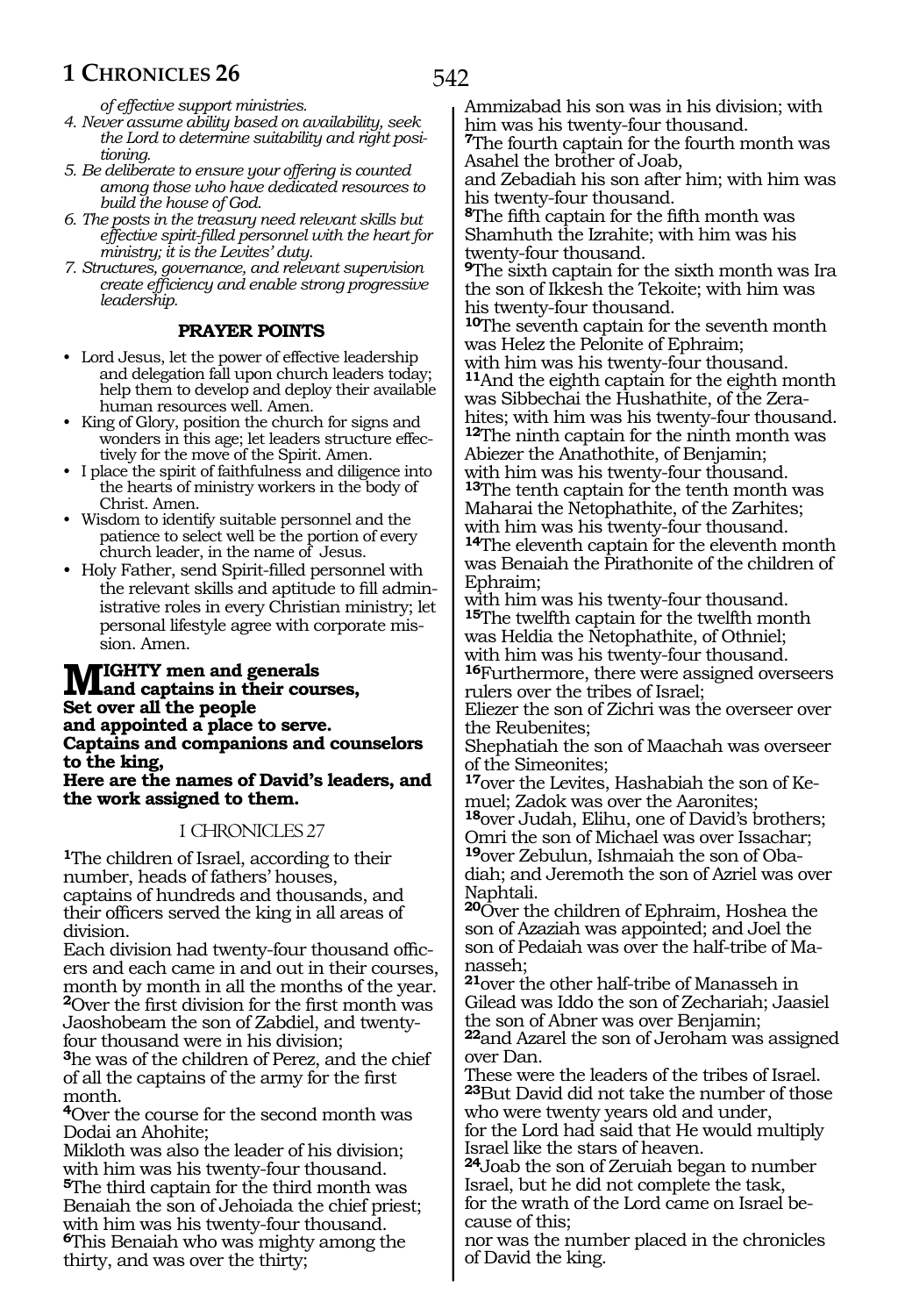**<sup>25</sup>**And Azmaveth the son of Adiel was over the king's treasuries;

and Jehonathan the son of Uzziah was over the storehouses in the field, in the cities, in the villages, and in the castles.

**<sup>26</sup>**Ezri the son of Chelub was over those who tilled the ground.

**27**Shimei the Ramathite was over the vineyards,

**<sup>28</sup>**Baal-Hanan the Gederite was over the olive trees and the sycamore trees in the low lyingplains, and Joash was over the cellars of oil.

@*Mighty men and generals, and captains in their course,*

*set over all the people, and appointed a place to serve.*

**<sup>29</sup>**Shitrai the Sharonite was over the herds that fed in Sharon, and Shaphat the son of Adlai was over the herds in the valleys.

**30**Obil the Ishmaelite was over the camels, Jehdeiah the Meronothite was over the donkeys, **<sup>31</sup>**and Jaziz the Hagrite was over the flocks. All these were the officers set over the property.

**<sup>32</sup>**And Jehonathan, David's uncle, was a counselor, a wise man, and a scribe; and Jehiel the son of Hachmoni was with the king's sons.

**<sup>33</sup>**Ahithophel was the king's counselor, and Hushai the Archite was the king's companion.

*@For among the rulers and captains, and counselors with them*

*it is good to have with you, one who is simply just a friend.*

**<sup>34</sup>**And after Ahithophel was Jehoiada the son of Benaiah, then Abiathar.

And the general of the king's army was Joab.

# **CWDS Bible Quotes**

- *1. Never make stewardship a platform for personal glory.*
- *2. Structures, governance and local government make a nation or organization run effectively; no structure runs a nation into ruin.*
- *3. Organizing makes organization, no organizing makes disorganization, disorientation and disfunction.*
- *4. Never take personal account of what belongs to the Lord, take personal account of what He wants you to do with His resources.*
- *5. Every aspect of kingdom life and your life is important and therefore you must organize, manage and assign structure to it for maximum effect, productivity and impact.*
- *6. Make duty manageable and not burdensome and you will get results and motivated responses instead of complaints and attitude.*
- *7. Delegation is shifting the weight of management without removing the gate of management; delegation is effective use of the resources available to you to facilitate the best use of you.*
- *8. Appoint rulers, captains, generals, priest and ministers for effective kingdom administration, but there is nothing like having a companion and a friend. Aim to be a friend of God.*
- *9. You hear the heart of your counselor, a companion*

*hears your heart. It is a distinction of the highest honor to be considered the companion of a king.*

### **PRAYER POINTS**

- Most high God, the glory belongs to You; place this in the spirit of every worker and steward today. Amen.
- We call forth hard-work and integrity at every level in public administration, in the name of Jesus.
- Father God, drive from the hearts of leaders, the spirit to get personal with kingdom resources. Amen.
- Awesome God, You desire fruits that abound; let church leaders be effective in management in every area of ministry today. Amen.
- Spirit of compassionate and conscientious leadership, envelop leaders at all levels in this nation and in the church. Amen.

**This is the pattern of the Lord's house that David gave to Solomon, But he left one eternal pattern for the temple of every man: Serve God with a willing mind and with a perfect heart; Seek Him and you will find Him; forsake Him, He will cast you off\_\_ yes, defile your temple and it will be destroyed.**

# 1 CHRONICLES 28

**1**David called all the leaders of Israel to Jerusalem: the officers of the tribes, the captains over thousands and hundreds,

the stewards over all the kings and his sons' possessions,

with the officers, his mighty men, and all the mighty men of valor.

**<sup>2</sup>**Then King David stood up, and he addressed them, saying, "Hear my brethren and my people,

I had this in my heart, to build a house of rest for the ark of the covenant of the Lord,

and for the footstool of our God, and I had prepared greatly for this building.

**<sup>3</sup>**"But God said to me, 'You shall not build a house for My name,

for you have been a man of war, and you have shed much blood.'

**<sup>4</sup>**"However, the Lord God of Israel chose me above all my father's house to be the king of Israel forever;

for He has chosen Judah to be ruler and of my father's house, and among the sons of my father,

He was pleased with me to make me king over Israel.

**<sup>5</sup>**"And of all my sons(for the Lord has blessed me with many sons)

He has chosen Solomon to sit forever on the throne of the Lord's kingdom over Israel.

**<sup>6</sup>**"And He said to me, 'Your son Solomon shall build My house and My courts;

for I have made him to be My son, and I will be his Father.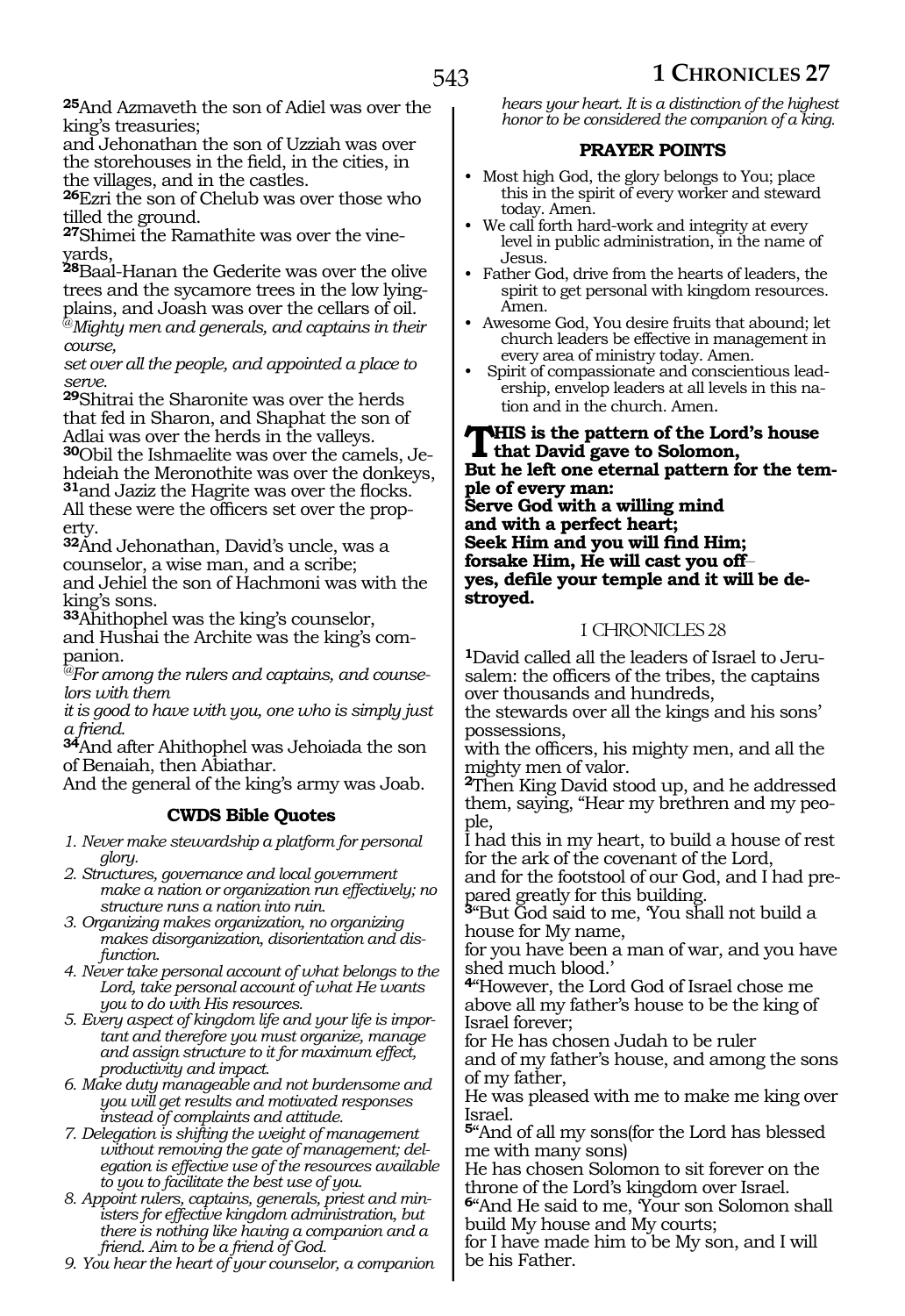**<sup>7</sup>**And I will establish his throne forever, if he will keep My judgments and My commandments unwaveringly, as it is this day.'

**8**"Now, in the sight of all Israel, and the congregation of the Lord, and before our God, be careful to seek and keep all the commandments of your God–*this is the secret of possessing\_\_*that you may possess this good land, and leave it for your children after you to inherit forever."

@*Children of God, here is the pattern that David gave to Solomon,*

*to build a temple called eternal; a temple that is not made with hands.*

**<sup>9</sup>**"As for you Solomon my son: know the God of your father;

serve Him with a perfect heart and with a willing mind;

for the Lord searches all the hearts and understands every imagination.

If you seek Him you will find Him; but if you forsake Him, He will forever cast you off.

**<sup>10</sup>**Consider now, for the Lord has chosen you to build Him a house for His sanctuary; be strong and do it."

**<sup>11</sup>**Then David gave Solomon the plans for the porch, its houses, its treasuries,

its upper chambers, its inner parlors, and the pattern of the mercy seat.

**<sup>12</sup>**It was the Spirit who gave David the plans and he gave all these plans to Solomon. The plans for the courts of the Lord's house, for the chambers all around,

for the treasuries of the house of God, and the treasuries for the dedicated things;

**<sup>13</sup>**also for the assignment of the priests and Levites, for all the work of the service of the house of the Lord,

and for all the vessels of service in the house of the Lord.

**<sup>14</sup>**He gave gold by weight for golden items, for all articles used in every type of service, and silver for all articles of silver by weight, for all articles used in every area of service; **<sup>15</sup>**the weight of the lampstands of gold, and their lamp of gold,

the weight for the lampstands of silver and its lamps according to their individual use.

**<sup>16</sup>**He gave gold by weight for the tables of the showbread, per table, and silver for the tables of silver;

**<sup>17</sup>**pure gold for the flesh-hooks, the basins, the pitchers of pure gold, and the bowls\_\_ he gave gold by weight for every bowl;

for the silver bowl, he gave silver by weight per bowl;

**<sup>18</sup>**and he gave refined gold by weight for the altar of incense,

and for building the chariot, that is, the gold cherubim that spread their wings over the ark of the covenant of the Lord.

**<sup>19</sup>**"All this," said David, "the Lord made me understand in writing with His hand upon me, all the works of these plans."

**<sup>20</sup>**And David said to Solomon his son, "Be strong and be of good courage, and do it; do not fear nor be dismayed, for the Lord God\_\_my God\_\_He will be with you;

He will not leave you nor forsake you until you have finished all the work for the service of the house of the Lord.

**<sup>21</sup>**"This is the assignment of the priests and the Levites for all the service of the house of God;

and every willing craftsman will be with you for all manner of workmanship,

for all areas of service;

and the leaders and all Israel will be totally at your command."

# **CWDS Bible Quotes**

- *1. You are distinguished, not because you are choice, but because you are chosen.*
- *2. When you set your heart on building the house of the Lord, the Lord will set His heart on you to build you a sure house.*
- *3. When you believe the word of the Lord, you prophesy it, declare it, prepare for it and boast in it.*
- *4. Only the blood of Jesus is pure enough to build the house of the Lord, the blood of war cannot.*
- *5. God will make you His child and endow you with the benefits of His house but you must observe the rules to remain in the house.*
- *6. The only sure foundation to build on is a perfect heart towards God; sin weakens and destroys any structure.*
- *7. You are ready to receive divine secrets from the Spirit that may not be for you or for your time if you are ready to prepare for it and to pass it on.*
- *8. The design for the house of the Lord with all the details is in the mind of the Spirit; search Him to get the blueprints for your body-His temple.*
- *9. Your fear is erased and you will never be dismayed if you understand the strength of your present help; indeed the Lord your God is with you.*
- *10. The anointing for the assignment never leaves until the assignment is complete; the anointing carries the backing of heaven and the deployment of angels.*

# **PRAYER POINTS**

- Magnificent Father, thank You for choosing me. Amen.
- Mighty God, I plant my heart in Your house and bank my resources in Your kingdom. Amen.
- Father, You said it and You will perform it; that settles it for me. I will speak it and provide for it because I trust the voice that has spoken. Amen.
- Thank You Jesus for raising up the church on Your sacrifice of blood; let peace forever be upon Your house. Amen.
- Father God, I count it a privilege to be a child of God; I refuse to cast this aside by ignoring the rules of Your house. Amen.

**A** BOVE all I dedicate, I offer of my own;<br>
also beguine the had offered, the peo**ple brought silver and gold. They gave to the Lord willingly, and it brought to them much joy. David said, "Unto You be the glory; Yours**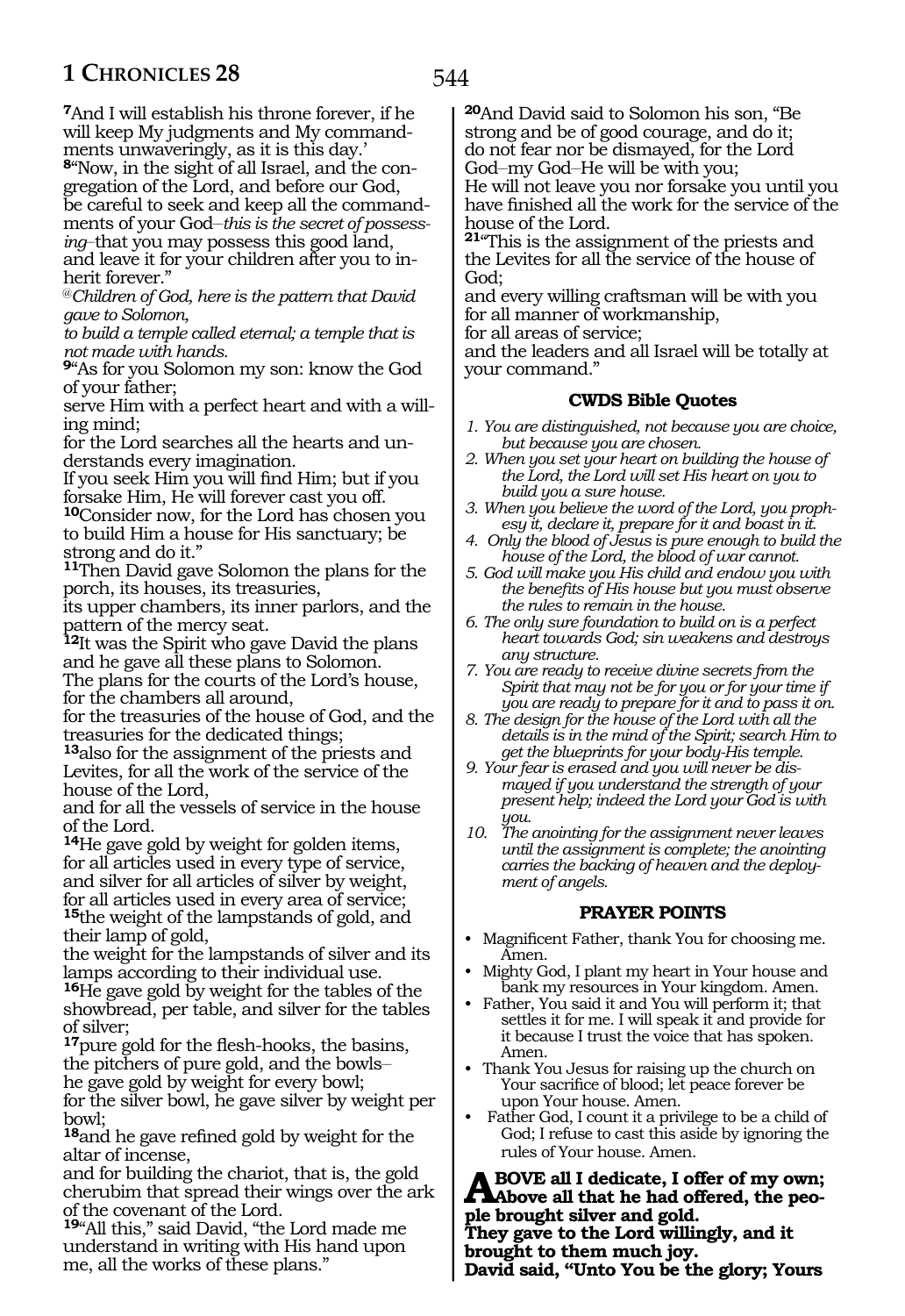#### **is the earth indeed, O Lord. When we offer with this willingness, we really offer You what You already own, What millions in the earth today are still withholding from Your work?"**

## 1 CHRONICLES 29

**<sup>1</sup>**And King David said to all the congregation: "My son Solomon, whom God has chosen alone, is still young and tender, and the work is great that is to be done.

For the temple is not for man, but for the Lord our God.

**<sup>2</sup>**"Now I have prepared with all my might for the house of my God,

gold for things to be made of gold, silver for the silver items,

bronze for things to be made of bronze, iron for iron things, wood for wooden objects, onyx stones, stones to be set, glistening of col-

ored diversity, all types of precious stones, and marble stones abundantly.

**<sup>3</sup>**"And because I have set my affection on the house of my God,

I have given to the house of my God, in addition to all that I have prepared for the holy house, my own silver and my own gold:

**<sup>4</sup>**"three thousand talents of gold of Ophir, and seven thousand talents of refined silver, to overlay the walls of the houses;

**<sup>5</sup>**"the gold for things of gold and silver for things of silver,

and for all types of work to be done by the hands of the smiths.

I ask you now, who is willing to consecrate his service to the Lord today?"

**<sup>6</sup>**They came and offered willingly in response to King David's prompting:

the heads of the fathers' houses, leaders of the tribes of Israel,

the captains over thousands and hundreds, and the officers over the king's work.

**<sup>7</sup>**For the work of the house of God, they gave five thousand talents and ten thousand darics of gold,

ten thousand talents of silver, eighteen thousand talents of bronze, and one hundred thousand talents of iron.

**<sup>8</sup>**And all who possessed precious stones gave them to the treasury of the Lord's house, into the hand of Jehiel the Gershonite.

**9**The people came, they gave, and they rejoiced, for they had offered willingly,

for with a faithful heart they had offered willingly to the Lord;

it was a happy moment, and King David also rejoiced greatly.

**<sup>10</sup>**Then David blessed the Lord before all the congregation, and David said:

"You are blessed, O Lord God of Israel, our Father forever and ever.

**<sup>11</sup>**"To You belong the greatness,

the power and the glory,

the victory and the majesty;

all that is in heaven and in the earth is Yours; the kingdom belongs to You, O Lord,

and You are exalted, head above all.

**<sup>12</sup>**"Riches and honor come from You, and You reign over all.

In Your hand is all the power! In Your hand is all the might!

It is in Your hand to make great and to give strength to all alike.

**<sup>13</sup>**"Therefore, O God, we thank You and praise Your glorious name.

**<sup>14</sup>**"But who am I and who are my people, that we are able to offer so willingly as now? For all things come from You, and we have only given you of what is Your very own*.* **15**"For we are strangers and pilgrims before

You, just as all our fathers were;

our days on earth are like a shadow, and hopeless.

**<sup>16</sup>**"O Lord, all this store we have prepared to build a house for Your holy name is from Your hand; it all belonged to You.

**<sup>17</sup>**"I know also, my Lord, that You try the heart and in uprightness You are pleased.

As for me, in the uprightness of my heart I willingly offered all these,

and now with joy I have seen Your people who are present here offer willingly to You.

**<sup>18</sup>**"O Lord God of Abraham, Isaac, and Israel, our fathers,

let this remain forever in the imagination of the thoughts of the heart of Your people, and let their hearts remain steadfastly on You.

**<sup>19</sup>**"And give my son Solomon a perfect heart, to keep Your commandments, Your testimonies and Your laws,

to do all these things and to build the house that I made these provisions for."

**<sup>20</sup>**Then David said to all the congregation, "Now bless the Lord Your God."

And all the people blessed the Lord God of their fathers, and worshipped with bowed heads and laying prostrate before the Lord and the king.

**<sup>21</sup>**Then they made sacrifices to the Lord the next morning, and offered burnt offerings to Him:

one thousand bulls, one thousand rams, one thousand lambs, with their drink offering and abundant sacrifices for all Israel.

**<sup>22</sup>**So they ate and drank before the Lord with great gladness on that day.

And they made Solomon the son of David king for the second time.

They anointed Solomon before the Lord to be ruler and Zadok to be priest.

**<sup>23</sup>**And Solomon sat on the throne of the Lord as king in David's place; he prospered, and all Israel obeyed him.

**<sup>24</sup>**And all the leaders and the mighty men, and all of David's sons submitted themselves to the king Solomon.

**<sup>25</sup>**So the Lord exalted Solomon greatly in the sight of all Israel,